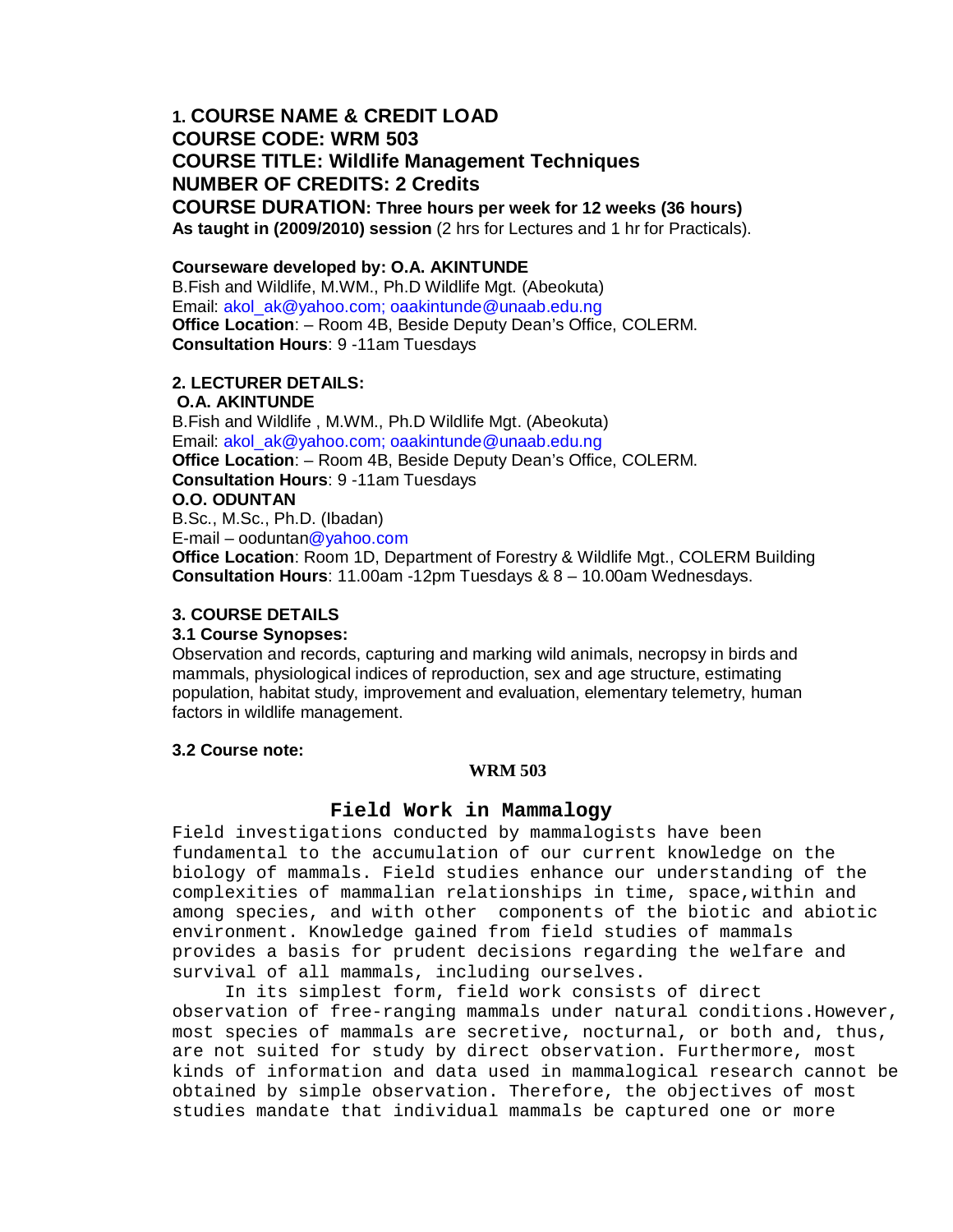times. Hence, these guidelines for the capture, handling, and care of mammals apply to virtually all field research involving mammals.

#### **Why Mammalogists Collect Specimens**

Research and teaching in mammalogy typically involve both the judicious collection and live capture of mammals in the field. Information obtained not only permits accurate identification of species, but also contributes to our understanding ofsystematic and evolutionary relationships among species, various genetic phenomena, population dynamics, community structureand dynamics,comparative anatomy and physiology, behavior,parasites and diseases, economic importance, geographic and microhabitat distributions, ecology of mammals in their natural or managed environments, and other scientifically important phenomena. Advances in the science of mammalogy foster the growth of other disciplines, and vice versa, and help to formulate management policies for game and nongame species, endangered species, economically important species, conservation of habitats,ecosystem analysis, control measures for pest and disease-bearing species, management of predators, and domestication of species.

Many mammals (or parts thereof) that are collected in the field eventually are deposited in natural history museums or biological banks. Museums are managed repositories for whole specimens and their parts, whereas biological banks are collections of histologically or cryogenically preserved organs,sera, tissues (including live cultures), cells (including gametes), or embryos. Both kinds of repositories permit qualified researchers to study specimens in these collections(Yates, 1996), and many are linked electronically. Such collections are invaluable as sources of research materials for use in current and future scientific investigations. Voucher specimens should be retained from those field investigations in which animals are killed or salvaged. These specimens (including any tissues, parasites, etc.) should be deposited in museum collections that meet standards established by the American Society of Mammalogists (Committee on Systematic Collections,1978) for curation of such collections so that they will be available for use by future investigators.

#### **What is an Adequate Sample?**

Researchers in mammalogy need to obtain samples of sufficient size to permit them to answer questions and test hypotheses. An adequate sample, therefore, may be defined as the number of specimens or other data needed to ensure empirical and statistical validity. The sample size required for a study will depend on the nature of the research and the extent of variation in the organisms and parameters being studied. In general, field studies require larger samples than laboratory studies because field investigators have less control over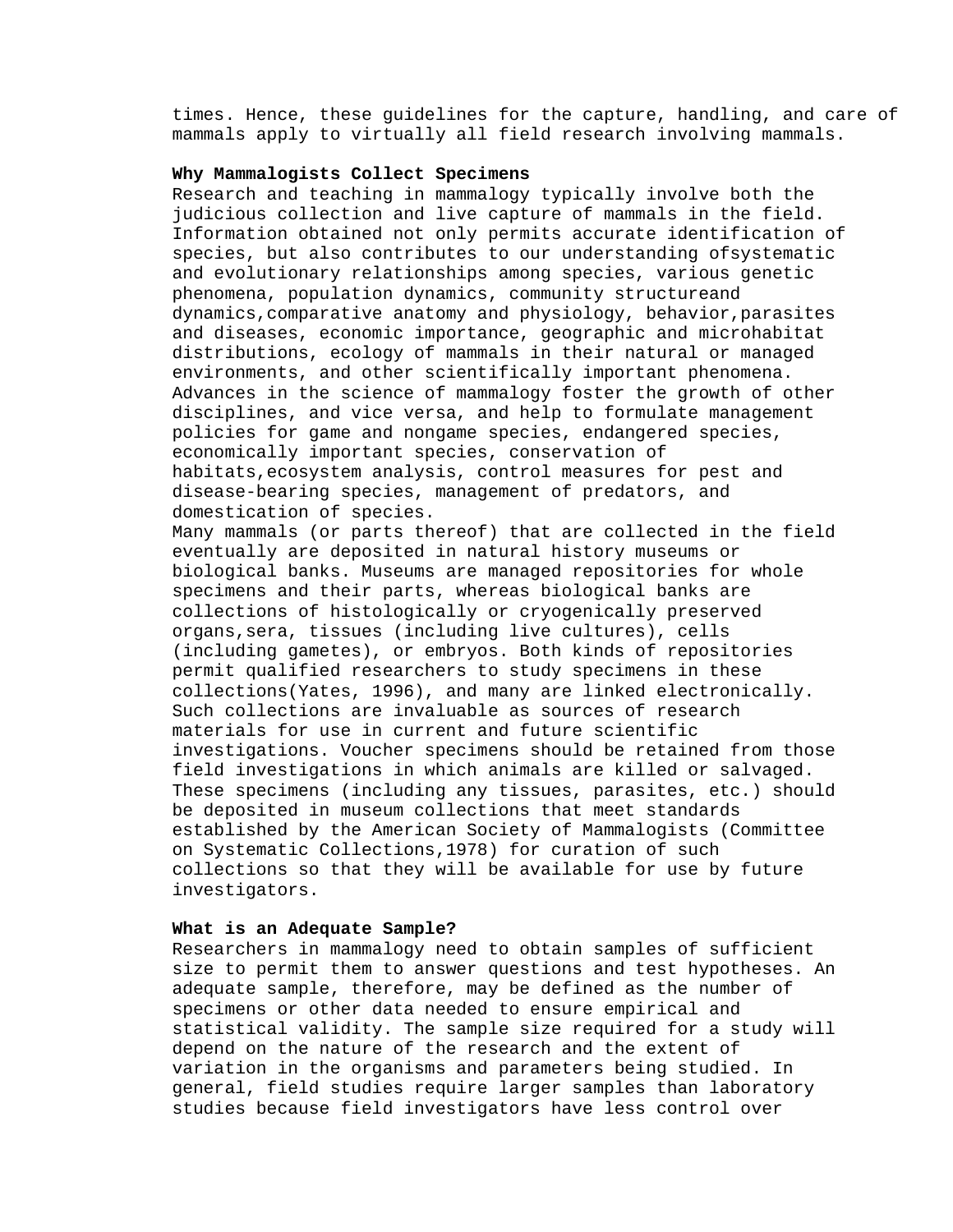conditions (both biotic and abiotic) that produce variation. Furthermore, natural populations exhibit considerably greater individual variation than highly inbred and genetically more uniform laboratory stocks. For certain anatomical studies and cladistic analyses, one or two specimens, or parts thereof, may comprise an adequate sample; however, much larger samples generally are necessary for research involving population and community phenomena and for environmental monitoring. Computer modeling, simulation, and appropriate statistical methods sometimes can reduce the number of individuals required for an adequate sample, as can use of specimens preserved in museum collections. However, objectives of research may require that additional specimens be collected. For this purpose, the investigator should collect no more specimens than needed and should be prepared to explain or justify why a particular sample size is required. Nevertheless, care should be taken to ensure that sample sizes are large enough to address any questions being asked with a high degree of statistical rigor.

#### **Sampling in Threatened Habitats**

In many parts of the world where mammals are poorly known, natural habitats are experiencing rapid and widespread destruction and many species of mammals only remain in small patches of habitat. Efforts to protect indigenous species often are dependent on our ability to learn which species are present and to gather basic information about their habitat requirements, systematics, distribution, ecology, anatomy, physiology, and reproduction. Such basic information can lead to action that promotes the survival of these and other ecologically associated species, some of which may be unknown to science. However, scientists studying mammals in threatened habitats must proceed with sensitivity and careful judgment so that populations under study will not be affected adversely by the studies that are intended to help protect them. Concern for the welfare of the species being studied should be foremost. This issue is especially important in many areas of the tropics where data on the natural history of resident species may be extremely limited. In such cases, initial studies involving removal trapping often are necessary. The investigator must design sampling procedures that minimize the likelihood that populations will suffer any significant damage. To achieve this, we recommend that: 1) no more than a small percentage of the habitat be trapped; 2) sampling sites be well-separated from one another so that recolonization can take place easily from surrounding populations; and 3) under circumstances where animals are collected for preservation as museum specimens, all reasonable efforts should be made to collect as much information as possible from each animal. In all cases, the investigator must be prepared to cease the relevant portion of the sampling if there is evidence that populations of a given species are being adversely affected. Once basic information on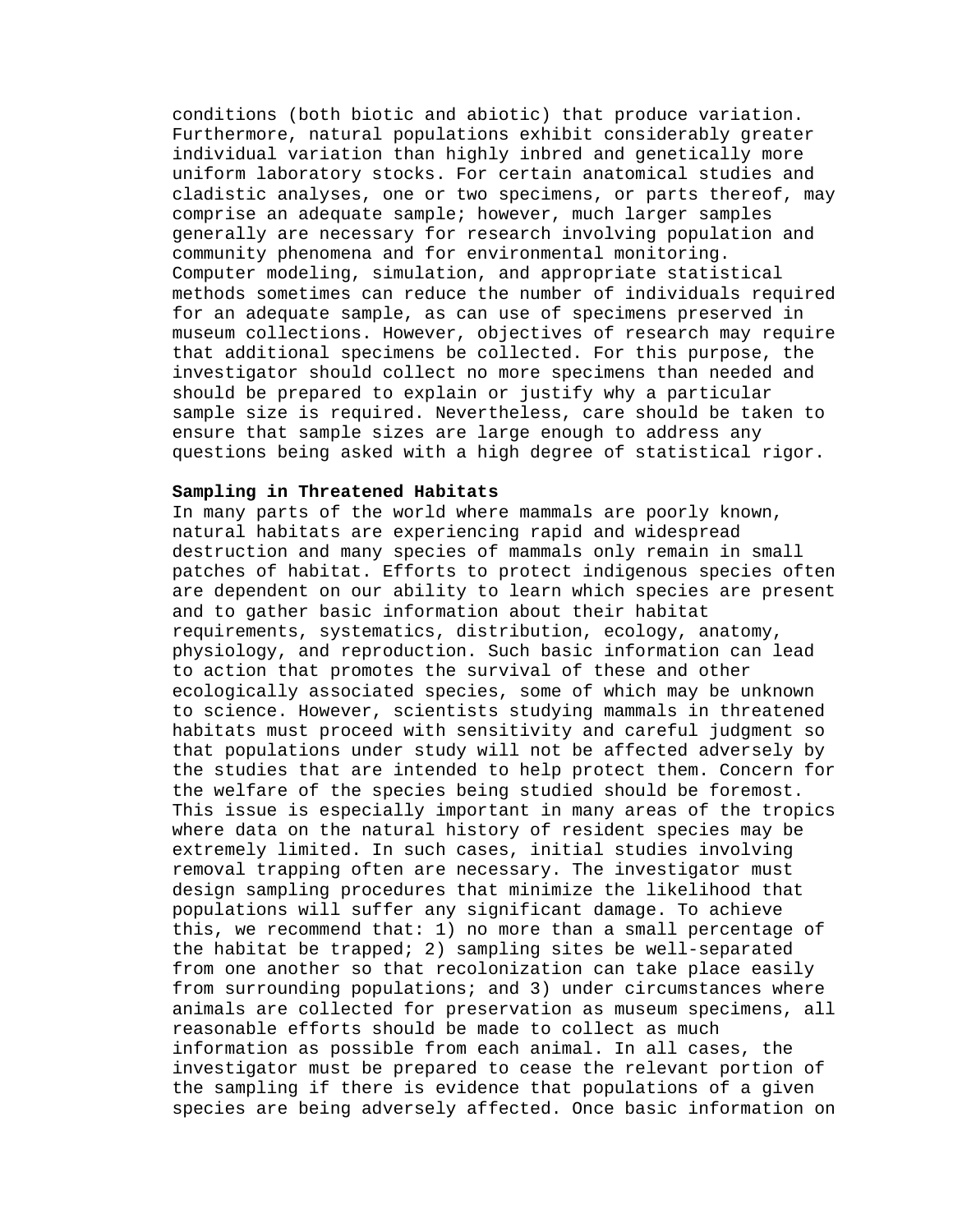relative abundance and habitat use is obtained, sampling procedures should be refined to answer specific questions and to avoid causing stress to vulnerable populations.

#### **COMPLIANCE WITH LAWS AND REGULATIONS**

Although the focus of this section is on federal and state regulations in the United States, researchers in mammalogy, regardless of nationality or location of their research, should be aware that wherever they are working, there may be local, state/provincial, federal/national, or international laws or regulations that pertain to scientific collecting, transport, and possession of specimens or parts thereof, or other activities involving native species of mammals. Therefore, each mammalogist must have knowledge of, and comply with, all relevant laws and regulations pertaining to the field collection of mammals. Ignorance of the law or even inadvertent violation of regulations may result in prosecution (Choate and Genoways, 1975).Federal regulations in the United States pertaining to collection, import, export, and transport of scientific specimens of mammals previously were reviewed by Genoways and Choate (1976). Researchers based in or conducting research in the United States must obtain permits issued by various federal agencies for the following purposes: 1) to import or export specimens of non-endangered species through a non-designated port of entry; 2) to import or export endangered wildlife through any port; 3) to import injurious wildlife; 4) to import, export, ship interstate, take, or possess endangered species or parts thereof for research or propagation; 5) to take, harass, possess, or transport marine mammals; 6) to import or transfer etiological agents or vectors of human disease and living non-human primates; 7) to collect scientific specimens on national wildlife refuges; 8) to import ruminants and swine, including parts, products, and by-products; and 9) to import organisms or vectors, tissue cultures, cell lines, blood, and serum. When moving specimens into or out of the United States, researchers should always request and file United States Fish and Wildlife Service (FWS) form 3-177 and any necessary permits from the Convention on International Trade in Endangered Species (CITES), if specimens are listed by CITES or the United States FWS. Mammalogists working outside the United States should expect similar regulations in other countries and should take steps to ensure that they comply with all applicable regulations dealing with species of special concern.

Mammalogists must ascertain whether additional permits are needed when they review the state/provincial and federal/national laws and regulations that relate to their planned field investigations. Investigators must be familiar with the current list of mammalian species deemed threatened or endangered and must comply with all rules and regulations pertaining to capture of these and all other categories of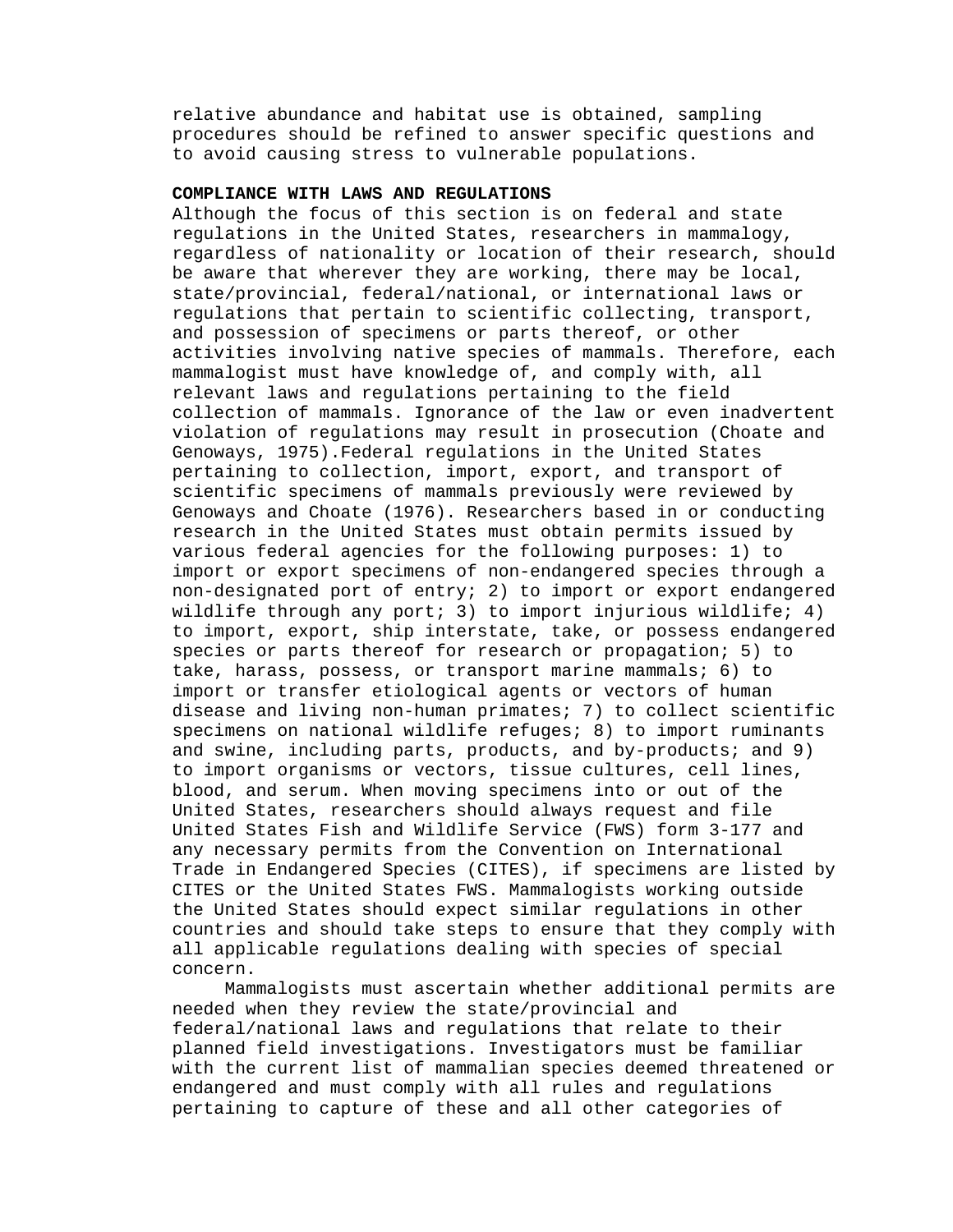mammals. A list of threatened or endangered species/subspecies under the United States Endangered Species Act is available from the Office of Endangered Species, United States Department of the Interior, Fish and Wildlife Service, Washington, DC 20240. Regulations relating to these taxa are published in the Code of Federal Regulations, Title 50, Chapter 1. The Federal Register publishes amendments to regulations under Title 50. Most states and provinces now require scientific collecting permits, and mammalogists must comply with this requirement and other regulations imposed by agencies in the states or provinces in which they do field work. Lists of all mammals (as well as other animals and plants) that are regarded as threatened or endangered or are controlled by wildlife regulations in each of the 50 states and the United States Virgin Islands are published periodically (Berger and Neuner, 1981), together with the addresses and telephone numbers of conservation personnel who can respond to questions regarding regulations and permits.

Some cities, counties, agencies, and other organizations in the United States and most foreign countries have regulations regarding scientific uses of wildlife on lands under their jurisdiction. Compliance with these regulations is essential. Finally, permission of the owner, operator, or manager of privately owned land always should be obtained before commencing field work thereon.

Many institutions, as well as state, provincial and federal governments, have regulations or recommendations concerning the handling and sampling of rodents that may be carriers of serious human diseases. Investigators must ensure their own safety and that of their employees or students by understanding the disease carrying potential of the mammals they study, by taking appropriate safety precautions, and by complying with appropriate regulations (see HEALTH PRECAUTIONS).

### **METHODS FOR COLLECTING SPECIMENS**

#### **Live Capture**

Researchers seeking to capture, mark, and release mammals have a special responsibility to both the integrity of their research and the animals they handle to be certain that their capture methods are humane and that animals are released in the best possible condition. Methods of live capture, primarily by trapping and netting, must be designed to keep captive animals alive, uninjured, well provisioned, and in comfortable microclimatic conditions while awaiting subsequent processing and release. Live traps of various sizes, shapes, designs, and materials are available from numerous commercial outlets (e.g., Sherman, Havahart, Longworth, Little Critter, National, and Tomahawk), or they can be custom-made. Live capture methods have the advantage of allowing non-target species or individuals (e.g., lactating females) to be released unharmed.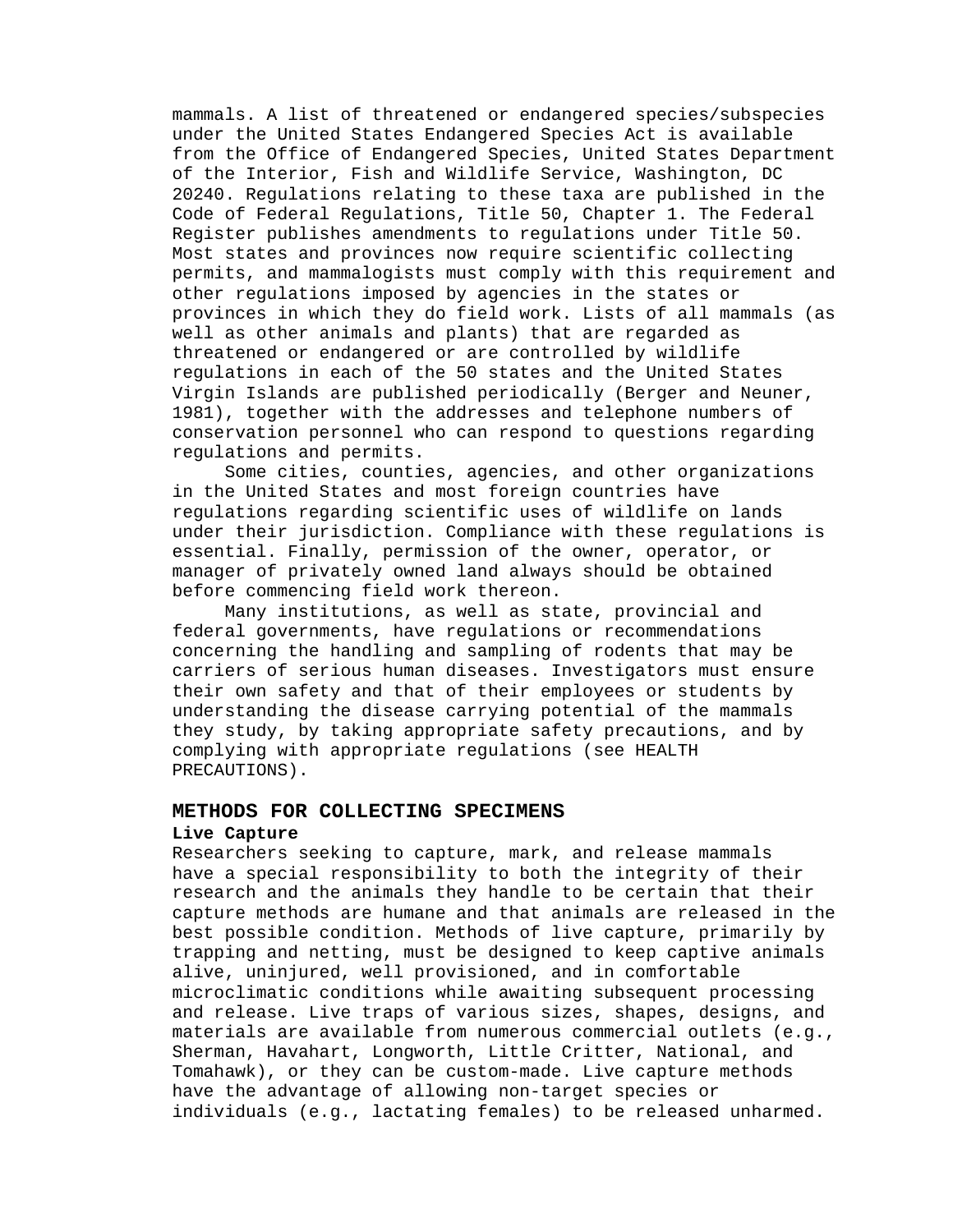For non-fossorial mammals, live traps should enclose a volume adequate for movement therein of the target species; for fossorial mammals, trap diameter typically approximates that of the burrow (e.g., Baker and Williams, 1972). The trap mechanism should not inflict injury and should be effective in containing the captive so that it does not became stuck or partially held in the trap door. In certain circumstances, padded leghold traps may be appropriate for live-trapping larger mammals. Live traps must be checked frequently to prevent mortality and to maintain captive mammals in prime condition. Therefore, the number of traps set should be based on the number and energy of persons available to check them, the conditions of the study area, weather, and species of mammal being studied. The time interval between trap checks will depend on the type of live trap, type and activity of the mammals to be trapped, configuration of the traps, climate, and season. Typically, live traps for nocturnal species should be set before dusk and checked as soon as possible after dawn. They should be closed during the day after the morning check to prevent accidental capture of diurnal species. However, live traps for shrews should be checked ca. every 1.5 h to minimize mortality (Hawes, 1977; Michielsen, 1966), although Churchfield (1990) suggests that four visits per 24 h (e.g., dawn, midday, late afternoon, and evening) are sufficient. In general, live-trapping of Insectivora requires more frequent checks of traps due to the higher metabolism of these species. Special care also is required to maintain these species in captivity, even for short periods of time. During warm weather, live traps for diurnal species should be shaded or positioned so as to avoid full exposure to the sun and should be checked every few hours to prevent heat stress of captured mammals. During cold weather, energy demands of thermoregulation require that an adequate supply of food and nesting material be placed in live traps. Where disturbance of traps by raccoons or other animals is a significant problem, trap enclosures (Getz and Batzli, 1974; Layne, 1987) may be required. The field researcher is obligated to find and inspect every live trap each time the trapline or grid is checked, and to remove all traps from the field or lock traps open at the end of the sampling period. If live traps are not set in a systematic fashion (i.e., in a grid or transect), they should be numbered and set sequentially, or trap sites should be tagged or flagged and numbered sequentially to ensure that all traps are found each time traps are checked, and that no traps are left in the field upon completion of sampling. Pitfalls, which are an appropriate type of live trap for some mammals, also must be checked frequently and should contain nesting material and adequate food to last until the next time traps are checked. As for other kinds of live traps set for shrews and other small mammals with high metabolic rates, pitfalls may have to be checked as often as every few hours to prevent starvation. Pitfalls may need securely fastened raised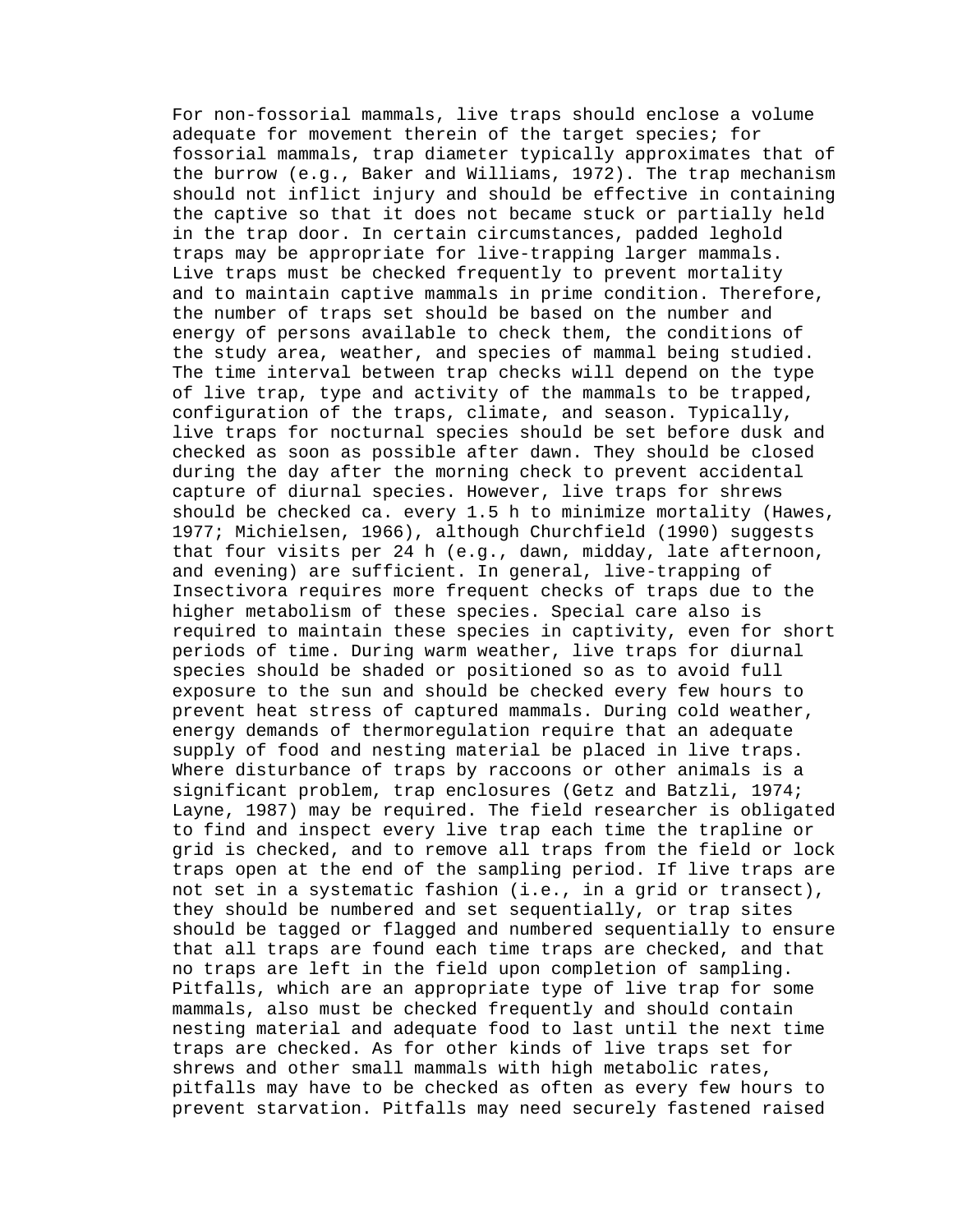covers to keep out predators such as raccoons, as well as rain and direct sunlight.

Some species of mammals can be captured by hand. When done with care, this is an effective and humane capture technique; however, precautions should be taken to avoid being bitten or contaminated with body fluids or ectoparasites.

Corral traps are designed to enable herding of large mammals along fences or runways into a corral. This technique commonly is used by wildlife personnel in research or management procedures involving large ungulates and kangaroos. As with cannon nets, another technique of choice in the wildlife profession, care should be taken to avoid injury to captured mammals. When corral traps or nets are used, all animals captured must be attended to as quickly as possible to prevent panic or injury.

Mist nets, harp traps, and similar devices are effective and humane methods of capturing live bats (Kunz and Kurta, 1988). These devices are best set immediately before sunset and dismantled or rendered inoperative before sunrise and between capture efforts. Mist nets should be tended continuously, and all captured animals should be removed immediately to avoid injury from undue entanglement or from predators. Mist nets should not be deployed at sites where large numbers of bats may be captured (for example, at entrances to cave or mines); in such circumstances, harp traps are recommended. Harp traps should be monitored regularly, but do not require constant vigilance as do mist nets.

Particular attention should be given to the time of year when bats are collected from communal roosting sites. Maternity colonies generally should be avoided during the period when young are born and during the entire time females are nursing to reduce disturbance-related mortality. Repeated disturbance and arousal of hibernating bats will cause depletion of critical fat stores, which can lead to high mortality. Use of "CAP-CHUR" guns or darts to shoot a sedative into the shoulder or hip of a large mammal requires knowledge of proper dosage and adequate logistical support to track a darted mammal until the sedative takes effect. Unless the investigator has considerable experience in the use of this capture method, we recommend that the advice of a wildlife veterinarian be obtained.

Location, habitat, and time required for sedation should be considered to avoid injury or drowning of sedated mammals. In cases where treed mammals (e.g., mountain lions and bears) are shot with tranquilizer guns, precautions must be taken to ensure that the animal is not injured if it should fall from the tree, e.g., by positioning a net or pad under the animal. Sedated mammals should be monitored closely and should not be released until they recover normal locomotor capabilities. Exceptions would be large, dangerous species that would pose a risk of injury or death to the investigator. Such species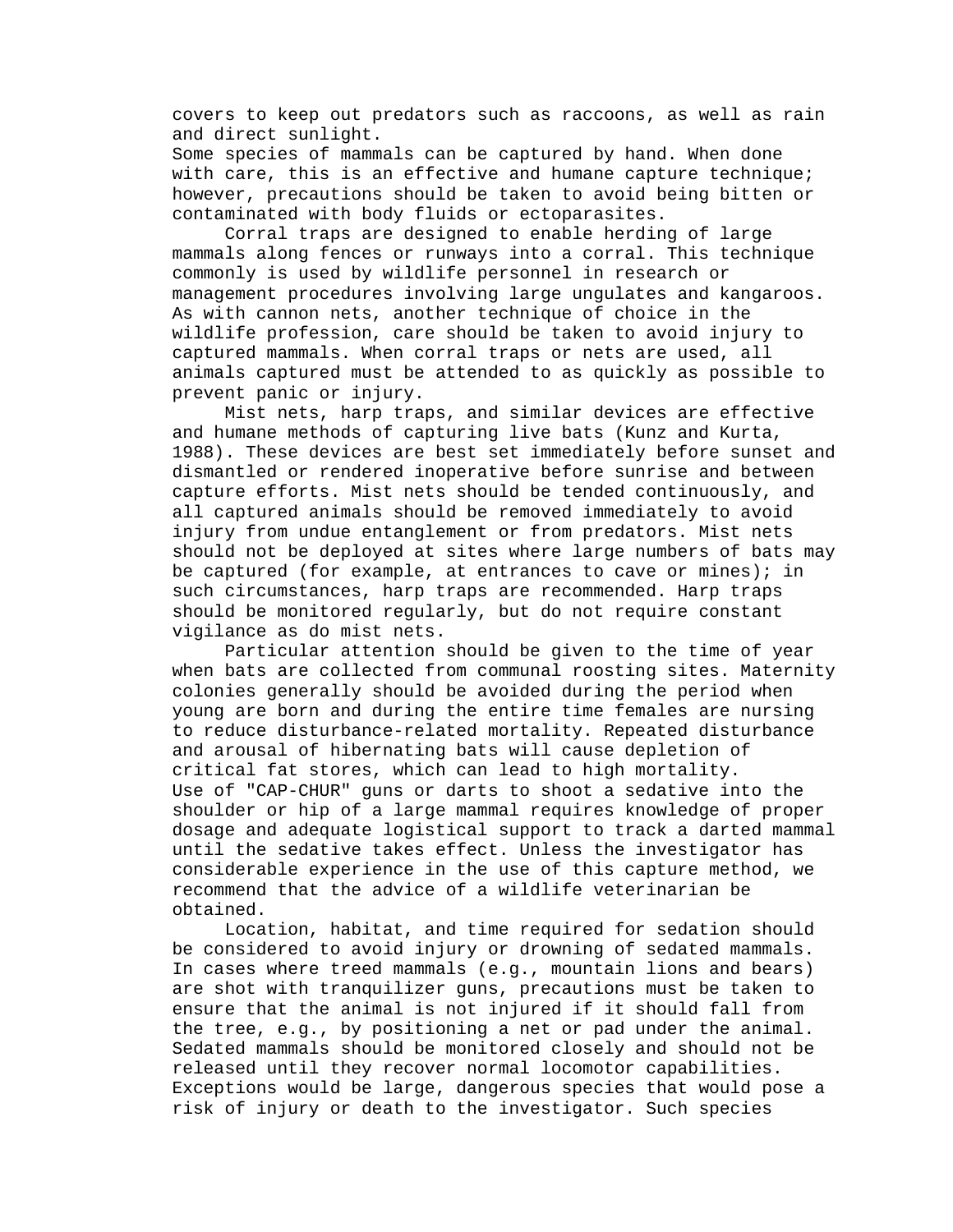should be placed in secure sites where they will not be subject to physical harm or extremes of temperature, and can be monitored from a safe distance. We recommend that captured small and medium-sized mammals be handled by methods that restrain the body and appendages, yet permit easy breathing. Covering the eyes may help, because many mammals will not struggle to escape if their eyes are covered. Restraint by means of a mesh or cloth bag permits marking, measuring, biopsying, or otherwise sampling of the mammal through the mesh or partially opened end of the bag. A captured mammal also may be manipulated safely by confining it in a heavy-duty clear plastic bag for brief periods. Such bags also are useful when anesthesia must be induced (e.g., small mustelids). An anesthetic (e.g., halothane, methoxyflurane) can be introduced into the bag by dripping it onto cotton or gauze

in a jar with perforated lid or in a tea strainer, thus precluding direct contact between the captive animal and the anesthetic. Larger mammals may require mild sedation before they are removed from traps for examination.

Rodents that are reservoirs for serious human diseases may be anesthetized before handling to reduce the chance of infection via bite or contact with potentially infectious excretions, feces, or secretions. Depending upon type of anesthesia, ectoparasites that carry diseases transmissible to humans may be rendered inactive, thereby reducing chances for the spread of disease.

### **Kill-trapping and Shooting**

Some types of research in mammalogy require the killing of individuals, either by use of traps or firearms. Investigators must endeavor to ensure that such collecting does not adversely affect the populations being sampled. In such collecting, it is essential to employ methods of trapping or shooting that will ensure that death occurs as quickly and painlessly as possible without damage to any body parts needed for research. Some species may be taken effectively only by use of specialized traps such as snap or break-back traps (e.g., Victor or McGill traps for rat-sized mammals and Museum Special traps for smaller species); pitfalls for shrews or other small terrestrial mammals; Macabee and comparable traps for pocket gophers; harpoon traps and similar devices for moles; Conibear or similar body-grip traps for medium-sized mammals. These latter traps are preferable to leg-hold traps where appropriate. Kill traps must be positioned with care so as to ensure the highest probability of capture of "target" species and the lowest probability of capture of other animals. Traps must be secured well and marked conspicuously to prevent loss. Traps must be checked at least once each day to remove captured mammals. If a captured animal is not already dead, it should be killed immediately and humanely.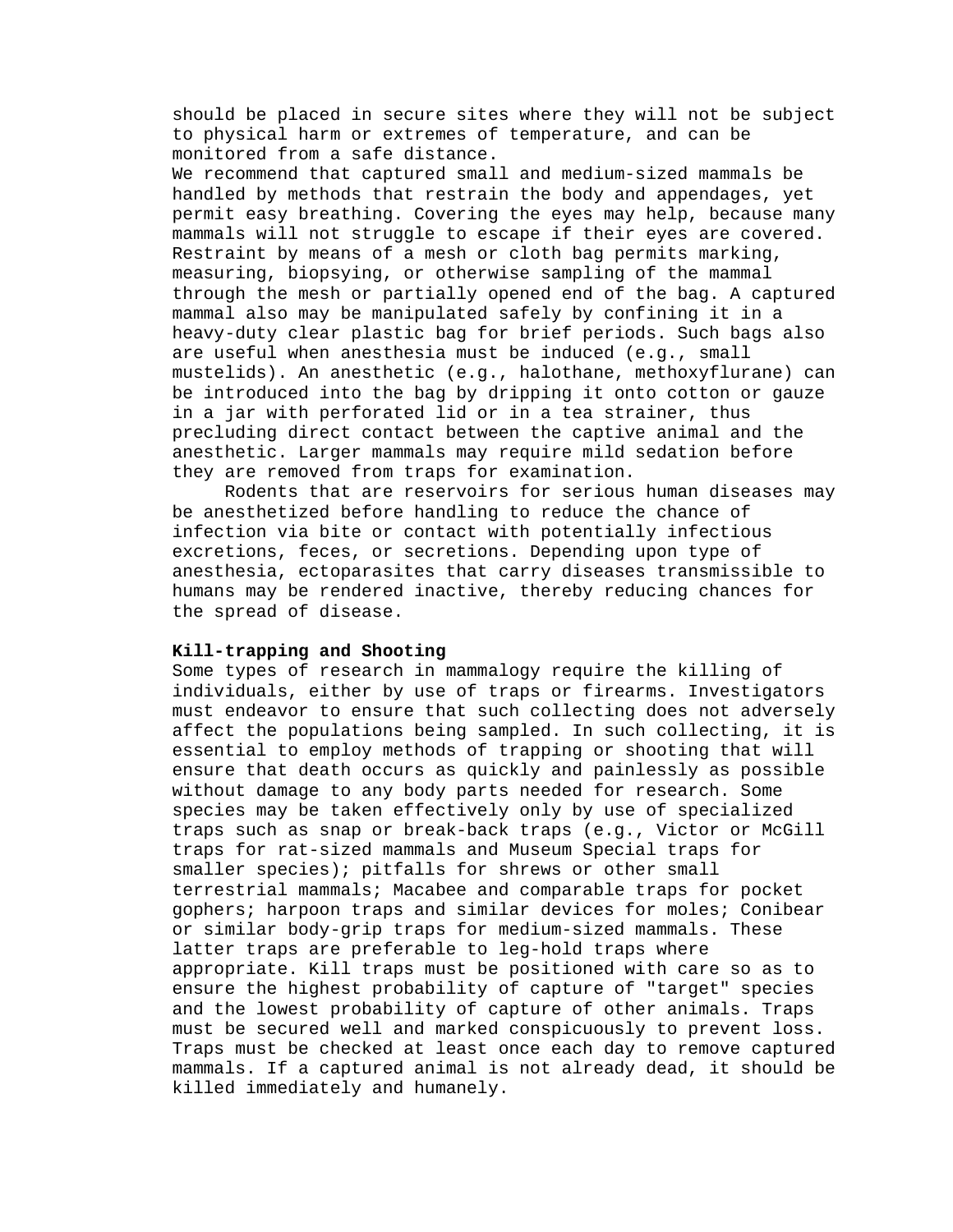Snap traps set strictly for nocturnal species should be removed or sprung during the day to avoid accidental capture of diurnal species. Pitfalls may be used as kill traps only when no other effective method of killtrapping is available. The use of formalin or ethylene glycol in pitfalls is not approved. Mammalogists are encouraged to use the least traumatic kind of trap that will serve the purpose. If only leg-hold traps will do, it is recommended that modern types that minimize the incidence of injury to captured mammals be used (Kuehn et al., 1986) and that such traps be checked frequently, at least twice each day, preferably more often. Shooting is the most effective way, and in some cases the only way, to collect certain species. This is particularly true for tree-dwelling species that seldom if ever come to the ground where they would be subject to capture in traps. Investigators who employ this technique should be experienced in the safe and proper use of firearms and must comply with laws and regulations governing their possession and use. Humane use of firearms necessitates that mammals be killed outright. Therefore, the firearms used should be appropriate for the species to be collected. Mammals the size of chipmunk or smaller mammals can be shot with a .22 caliber pistol or rifle loaded with number 12 or dust shot. A .22 caliber rifle loaded with conventional bullets or a 12, 16, 20, or .410 gauge shotgun with appropriate loads is better suited for medium-sized mammals (as large as a raccoon). The shooting of large mammals may require use of a high-powered rifle with appropriate ammunition. Shooting nocturnal species with the aid of a spotlight (when legal) demands extra safety precautions and skill because of limited visibility.

### METHODS FOR SAMPLING TISSUE FROM LIVE MAMMALS

Both non-invasive and invasive techniques used in sampling tissues from live mammals require humane procedures and astute professional judgment aimed at obtaining maximal scientific data from a minimum of individuals or samples. The advice of a veterinarian may be helpful in planning such procedures. Only trained, experienced personnel should take tissue samples from live animals. Judgment about the use or non-use of local anesthetics when sampling peripheral body tissue and tissue fluids, such as blood, lymph, sperm, and tissue samples from body openings, should be based on a conscious effort to avoid or minimize pain to the mammal. If pain is slight or momentary, it may be judicious not to use anesthesia so that the mammal can be released immediately.

Generally, however, any procedure that causes pain or significant distress requires the use of an appropriate anesthetic. Selection of anesthetics and analgesics for specific animals should be based on evaluation by a specialist such as a veterinarian. If physiological measurements are to be made, this may affect the choice of agent(s) used. Tranquilizers used to immobilize large mammals are not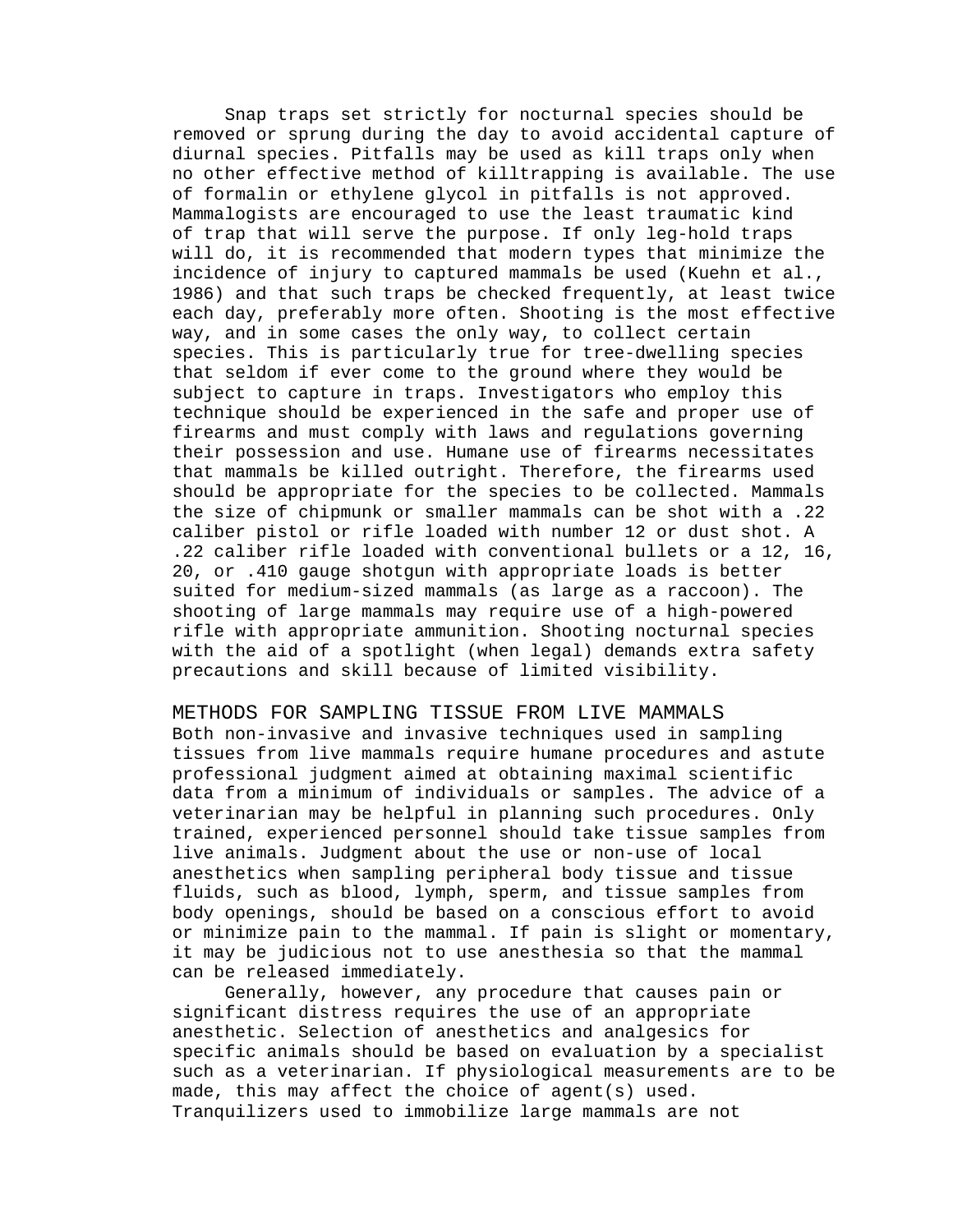acceptable substitutes for anesthesia when subsequent treatment produces more than slight or momentary pain. If a mammal is destined to endure prolonged pain or discomfort resulting from the effects of capture or treatment, euthanasia is warranted. Although aseptic techniques are difficult in the field, cleanliness in all surgical or puncture techniques is essential to minimize the potential for infection and to provide reliable biological samples. Researchers and educators performing invasive procedures (e.g., implanting abdominal transmitters) in the field should utilize acceptable surgical procedures (e.g., gloves, facemasks, and sterilized instruments) to minimize the risk of infection. They also should administer antibiotic drugs when there is a risk of infection following surgery or other invasive procedures in the field. Use of antibiotics should only be done following consultation with a veterinarian. An affected mammal must be maintained under close observation and not released until it has recovered from treatment. Small amounts of blood can be obtained from small terrestrial mammals by an incision at the tip of the tail. Blood can be obtained from bats by venipuncture in the tail membrane or along the leading edge of the wing. If larger volumes of blood are needed, venipuncture of the femoral or jugular vein, the orbital sinus, or any of several venous plexuses can be performed on most mammals without significant risk of mortality. The use of anesthesia for blood sampling will depend upon the procedure and species. Because some species are highly sensitive to anesthesia, the use of anesthesia should be weighed against the risk of mortality from the anesthesia. Cardiac puncture under anesthesia may yield moderate amounts of blood with low risk of mortality. In instances where a large amount of blood is needed from a small mammal, appropriate methods would include terminal thoracotomy under anesthesia followed by exsanguination, decapitation and collection of trunk blood, and exsanguination by cardiac puncture.

External tissue samples, such as skin clips, require aseptic conditions and anesthesia. Internal tissue samples, obtained by large-bore needle biopsy, generally require immobilization and anesthesia, but can be performed in the field if care and sterile instruments are used. For certain large, terrestrial, and marine mammals, tissue may be taken from free-ranging individuals with biopsy darts (Karesh et al., 1989; Barrett-Lennard et al., 1996). Consultation with a veterinarian is essential in such field procedures.

In processing karyotypic preparations, it often is necessary to increase the mitotic index with a mitogen. Methods that are acceptable include the yeast-stress method (Lee and Elder, 1980) and the use of recognized mitogens, such as phytohemagglutanin, that cause minimal discomfort to the specimen.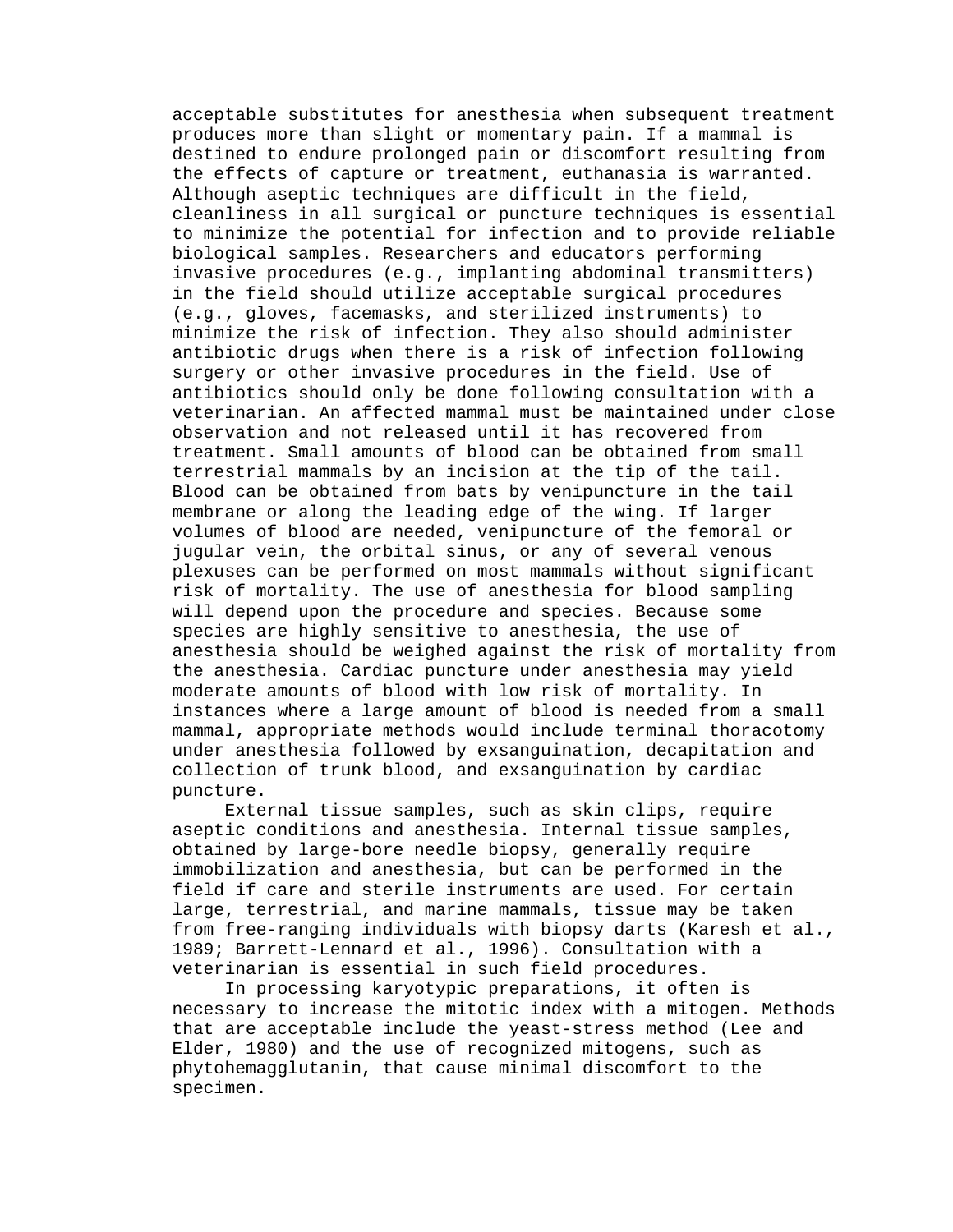United States National Institutes of Health (NIH) guidelines recommend that surgery in the field or laboratory be done under aseptic conditions. Mammalogists working in the United States should be familiar with regulations promulgated by the United States Secretary of Agriculture (CFR, Title 9, Subchapter A, Parts, 1, 2, 3, and 4) with respect to the care, handling, and treatment of vertebrate animals held or used for research, teaching, or other activities supported by federal grant awards and the United States Animal Welfare Act (P.L. 89- 544, 1966), as amended (P.L. 91-579 and P.L. 94-279). Moreover, mammalogists working in the United States or its territories and receiving financial support for their research from the U.S. National Science Foundation (NSF), NIH, or other federal agency are expected to follow guidelines described in the "Guide for the Care and Use of Laboratory Animals," (National Academy of Sciences, 1996; previously NIH Publication 85-23), and to comply with the "U.S. Government Principles for the Utilization and Care of Vertebrate Animals Used in Testing, Research, and Training" (included as an appendix to the National Academy of Sciences Guide).

Finally, mammalogists should be familiar with the American Society of Mammalogists' "Guidelines for the Use of Mammals in Research" (ad hoc Committee for Animal Care Guidelines, 1985).

Specific safety guidelines have been published for handling and sampling small mammals that are known reservoirs for agentsthat can cause severe human diseases such as hemorrhagic fever or hantavirus pulmonary syndrome (Mills et al., 1995a, 1995b). It is important that mammalogists who handle such reservoir species in the field in endemic areas, or who process tissue or blood samples from these species in the laboratory, adhere to these safety guidelines (see HEALTH PRECAUTIONS).

### **SOCIAL INTERACTIONS**

Some species of mammals are members of groups with complex social interactions (e.g., ground squirrels, prairie dogs, certain primates). When studying such species, investigators should endeavor to minimize the impact that holding or removing individuals will have on the welfare and social interactions of both the individual and group. In live-trapping studies of social species, simply minimizing the length of confinement can materially reduce the adverse impact of such procedures.

#### **METHODS OF EUTHANASIA**

When live-caught animals are retained as voucher specimens or when specimens are injured or distressed and cannot be released, they must be euthanized humanely. Field methods used to euthanize mammals should be quick, as painless as possible, and compatible with both the design of the investigation, and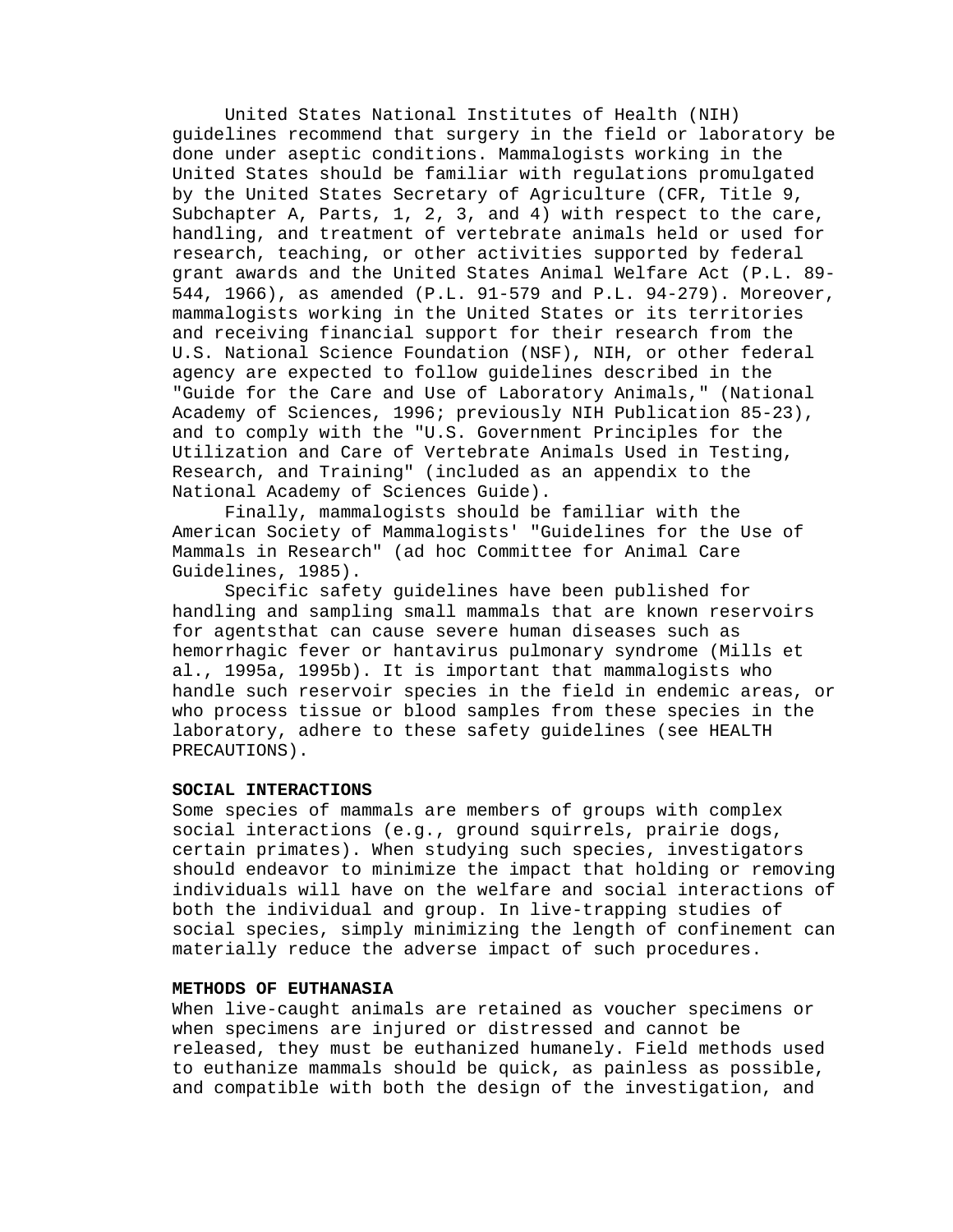the size and behavior of the species of mammal under investigation.

Also, in the United States, researchers receiving federal support must comply with relevant provisions of the United States Public Health Service Policy on Humane Care and Use of Laboratory Animals by Awardee Institutions. Acceptable methods of euthanasia vary among species (American Veterinary Medical Association, 1993), but typically are related to size of the animal. Use of inhalants such as carbon dioxide, halothane, methoxyflurane, ether (carcinogen, flammable and potentially explosive), or other gases (except chloroform, which is not recommended by United States Public Health Service guidelines because of hazards to the investigator) for euthanasia is acceptable (American Veterinary Medical Association, 1993), but sometimes is impractical under field conditions. Under open-air field conditions, chloroform may be appropriate due to the fact that it also kills ectoparasites, that may pose greater risks to the researcher through transmission of diseases such as plague and typhus. If chloroform is used, it always should be outside in well-ventilated areas and by experienced personnel. For euthanizing small mammals, cervical dislocation and thoracic compression are commonly used methods because they are quick and impart little pain, thus meeting the criteria for euthanasia methods of the United States Department of Agriculture's Animal and Plant Health Service (APHIS). Euthanasia by shooting or other traumatic means also is humane and effective if the result is instantaneous death, but should not be employed except by experienced investigators. Other methods of euthanasia have been reviewed by the American Veterinary Medical Association's Panel on Euthanasia (American Veterinary Medical Association, 1993). Regardless of method used, death of the animal should beconfirmed.

#### **METHODS FOR MARKING AND TRACKING**

The objective of marking a mammal is to permit its reidentification, either upon recapture or from a distance. Marking may be temporary or permanent. The method of marking employed should be as painless as possible and should not restrict the normal activity or affect the well-being of the mammal. The selection of a method of marking should involve both assessment of the objectives of the study and the characteristics of the species being studied. For example, toeclipping should be avoided for arboreal, scansorial, semifossorial, and fossorial species. Although ear-tagging may be preferable in some cases, frequent loss of tags may render this method less reliable than others, including toe-clipping. Also, ear tags may limit the ability of small mammals to groom their ears effectively. In Peromyscus leucopus this results in higher infestations of ticks (Ixodes scapularis), which are vectors responsible for the transmission of Lyme disease (Ostfeld et al.,1996). The small, cryptic ears of some species such as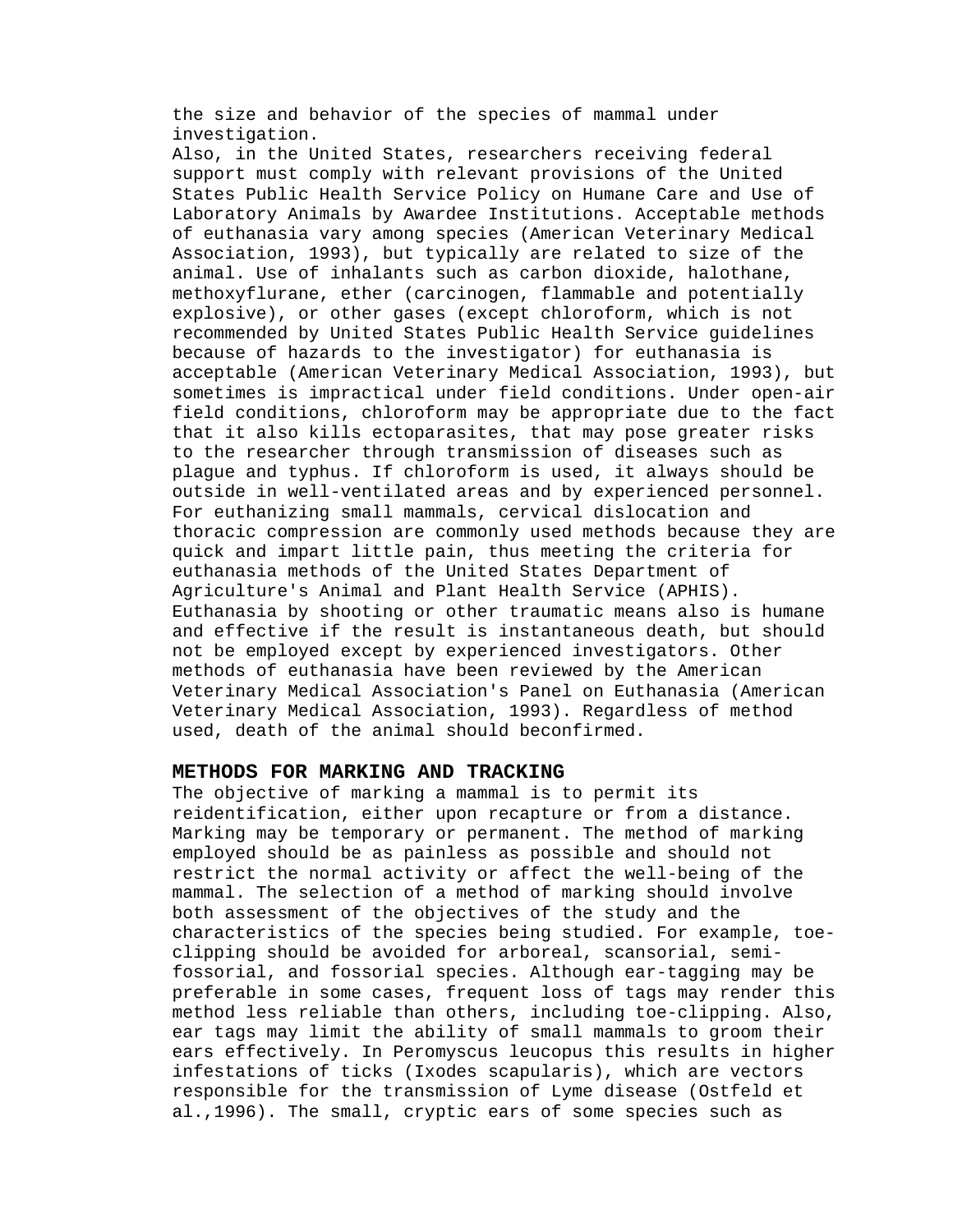Shrews (Soricidae) preclude ear-tagging as a viable method of marking.

To ensure the comfort of the marked mammal and easy reidentification, marking methods should be appropriate for the size, future growth, body form, and habits of the species. Metal or plastic tags should be applied properly and should not burden the mammal or make it vulnerable to injury or predation. Sequentially numbered or color-coded markers can be inserted into the ear, around the neck or leg, or into loose body skin (using topical anesthesia if necessary).

Bats are best marked with wing bands or bead-chain necklaces(Barclay and Bell, 1988). Generally, wing bands should be applied loosely so they slide freely along the forearm. If young bats are to be banded, the bands should be large enough to allow for growth to adult size. The wing membrane of some species may need to be slit to accommodate the band properly (Barclay and Bell, 1988). Because, in the tropics, wing bands often lead to infection, bead-chain necklaces are the better option. If bead-chain necklaces are used, extreme care should be taken to ensure proper fit (Barclay and Bell, 1988). When no other marking methods are feasible, ear-punching and toe-clipping are quick, long-term marking methods that cause only brief and minor discomfort to small mammals (shrew to ratsized).

A poultry punch is an effective marking instrument for the ear margins of small mammals. All clipping methods should be performed with sharp instruments. No more than one toe per foot should be clipped. These methods should not be used on bats because of the important roles of the pinna in echolocation and the toes in roosting.

Radiotelemetry is an especially useful method of locating and tracking medium-sized and large mammals whose wanderings are difficult or impossible to monitor by frequent livetrapping or direct observation. This method is appropriate for use on mammals that can carry the transmitter and antenna without encumbrance. The transmitter normally is incorporated into a collar or harness that, like any other tagging device, should be secured without restricting or abrading the body parts. Collars placed on young, growing mammals should be of an expandable or break-away type if there is a low probability of recapturing the mammal to remove the collar before it becomes too tight. For terrestrial mammals, the radiotransmitter normally should not exceed 5% of body mass. This is especially important in the case of small bats (body mass < 70 g). For bats, transmitters are most successfully attached to the middorsal region using surgical adhesive (Barclay and Bell, 1988). In studies on some mammals, the transmitter may be implanted surgically.

Investigators are obliged to monitor the condition of marked mammals and, if practical, remove transmitters at the completion of a study.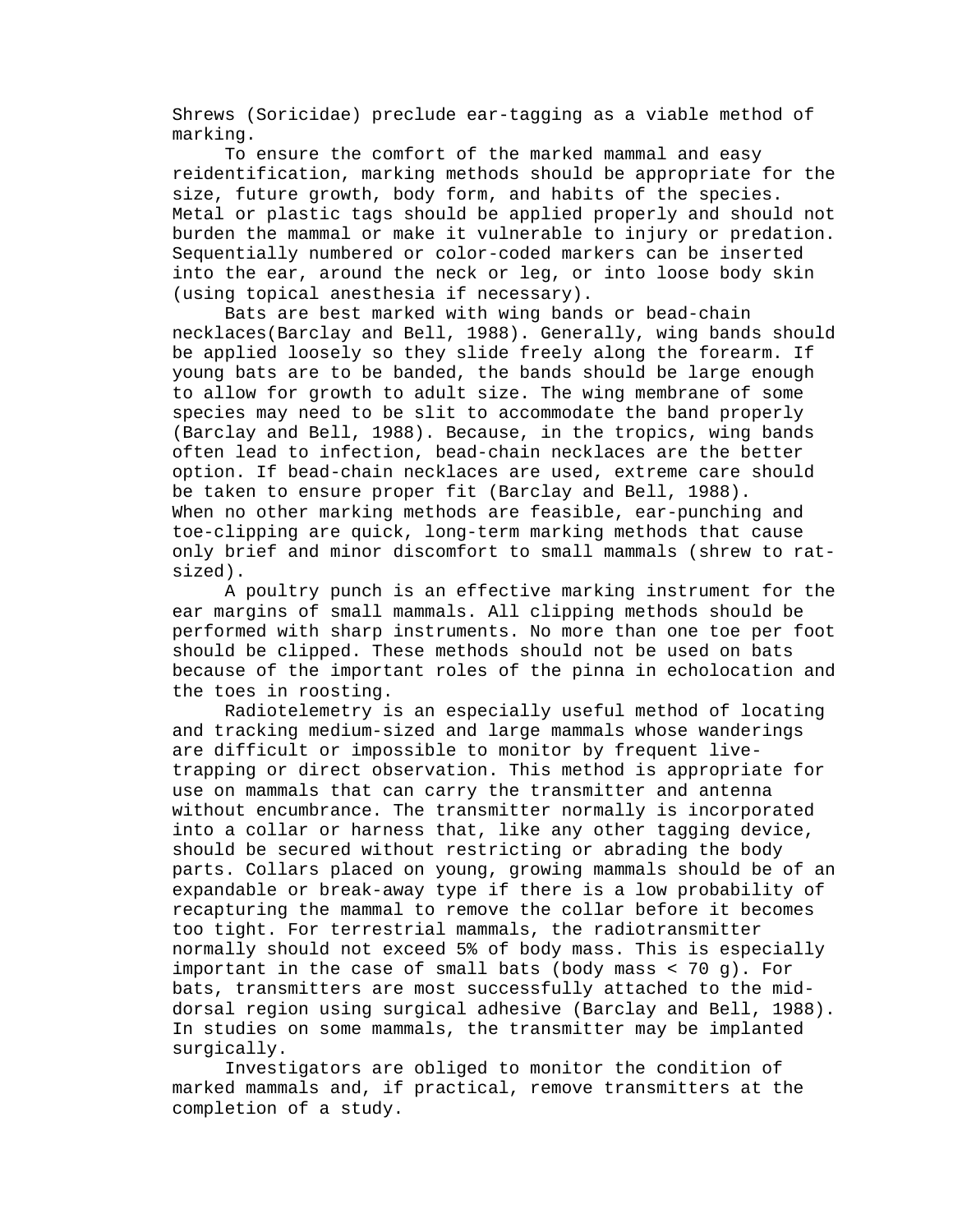Passive integrated transponders (PIT tags) provide a new method of permanently marking mammals. PIT tags are injected under the skin with large-bore hypodermic syringes. Care should be taken to avoid contamination of PIT tags prior to implantation. Once implanted, these can be "read" with a scanner that activates the tags; however, with few exceptions (e.g.,Harper and Batzli, 1996) specimens must be recaptured and handheld for the scanner to function. PIT tags are expensive in terms of both the tags and the readers; however, they are more reliable than ear tags in terms of frequency of loss by marked animals (Harper and Batzli, 1996; Williams et al., 1997). Temporary marking with non-toxic dyes or dry fluorescent pigments, by spot-shaving, or by injection of low dosages of short half-life radioisotopes should be employed when practical, if the study is short-term or seasonal. More permanent marking methods, such as tagging, collaring, banding, PIT tags, earpunching,toe-clipping, tattooing, and freeze branding are more suitable for long-term studies.

Other acceptable tagging methods involve use of low-level radioactive tags, light-emitting diodes (LEDs), Beta lights, and chemical light tags. Radioactive tags are especially valuable for studies of fossorial species for which radiotelemetric methods may be impractical. All relevant federal, state, local, and institutional regulations must be followed if this method is used. When the study is completed, marked animals should be recaptured so the radioactive material can be removed, and all contaminated materials should be disposed of according to established safety standards.

#### **HOLDING AND TRANSPORTING CAPTIVE MAMMALS**

Captured mammals to be retained for brief periods (no more than a few hours) or transported to a laboratory must be placed in appropriate holding cages, which can include live traps if those traps are provided with adequate ventilation, food, and a source of moisture, and if they encompass sufficient space with appropriate padding and bedding to ensure the comfort of captive mammals. Live traps also should be positioned to permit drainage of urine produced by captive animals. Acceptable holding devices for bats were described by Kunz and Kurta (1988).

Mammals are endotherms and homeotherms, and as a consequence have high food and water requirements. While being transported, mammals should be provided with adequate food, sources of moisture (e.g., moist fruits, if water is not a practical option), and an appropriate environment for thermoregulation.

Mammals in transport should never be subjected to thermal environments that exceed their limits of tolerance. Cages for transporting mammals should be kept out of the sun, wind, and precipitation and at a comfortable temperature. Captives should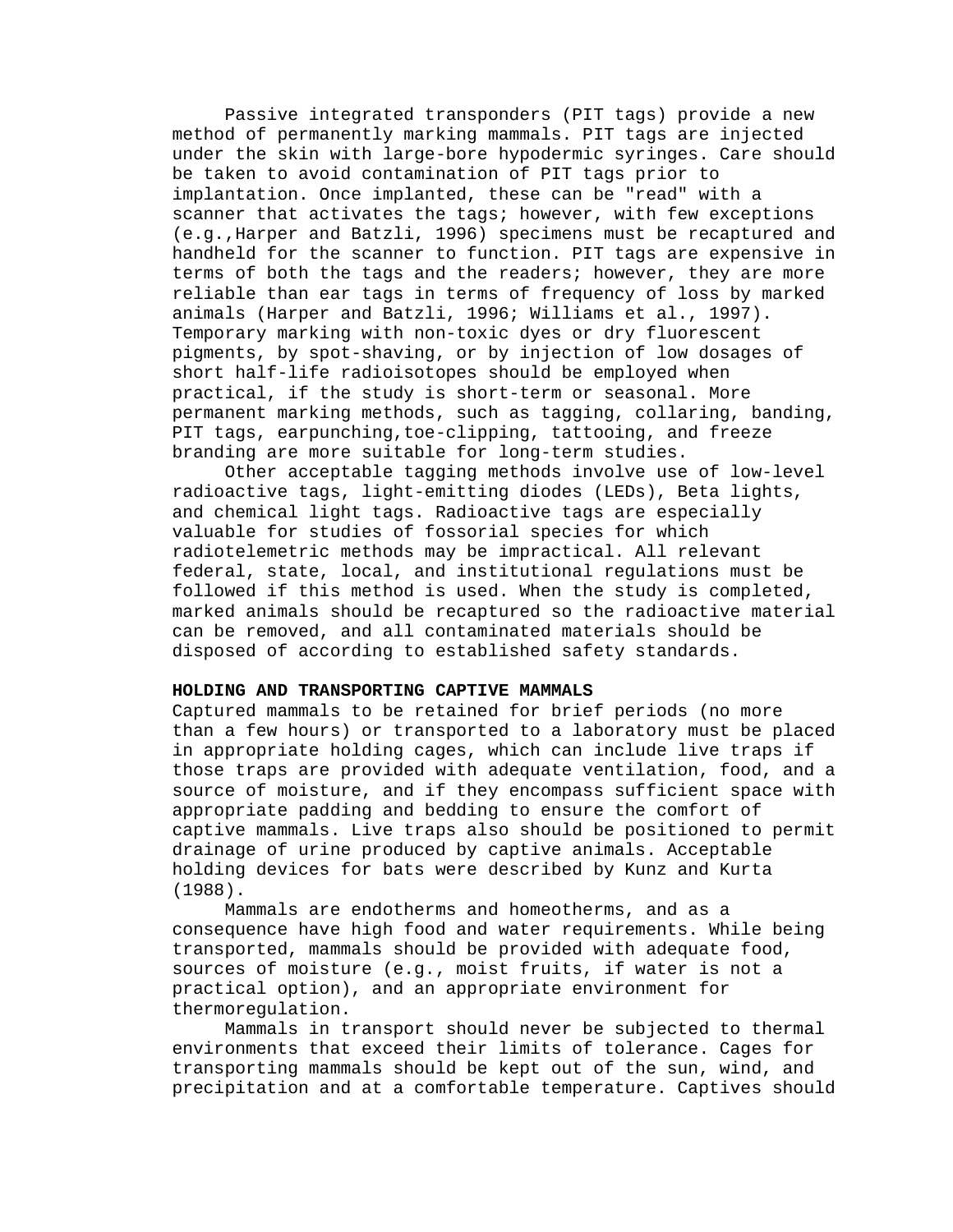be checked frequently. Most field vehicles are not mobile laboratories and conditions in a vehicle cannot be maintained as they are in a laboratory facility. Rather, the precautions used for the humane transport of household pets should be applied when transporting research animals. Care also should be taken to minimize psychological stress on certain species by shielding cages from excessive light, noise, and human activities.

On occasion, wild-caught mammals are brought into a laboratory where they are kept for a period of time before being processed. While in captivity, these mammals must be maintained under conditions that meet their needs and tolerances for food, moisture, nesting, space, and microclimate. Researchers receiving federal support must ensure that conditions in the laboratory comply with guidelines described in Guide for the Care and Use of Laboratory Animals (National Academy of Sciences, 1996; previously NIH Publication 85-23), and any local regulations that may apply. Those guidelines typically also must be met if a permanent or longterm colony is maintained.

However, guidelines for maintenance of animal colonies do not apply to the design of research intended to simulate naturalconditions in the laboratory, in experimental studies using enclosures or environmental manipulations in the field, or when wild mammals kept in captivity require conditions other than those prescribed by the NIH guidelines; obviously, in such instances, professional judgement must prevail. In this regard, methods for the special care and housing of bats in the laboratory were summarized by Wilson (1988).

Special precautions are necessary when holding, transporting, or initiating laboratory colonies of species that are known reservoirs for serious human diseases, most especially those transmissible by aerosol. These precautions are outlined in Mills et al. (1995a, 1995b).

## **MAINTENANCE OF WILD-CAUGHT INDIVIDUALS IN CAPTIVITY**

Cages or enclosures to hold wild-caught mammals and their offspring should be designed to accommodate salient features of their ecology, morphology, physiology, and behavior. To house certain species (e.g., desert granivores, shrews, and fossorial species such as moles) under conditions prescribed for laboratory rodents is not in the best interest of such species and may amount to inhumane treatment. Desert granivores need fine sand for dust-bathing and caching of seeds. Burrowing species require soil or other suitable substrate in which to construct tunnels. Methods useful for maintaining mammals that have been bred in captivity for many generations may not be appropriate for wild-caught mammals. For example, allowance should be made for less-frequent cage cleaning and inclusion of more objects (e.g.,materials for nest construction and play) in many wild species.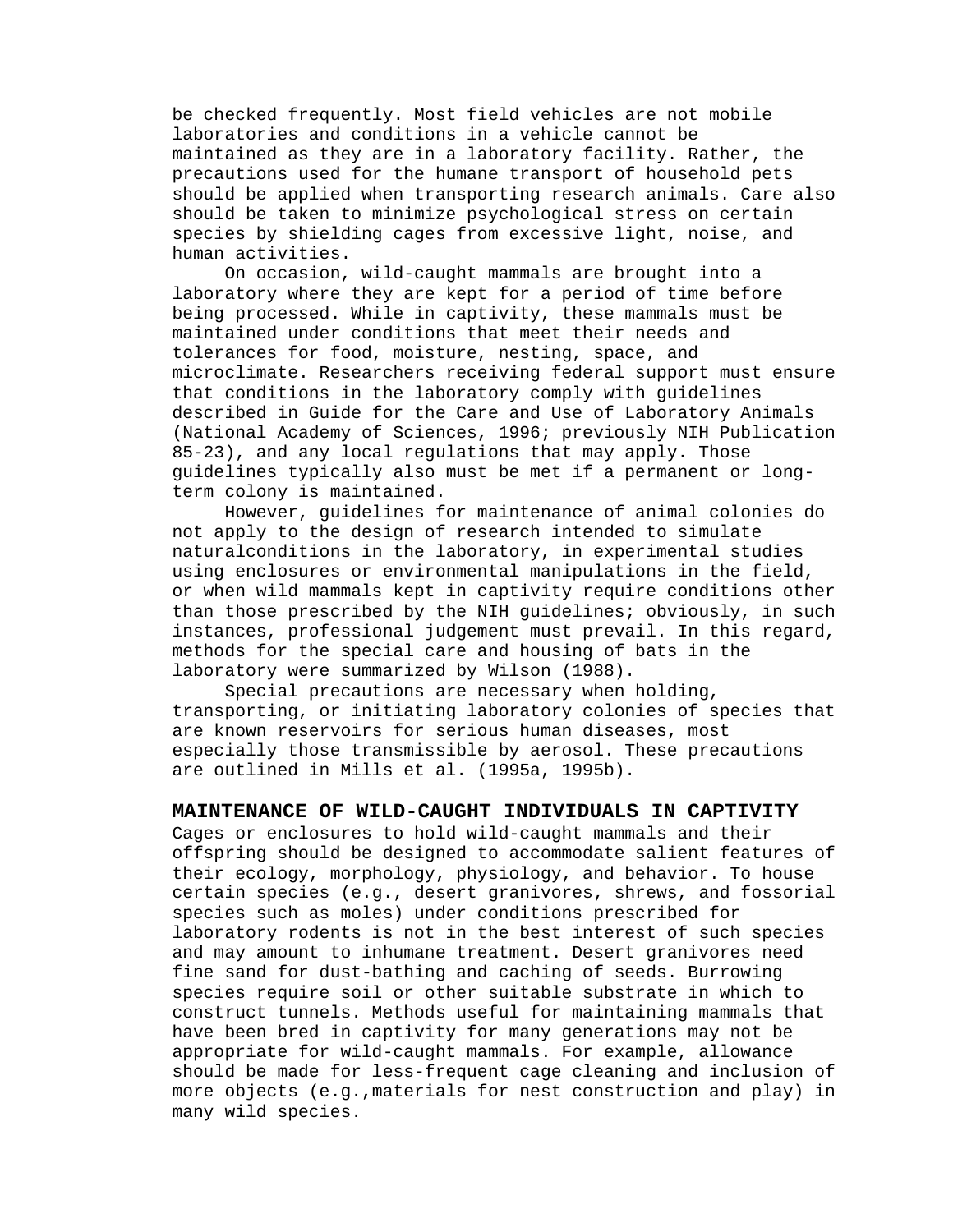Although basic cleanliness and hygiene remain a high priority, wild mammals should be disturbed less often and allowed to accumulate familiar odors, which are important to species that are olfactorily oriented. Furthermore, mammals that are hibernating require different caging and housing than the same individuals when not hibernating. Particularly important is the need to maintain sufficiently high humidity levels and to keep temperatures at optimal levels to minimize energy expenditures. In some cases, this may involve keeping ambient temperatures within only a few degrees of freezing, depending on the thermal optimum during hibernation for each species.

Experienced field researchers often are more knowledgeable about the care and welfare of wild-caught mammals than individuals whose expertise is limited to laboratory animals. In such situations, researchers should be permitted to care for captive mammals using procedures that best meet the needs of the animals based on the known ecology, physiology, and behavior of the species in question, even if these are outside guidelines established for the care of laboratory mammals. Mammalogists sometimes study natural populations of mammals inside field enclosures in order to manipulate population size, group membership, or movements. For many small mammals, such as mice and voles, enclosures as small as 0.10 ha are sufficient for maintaining normal population processes (e.g., natality and mortality rates) and home range sizes (i.e., area typically covered by individuals during routine activities). Thus, animal care procedures necessary under laboratory conditions, such as provisioning of food and water and changing bedding, are not necessary in such experimental enclosures within natural habitat.

#### **RELEASING PREVIOUSLY CAPTURED LIVE MAMMALS**

There are few exceptions (for example, reestablishment of previously extirpated populations) to the rule that fieldcaught mammals must be released only at the sites where they were captured. To do otherwise potentially would upset natural populations and reduce the chances for survival of released animals. Translocated mammals also have been implicated in the rapid dissemination of disease agents, such as rabies, that pose a threat to humans and other mammals (Nettles et al., 1979).

Moreover, mammals should be released as soon as possible after capture to minimize behavioral or physiological stresses resulting from the conditions of captivity, or immigration of replacement individuals. Finally, consideration should be given to releasing mammals at times coincident with their normal daily and seasonal activity patterns.

### **HEALTH PRECAUTIONS**

All wild mammals are potentially dangerous to researchers either from traumatic injury due to direct contact or from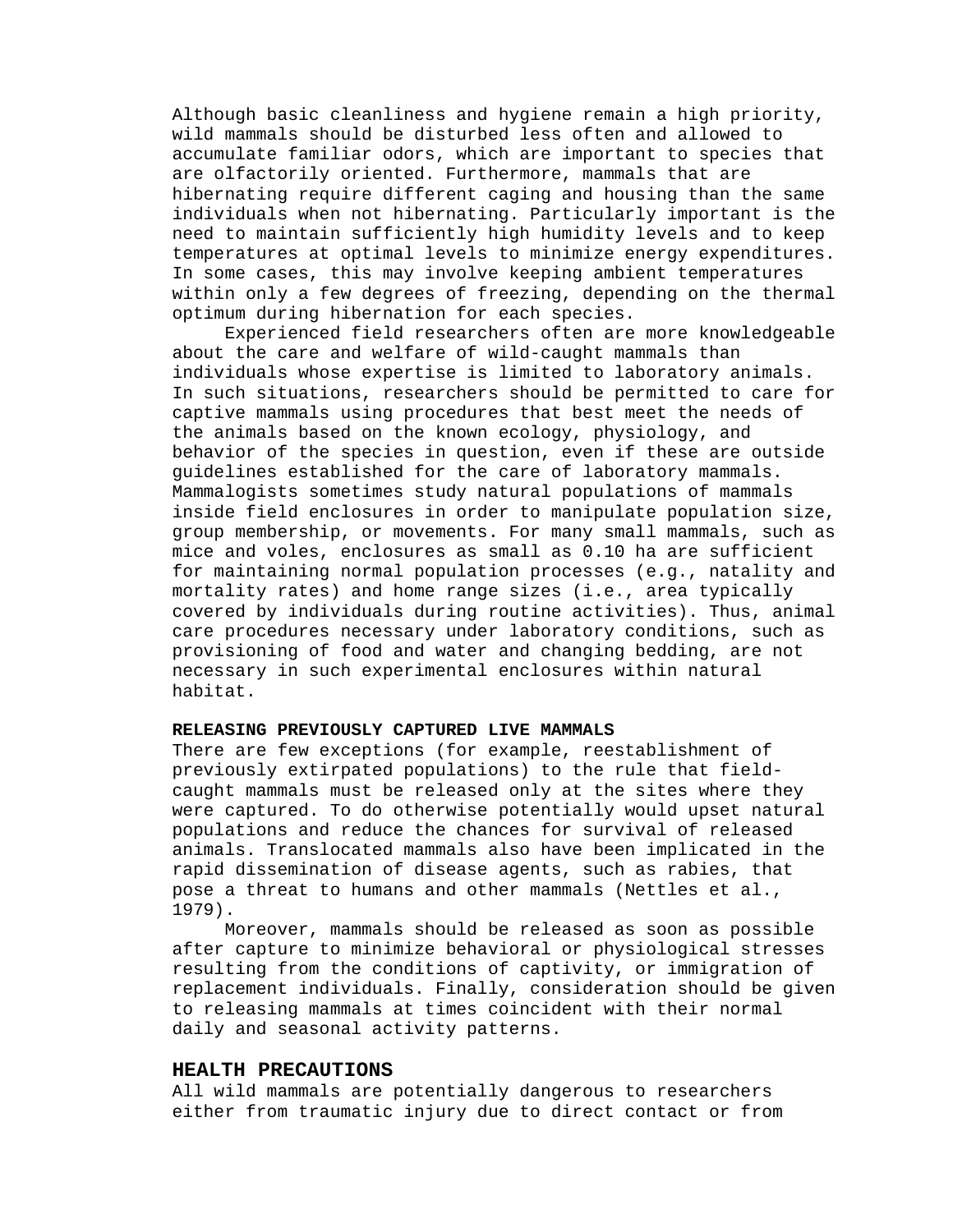infectious diseases that are carried by mammals or their parasites. Therefore, researchers dealing with wild-caught mammals in the field or laboratory should work under the assumption that the animals they are handling pose some risk to their health and safety, as well as that of their students and staff. The risk can be substantially reduced by common sense and good personal hygiene (e.g., wash hands often with soap and water). Researchers should endeavor to minimize the chances of being bitten or scratched (e.g., wear leather or fabric gloves) and should avoid use latex gloves to unnecessary exposure to blood or other body fluids and feces, which may contain parasites or pathogens that affect humans. In high-risk areas, care should be taken to immobilize or kill ectoparasites before handling specimens. Special care also should be taken to avoiding needle punctures when using syringes and similar devices.

Moreover, investigators who work with carnivores or bats should be especially careful to avoid being bitten and should be immunized against rabies (Constantine, 1988). All field workers should maintain up-to-date tetanus immunizations. In studies on bats, care also should be taken to avoid breathing potentially lethal gases (present in some caves and mines), to minimize exposure to anticoagulants that have been used in buildings to kill bats, and to avoid being infected by Histoplasma capsulatum (a fungus which causes histoplasmosis). A number of infectious diseases that are transmitted by arthropod vectors may be acquired without direct contact with mammals. Arthropod-borne diseases such as Lyme disease, ehrlichioses, Rocky Mountain spotted fever, and the equine encephalitides in North America, and dengue fever and malaria throughout tropical regions are examples of these agents. Mammalogists should be aware that these diseases represent a risk of conducting field studies in specific geographic areas. Reduction of that risk requires knowing what agents occur in a region and taking appropriate precautions to minimize exposure. In addition, mammalogists should recognize the risks of contracting diseases that are associated with direct contact with mammals or their parasites. For example, bubonic plague is caused by a bacterium that can be transmitted to humans by fleas that occur on certain rodents, especially sciurids (squirrels), or indirectly by close contact with certain carnivores (e.g., domestic cats). Such risks must be considered when selecting a method of euthanasia for mammals. Preference should be given to agents that kill ectoparasites as well as mammals. Tularemia is a bacterial disease, primarily of lagomorphs (hares and rabbits), that can be transmitted to humans by arthropods or by handling or eating infected animals. Mammals may also serve as reservoirs for numerous other agents such as relapsing fever, murine typhus, salmonellosis, histoplamosis, toxoplasmosis, leptospirosis, and pasteurella. The list of pathogens that humans can acquire directly or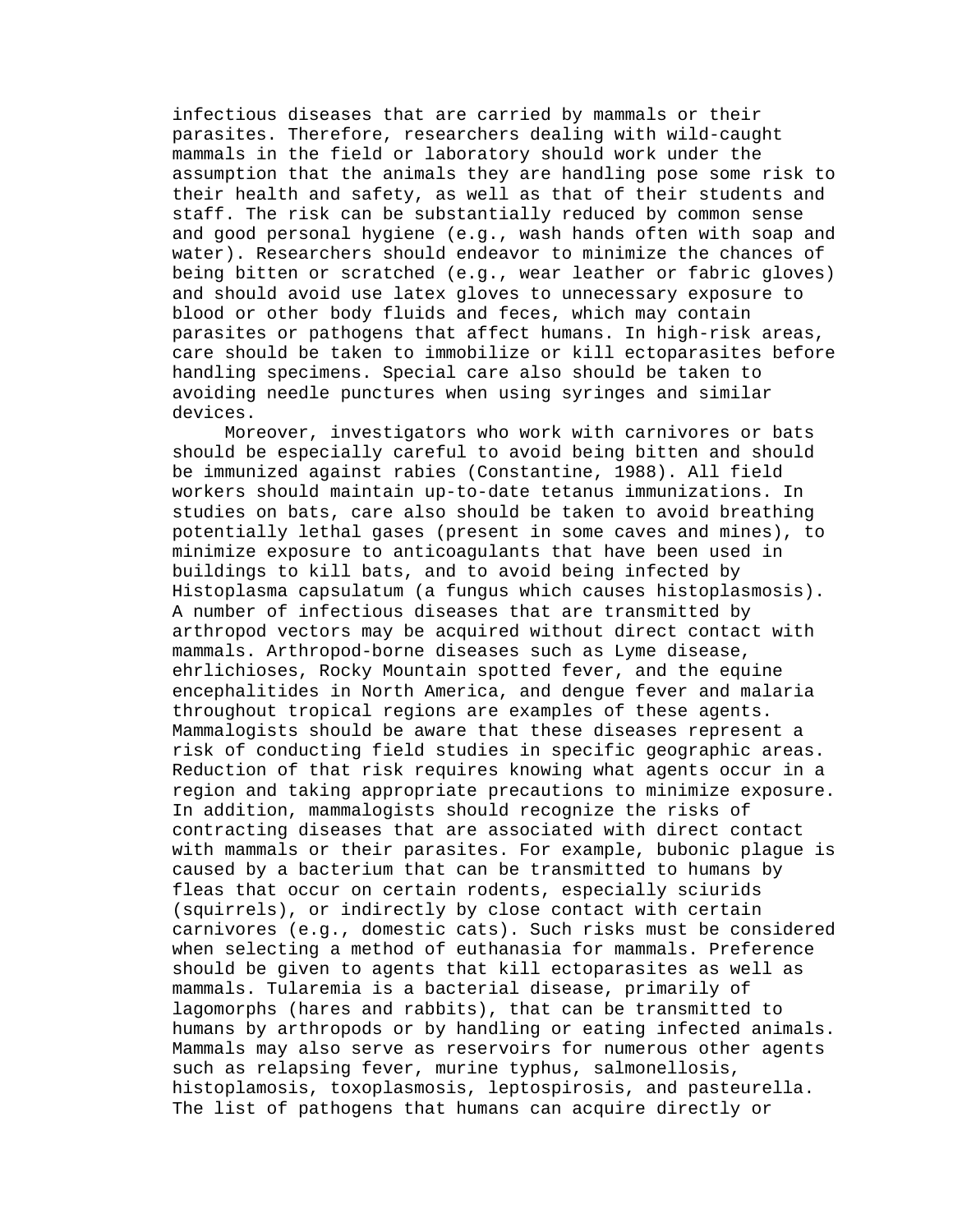indirectly from mammals continues to grow, principally because new technologies have become available to detect them. Recently, mammalogists have become aware of the potential for acquiring hantavirus pulmonary syndrome following exposure to several species of sigmodontine rodents that serve as reservoirs for hantaviruses. Guidelines established by institutional safety committees and the United States Centers for Disease Control and Prevention should be consulted when working with known reservoir species (Mills et al., 1995a, 1995b).

In mammalogy, as in other fields of science, decisions must be based on cost-benefit analysis. An attempt to avoid or reduce the risk of one health problem may result in increased probability of another health problem. For example, exposure to arthropod-vectored diseases may be increased by not using a method of euthanasia that kills ectoparasites, but such euthanasia agents pose some risks to humans. Reasonable approaches must be considered when dealing with such agents as hantavirus, which requires considerable efforts to ensure absolute safety. Protocols such as properly equipping one individual to handle high-risk mammals in a class situation could alleviate the unreasonable case of equipping every student with respirators and level-4 viral training. Finally, it should be remembered that perhaps the greatest risk in most field studies in mammalogy involves travel to and from the study site.

Investigators or students who become ill following field work involving mammals should inform physicians immediately of their possible exposure to agents carried by mammals or their parasites, and the geographic regions in which their field work was performed. Physicians rely heavily on exposure histories in deciding the courses of diagnosis and treatment. Informing physicians of possible exposures may be critical to receiving prompt and appropriate testing and treatment.

A key component of safety in the field is common-sense personal hygiene. Investigators should wash their hands frequently and should wash their field clothes and any other materials that come in contact with mammals or their blood or body fluids. They also should take precautions to prevent contamination of food and living areas with droppings and urine. The history of mammalogy suggests that common sense, coupled with prudent hygiene, can serve to reduce the risk of disease from mammal-borne pathogens to acceptable levels.

#### ESTIMATING WILDLIFE POPULATIONS

To establish and to appraise management practices, wildlife managers must estimate the sizes of wildlife populations. For game species, such inventories are ideally taken 3 times a year: during the breeding season, after the young are born or hatched and before the start of the hunting or trapping season, and after the hunting or trapping season. In practice, population estimates are usually done only once a year, at best, because of manpower and funding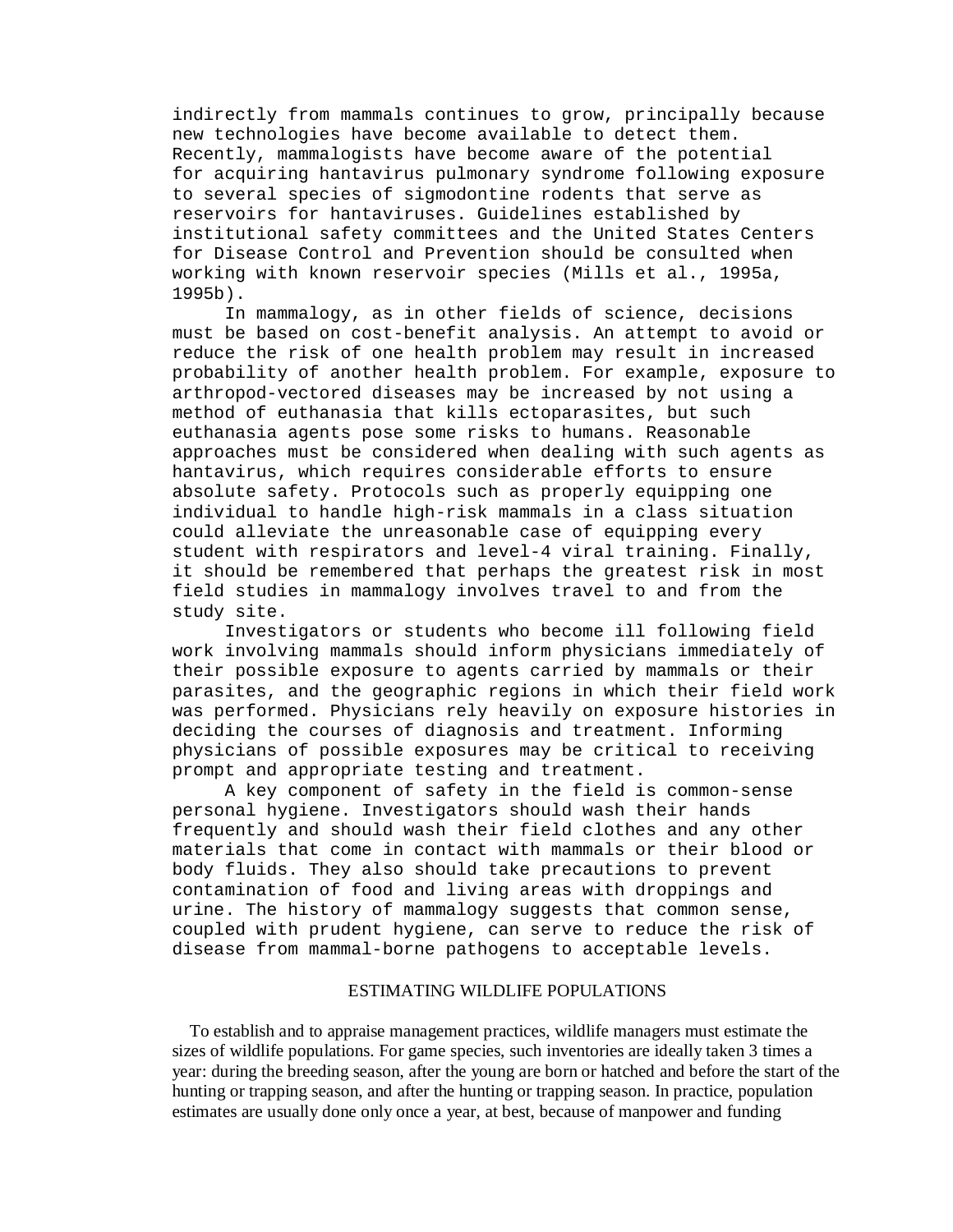shortages.

Wildlife managers use 4 general approaches to estimate population sizes of wildlife: total counts, incomplete counts, indirect counts, and mark-recapture methods. We shall examine each of these methods and detail some of their advantages and disadvantages.

## COMPLETE COUNTS OR TOTAL COUNTS

A complete count, or total count, counts every member of a population. Where populations of large species occur in open areas, such as waterfowl on lakes, seals on breeding beaches, or pronghorns on shortgrass prairie, aerial counts of most individuals are possible, especially with the aid of photography. Sometimes, wildlife managers can count deer in enclosed populations using a drive approach: a large group of people crosses the enclosure in a line, counting all deer that pass in each direction. Distances between the members of the drive crew are critical for success because *all* deer must be counted, even those hiding. Nonetheless, wildlife managers seldom use this approach because lack of funds or personnel usually make censussing an entire population impractical or impossible and, in addition, such an undertaking disturbs, and can even destroy, the population or its habitat. Even when used, this approach is usually expensive.

## INCOMPLETE COUNTS

An incomplete count involves counting part of a population and then extrapolating to the entire population. Quadrats may be established in a sample area and an attempt made to count all the individuals in each quadrat. A "deer drive" census, using large sized quadrats, can be an effective way to estimate deer populations on wooded areas. Stationary observers stand along 3 sides of a quadrat and count all deer leaving and entering the area in front of a drive crew walking across the quadrat from the 4<sup>th</sup> side. The total number of animals is then calculated as the sum of the animals leaving the area ahead of the drive crews plus the animals passing back through the drive line minus the animals entering the quadrat through one of the sides or through the drive line. As with complete counts, distances between observers and between members of the drive crew are critical for success.

Strip censuses, roadside counts, flushing counts and booming or drumming ground counts are all incomplete count methods. A strip census can be used to estimate grouse population sizes. An observer walks a transect through a representative section of habitat and records the distances at which birds flush to either side. The population size, *P*, is estimated to be

$$
P = \frac{AZ}{XY}
$$

where  $A$  is the area of the habitat censussed,  $Z$  is the total number of grouse flushed,  $X$  is the total distance walked and *Y* is twice the average distance from the observer to the bird when flushed. The fundamental assumptions of this method are 1) birds vary randomly in distances at which they flush, 2) birds are scattered randomly across the study area and 3) the average flushing distance is a good estimate of the "true" average. Which of these assumptions are likely to be met? What if some birds will not flush? A Wildlife Monograph has dealt extensively with these types of population size estimates (Burnham et al. 1980).

## INDIRECT COUNTS

As it is often impossible to obtain accurate, visual or auditory counts of the animals in a population, wildlife managers use indirect signs of the animals present as *indices* of relative abundance. An index of population indicates relative size of a population and shows population trends (up, down, stable) but does not provide an actual estimate of the number of animals. Examples of indirect counts include counting numbers of muskrat houses, counting scats (fecal pellets) of deer and rabbits, and counting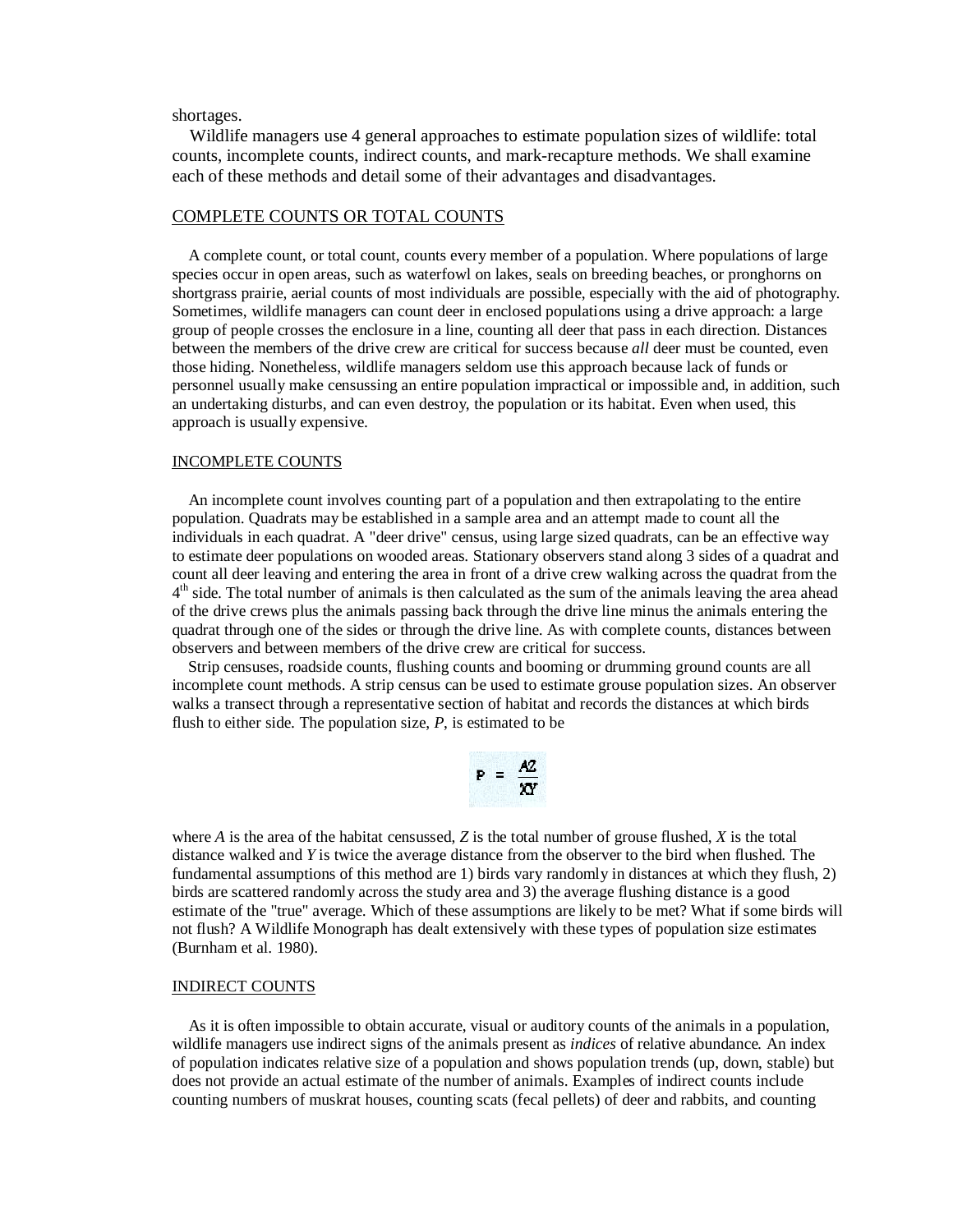numbers of nests or den sites in a given area. Sometimes counting the number of birds heard singing is considered an incomplete count and sometimes it is considered an indirect count. Which makes more sense?

One can count fecal pellets of deer or rabbits along transects or in delineated study plots. In either case, the first thing to do after establishing the transects or plots is to remove all old pellets. Then, at a predetermined interval, count all new piles of fecal pellets. This is an index of the number of deer or rabbits in the area: the more animals, the more pellets produced. What assumptions does this index make?

In those areas where muskrats build houses of vegetation in marshes, the number of active, maintained houses in a marsh year to year is an index of the number of muskrats: more muskrats make more houses. If, for a given area, one knows the average number of muskrats living in each house, then the number of houses can be used to estimate the population size. It should be remembered, however, that indirect counts are only indices of population sizes unless other information is known, such as the average number of muskrats living in each house.

### MARK-RECAPTURE METHODS

These methods are used extensively to estimate populations of fish, game animals, and many nongame animals. The approach was first used by Petersen (1896) to study European plaice in the Baltic Sea and later proposed by Lincoln (1930) to estimate numbers of ducks. Petersen's and Lincoln's method is often referred to as the Lincoln-Petersen Index, even though it is not an index but a method to estimate actual population sizes. (Should it not be the Petersen-Lincoln Estimate?) Their method involves capturing a number of animals, marking them, releasing them back into the population, and then determining the ratio of marked to unmarked animals in the population. The population  $(P)$  is estimated by the formula:

$$
P = \frac{MC}{R}
$$

where *M* is the number of animals marked in the first trapping session, *C* is the number of animals captured in a second trapping session, and *R* is the number of marked animals recaptured in the second trapping session. This is derived from the equation:

| P | ⋍ | C              |
|---|---|----------------|
| M |   | $\overline{R}$ |

which states that the proportion of marked animals captured in the second trapping session is the same as the proportion of total marked animals in the total population. Some of the assumptions behind this method are: 1) mortality is the same for marked and unmarked animals; 2) marked individuals do not lose their marks; 3) marked individuals are caught at the same rate as unmarked individuals (no traphappy or trap-shy animals); 4) the population has no significant recruitment, or ingress (births or immigration); 5) the population has no significant egress (deaths or emigration); 6) marked animals mixed randomly with unmarked animals; and 7) each trapping session captures a representative sample of various age and sex categories from within the population. Think about these assumptions with respect to wildlife. Assumptions 4) and 5) taken together mean that a population is closed. The Wildlife Society publication, *Wildlife Management Techniques*, provides methods of estimating 95% confidence limits for Lincoln-Petersen population estimates. Remember, the Lincoln-Petersen method provides and *estimate* of the true population size; it does not state the actual, or true, population size. By calculating the 95% confidence interval, a wildlife manage can learn how confident he or she should be of the accuracy of the population estimate. 95% of the time, the true population size will be within the 95% confidence interval.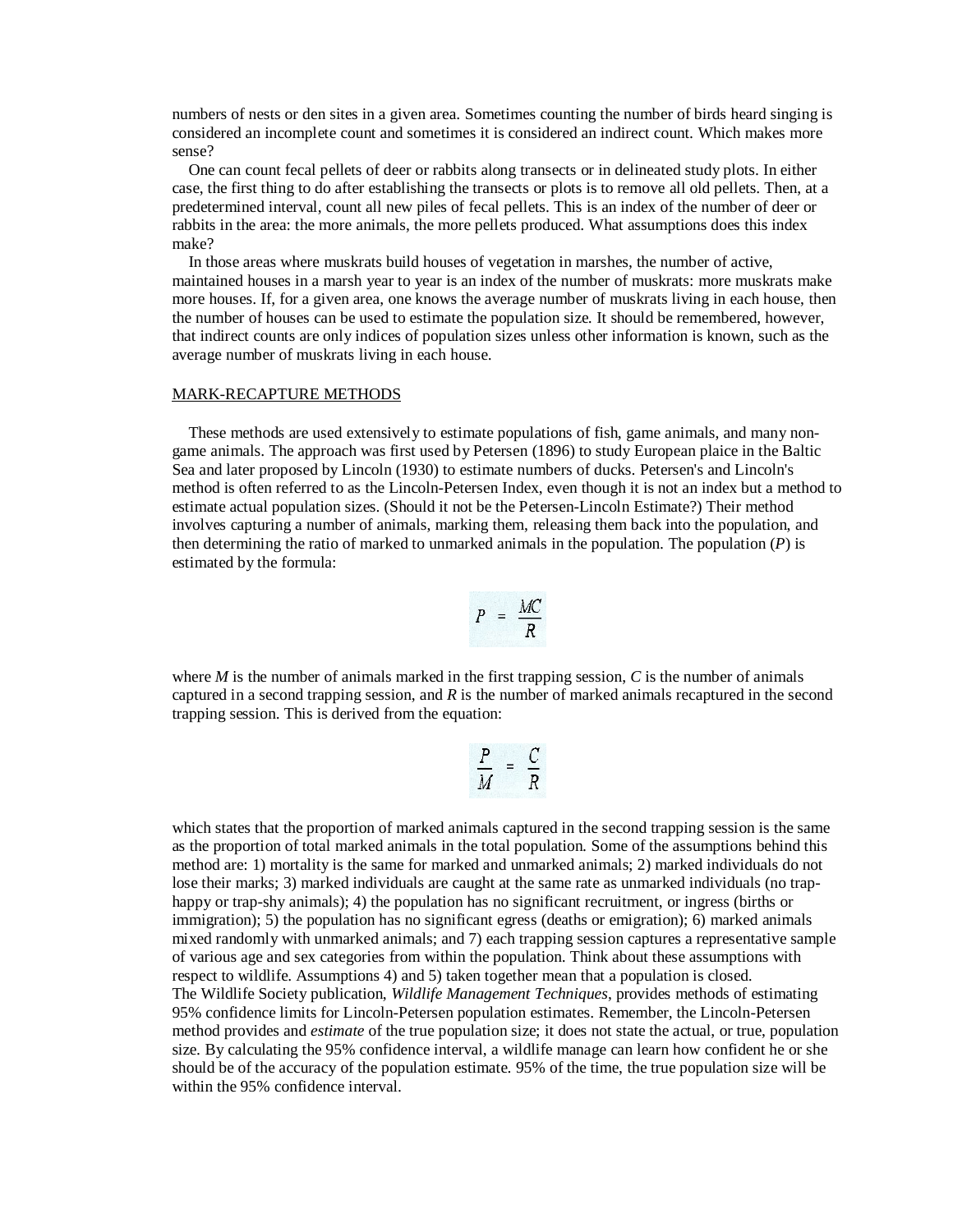Example of the Lincoln-Petersen Index Imagine that you set out live traps in a muskrat marsh. On the first day of trapping you capture 10 muskrats and put eartags in all of them; thus  $M = 10$ . On the second day of trapping you capture 8 muskrats  $(C = 8)$ , 4 of which are eartagged  $(R = 4)$ . So . . .

|  | $P = \frac{CM}{ }$ | $8\times10$ | $= 20$ |
|--|--------------------|-------------|--------|
|  | R                  | $\sim$ 4    |        |

To express your confidence in this estimate, you calculate the 95% confidence limits for your estimate. The upper and lower 95% confidence limits are

upper: 59 lower: 5.5

This means that if you trap muskrats in this way many, many times, 95% of the time that you obtained an estimate of 20 muskrats, the true population size would be somewhere between 6 and 59 animals. Since you actually captured 14 muskrats, you know that the population size is at least 14.

Otis et al. (1978) developed sophisticated modifications of the L-P Estimator that attempt to insure that data are consistent with the assumptions. Several modifications construct stratified indices whereby data are collected separately for specific sub-groups of the population, such as age and sex categories or trap-happy and trap-shy animals. Thus, researchers must uniquely mark each individual captured and record information about that individual, such as sex and age. These modifications also insure an order of magnitude increase in the complexity of the mathematics and are available in computer software, such as *Capture*.

When wildlife managers or researchers establish long-term population studies with frequent samplings, they can estimate not just the population size but the numbers of animals entering and leaving the population (Jolly 1963, 1965; Seber 1973). The Jolly-Seber Method relaxes the assumption that a population is closed. That is, the population can be open and have ingress (births and immigration) and egress (deaths and emigration). By keeping track of capture histories for individual over many capture sessions, ingress and egress can be estimated. Jolly-Seber Estimates can be calculated by hand but the exercise is complicated. Several software packages provide Jolly-Sever Estimates. The *Wildlife Management Techniques* manual shows how to make Jolly-Seber Estimates.

Pollock and his colleagues (Kendall & Pollock 1992, Nichols, et al. 1984, Pollock1991, Pollock & Otto. 1983) developed the Robust Design for estimating animal populations, which incorporates capture-recapture methods for both closed and open populations. In its simplest form, the Robust Design uses an L-P Estimate for total population size during each of several, regularly scheduled trapping sessions and uses of the Jolly-Seber approach to estimate ingress and egress between trapping sessions.

Krebs (1966) formally introduced the Minimum Number Alive (MNA) method, though it had been used by many researchers for years. The MNA method avoids the use of estimators, using instead the minimum number of animals known to be alive during a sampling period as a biased estimator of the population size. Hilborn et al. (1976) tested the sensitivity of this method to five important population parameters in mouse populations. They used simulation models and actual data to estimate the expected error on the MNA in actual studies. Their results showed that the MNA method, though clearly a biased estimator of population size, is an unbiased estimator of critically important population characteristics such as age distribution, pregnancy rate and lactation rate. In addition, in most cases an MNA population estimate is as good as or better than a Jolly-Seber Estimate.

The Frequency of Capture Method (Eberhardt 1969) can be used when capture data are available over several trapping days. Plot the number of times that individuals are captured against the numbers of animals captured each number of times. For example, imagine that you live trap gray squirrels on campus over the course of 2 weeks and trap 15 squirrels only once, trap 10 twice, 5 3-times, 3 4-times, 3 5-times, 2 6-times, and 1 7-times. You plot these captures like so: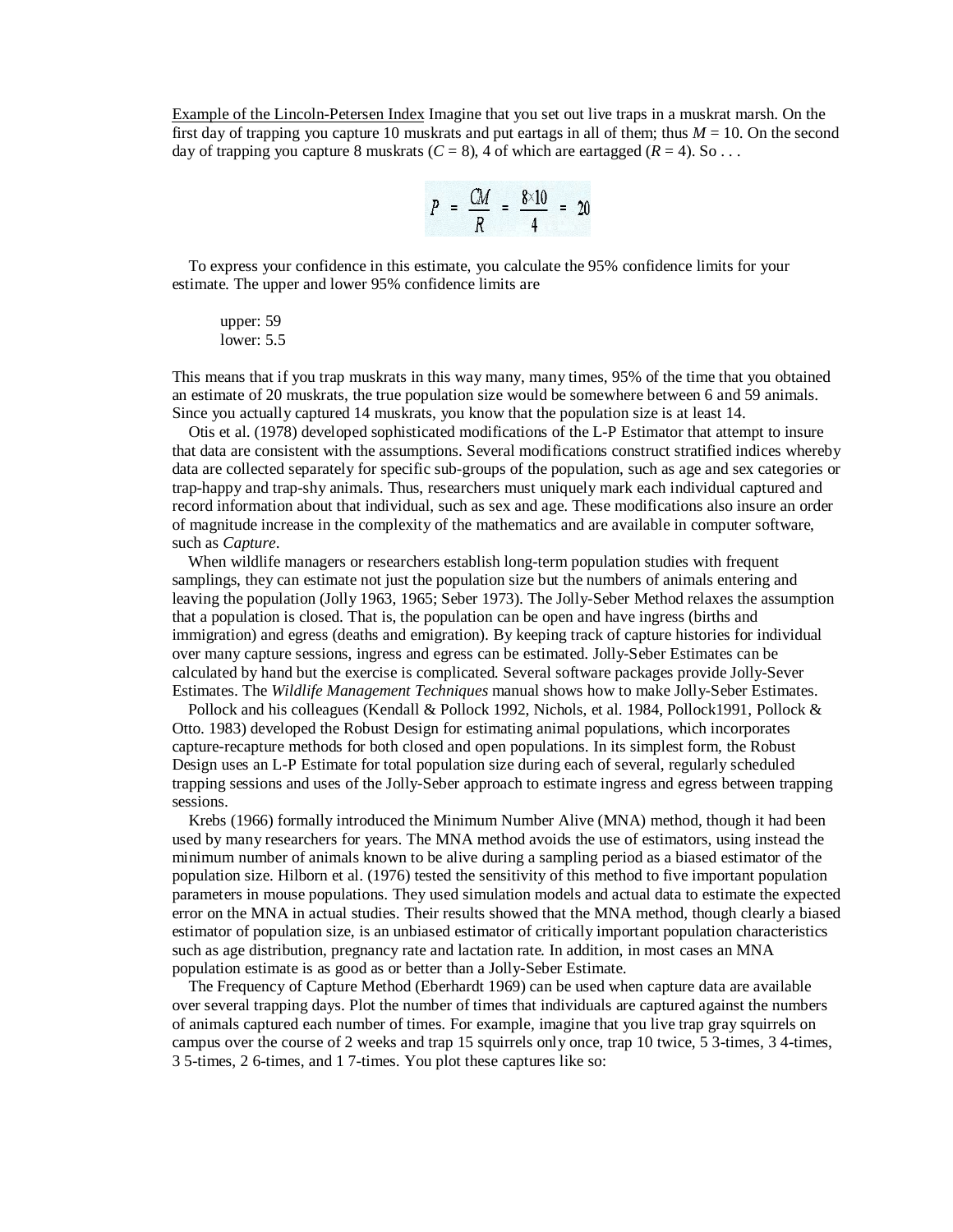

These data are then fit to a statistical distribution to determine how many squirrels were never trapped at all even though they were present. In this case, if we assume that squirrels were captured at random, the estimate of the number never trapped is between 16 and 17. The number never trapped at all but present is added to the MNA to give the Frequency of Capture estimate. In this example, the population size estimate is 55.

Lastly the DeLury Method, first worked out for fish populations, uses kill data to estimate game populations. The critical assumption is that the number of animals killed per unit of hunting time is proportional to the population density; if this assumption is true, then each unit of hunting effort takes a constant proportion of the population. By plotting the kill rate (number of animals killed per unit hunting effort) against the total kill, it is possible to estimate the total population by extending the line to the *X*-axis. The value at the point of intersection is the estimate of the original population, *Po*. The validity of this method rests heavily on the assumption of each unit of hunting effort taking a constant proportion of the population. This DeLury Method also assumes that: 1) the population is closed; 2) animal vulnerability remains constant; 3) variable hunter skills average out; and 4) hunting is done individually. Of these assumptions, the one most likely to be violated is constant vulnerability. This can be affected by factors both intrinsic and extrinsic to the hunted population.

Example of the DeLury Method: Imagine that you are a wildlife biologists monitoring the game populations on a designated Wildlife Management Area. Assume further that your Area allows deer hunting for 7 successive days each year and that hunters must apply for a permit to hunt on the Area. Hunters must check in before and after hunting and must report their kill. On each of the 7 successive days, hunters hunt for a total of about 400 hours each day. You record the hours hunted each day, record the number of deer killed each day, and calculate the cumulative kill, producing a table like the following.

| $\overline{Day}$ | Animals | <b>Hours</b> | Kill/Gun- | Cumulative |
|------------------|---------|--------------|-----------|------------|
|                  | Killed  | Hunted       | Hr        | Kill       |
| 1                | 100     | 400          | .250      | 100        |
| $\overline{c}$   | 90      | 375          | .240      | 190        |
| 3                | 81      | 410          | .200      | 271        |
| 4                | 73      | 405          | .180      | 344        |
| 5                | 66      | 390          | .170      | 410        |
| 6                | 59      | 385          | .153      | 469        |
| 7                | 53      | 395          | .134      | 522        |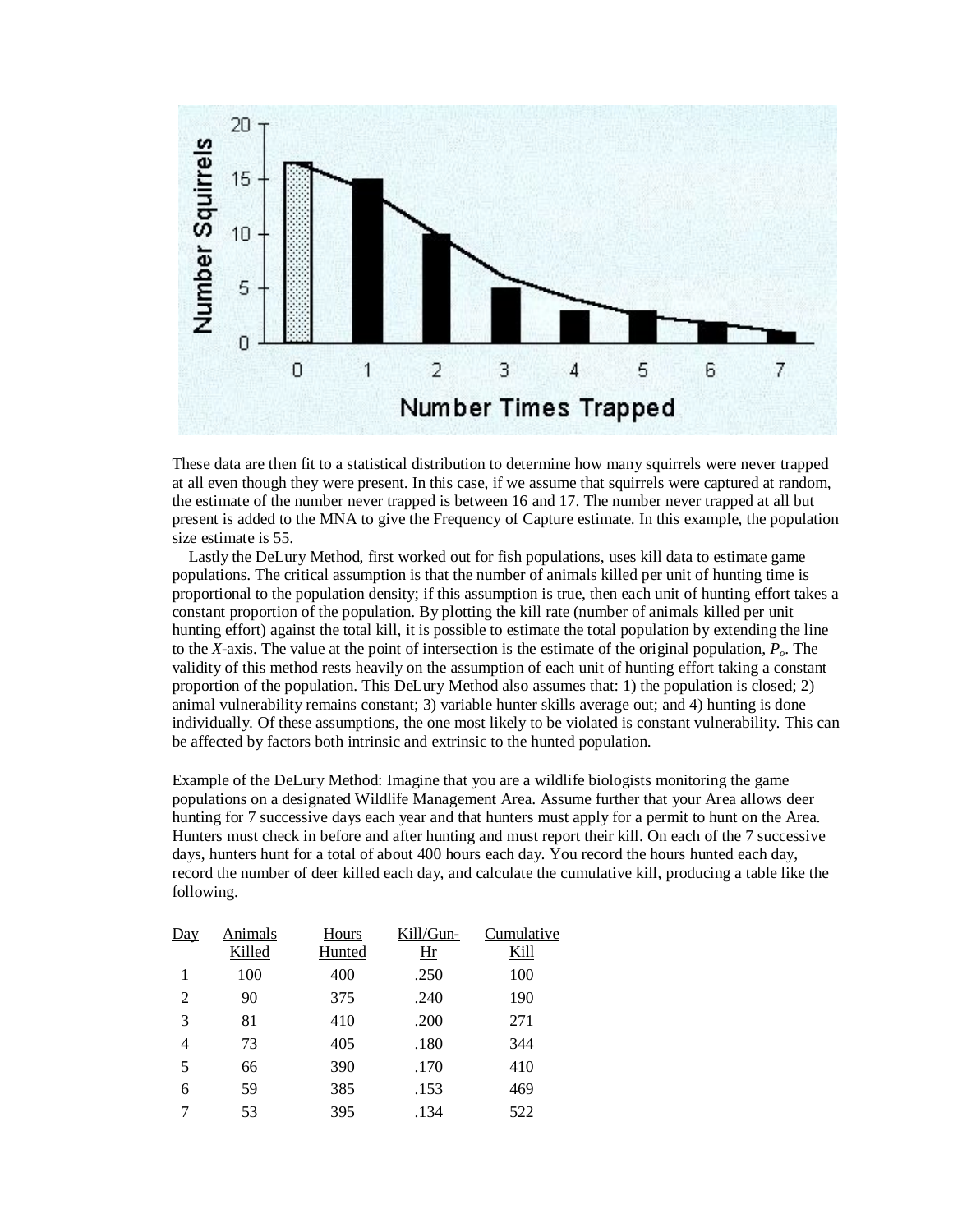You then graph kill/gun-hr against cumulative kill to estimate of the initial population size before hunting began. This it the graph you get.



You draw a line through your data points and extend the line to the *X*-axis. Your estimate of *P<sup>o</sup>* , the estimated population size before the hunting season started, is about 1350 on the graph. You also calculate a linear regression through the data points and calculate the *X*-intercept. Here you find that your best estimate of *P<sup>o</sup>* is actually 1335. Because 522 deer were killed, the population after the hunting season is estimated to be 813.

#### **COMPARISONS**

Many researchers have used more than method of estimating populations on the same population at the same time. Let us look at 3 of these comparisons.

Morgan & Bourn (1981) compared an Incomplete Count and an L-P Index of the giant tortoise population on Aldabra atoll in the Indian Ocean. To make the incomplete count, the atoll was divided into quadrats 100 m square. All tortoises were counted and marked in 5% of the quadrats and the total number counted was multiplied by 20. The L-P Index was made by counting marked tortoises on transect lines. Morgan & Bourn believed that almost all assumptions for each technique were satisfied, yet the estimates of the population size differed significantly: 87,300 for the incomplete count and 68,100 for the L-P Index. Evidently the assumptions for one or both methods were not met as well as believed. Morgan & Bourn had more confidence in their incomplete count estimate than in their L-P Estimate and cautioned readers about using elaborations on the L-P Index unless *all* assumptions are *completely* met.

Mares et al. (1981) compared the L-P Estimate, the Schnabel estimate (a variation on the L-P Estimate that tends to underestimate population sizes slightly), and a removal estimate on a population of known size of eastern chipmunks in Pennsylvania. The chipmunks, they found, fell into 2 categories: those that readily entered traps and those that were hesitant to enter traps. Thus, all methods tended to estimate the population as being composed mostly of the former group and, thus, all methods tended to underestimate the total population size. The 95% confidence limits for the L-P Estimates on successive days always included the known population size, whereas this was not the case with the Schnabel method. They concluded that, for populations with unequal catchability, the L-P Estimate was the best.

Boufard & Hein (1978) used 7 different methods concurrently for 6 months during 1976 to estimate the size of a gray squirrel population in Pennsylvania. Four of their methods have been discussed (at least briefly) in this handout: Schnabel, Frequency of Capture, Jolly, and MNA. Their results are as follows: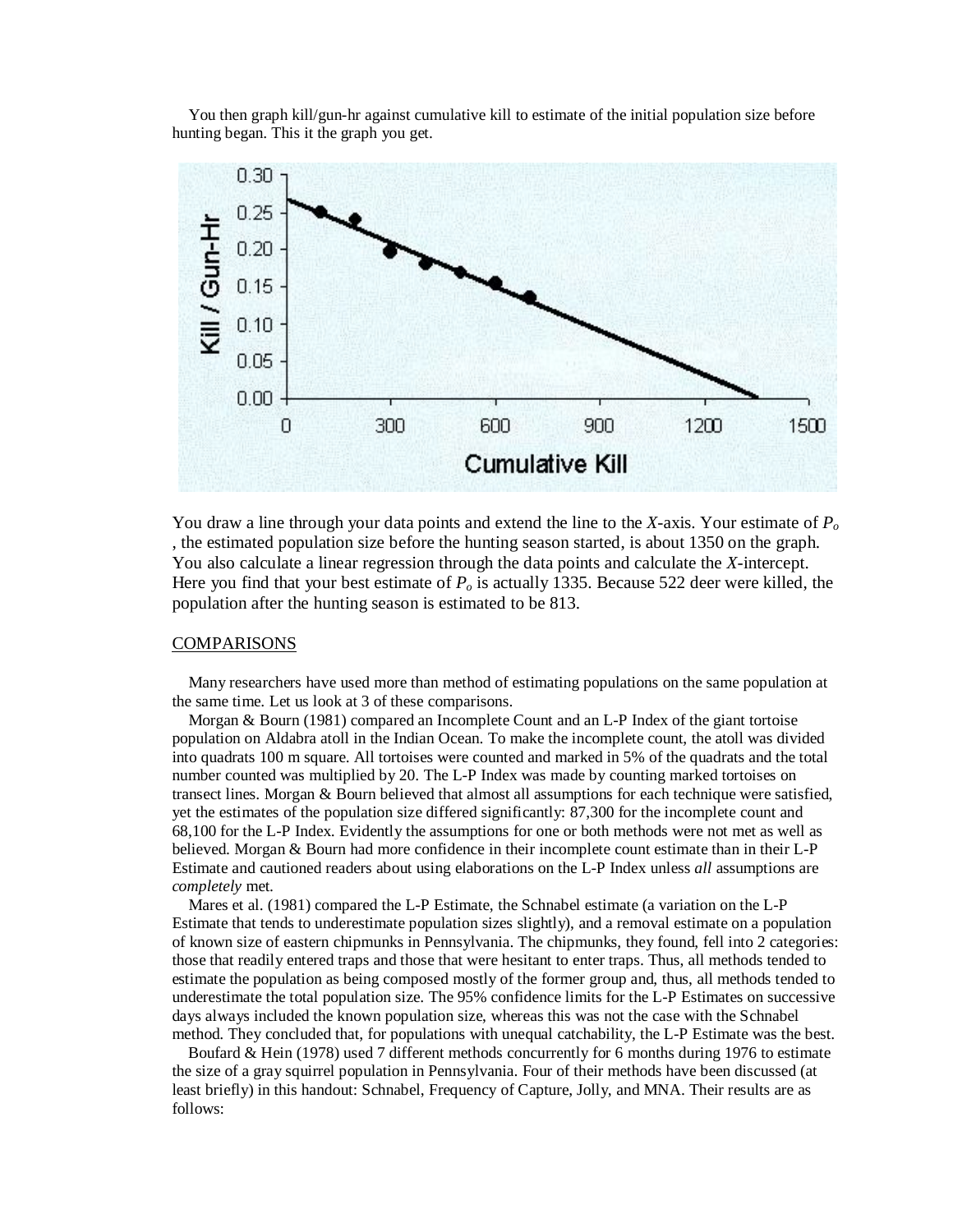|                        | Schnabel<br>Month Estimate | Frequency<br>of Capture<br>Estimate | Jolly-<br>Seber<br>Estimate | <b>MNA</b><br>Estimate |
|------------------------|----------------------------|-------------------------------------|-----------------------------|------------------------|
|                        | June $115 \pm 200$         | 392                                 | 54                          | 27                     |
| July                   | $76 \pm 19$                | 96                                  | 38                          | 52                     |
|                        | August $85 \pm 24$         | 82                                  | 51                          | 48                     |
| September $118 \pm 84$ |                            |                                     | 35                          | 31                     |
|                        | October $159 \pm 97$       | 115                                 | 111                         | 32                     |
| November $179 + 59$    |                            | 195                                 | 20                          | 34                     |

The Schnabel estimates were the most consistent, despite their variability, and the Frequency of Capture estimates were similar to the Schnabel. Twice (July and November), the Jolly-Seber Estimates were less than the MNA.

It is obvious from these comparisons that estimating populations is an exercise fraught with inperfections. The best we can do is to choose the method or methods whose assumptions are best met by the population we wish to study. When possible, one should always collect data in such a way that more than one population estimate can be made. Often, the estimate made using the method whose assumptions are best met turns out not to work as well as anticipated. Having other estimates to augment that "best" one can save the day.

Also note from these comparisons that Lincoln-Petersen Estimates are often reasonably accurate despite violation of their assumptions. I have noted this pattern and, therefore, tend to use L-P Estimates (or variants available through *Capture* software) over other methods when no other method is an obvious choice (for example, using the DeLury Method to estimate the size of a harvested population). Pollock's Robust Design is consistent with my informal observation.

## POPULATION DENSITY

Up to now, this handout may appear very straightforward. There is a problem, however. When you determine a wildlife population size, you automatically determine density. What I mean is, you determine the population size in a particular area - and that means you have determined

### *population*

which is defined as density. Lloyd (1967) noted that the number of animals per unit area is a poor measure of density. Read that last sentence again. On first reading that sounds either downright stupid or at least confusing. But what makes the difference is from whose point of view the population is observed: yours or that of the wildlife. If you want to know how many deer are in such-and-such county so that the number harvested can be compared to the number in the population before harvest, then number of animals per unit area is what you need to know. But if you are interested in what the deer herd will do if you institute a management practice designed to increase the population, you need to know more than number of deer per unit area. Deer do not arrange themselves at random across the countryside. And what you measure as animals per unit area may not be what the deer perceive as the population density. Wolff (1980) showed that habitat patchiness and patchy distributions of snowshoe hares have a significant effect on hare population biology. The same is true of other wildlife. For most wildlife, high "densities" lead to reduced birth rates but the densities that are important are the densities that the wildlife experience, not necessarily what we measure. If deer perceive their population density to be higher than we estimate it to be, they will decrease birth rates more than we anticipate. Similarly, if they perceive population density to be lower than we estimate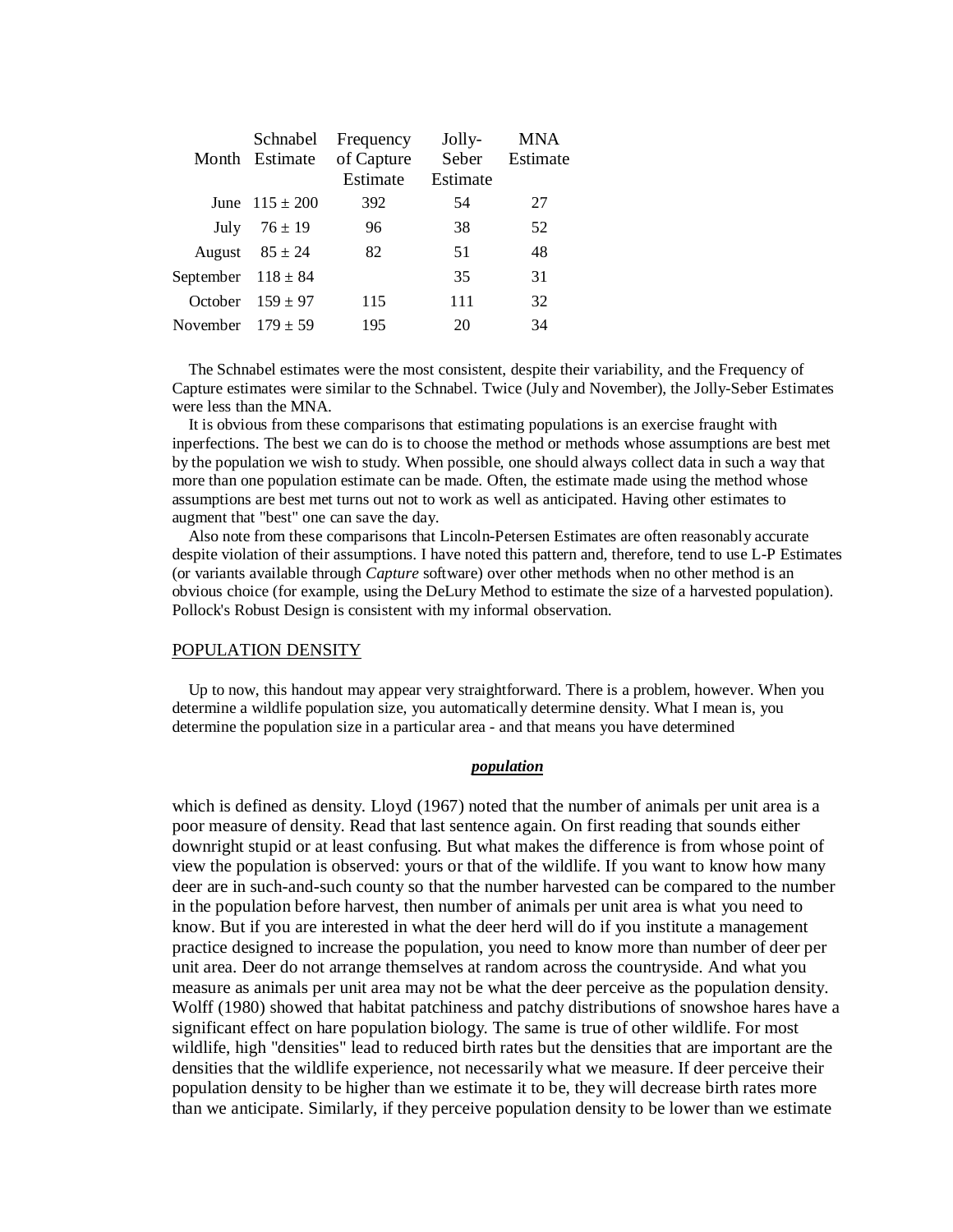it to be, they will increase birth rates more than we anticipate. Let's go through an example.

Let's take 18 points placed at random in 36 quadrats. These are random points, so we can take them from a random number generator which ranges from 0 to 99. Let the points be:

| Y  |
|----|
|    |
| 10 |
| 14 |
| 8  |
| 43 |
| 84 |
| 76 |
| 17 |
| 90 |
| 86 |
| 95 |
| 35 |
| 96 |
| 28 |
| 87 |
| 78 |
| 80 |
| 6  |
| 96 |
|    |

If we plot them they look like this:

The points are located completely at random. For example, the point in the upper right corner was determined by the last pair of numbers.

Notice how, in this example, the points seem to avoid the center of the graph. Something strange like this nearly always happens in a random distribution. The 'luck of the draw' usually leaves some regions relatively unpopulated. The region is (usually) different each time. *A priori*, each quadrat had an exactly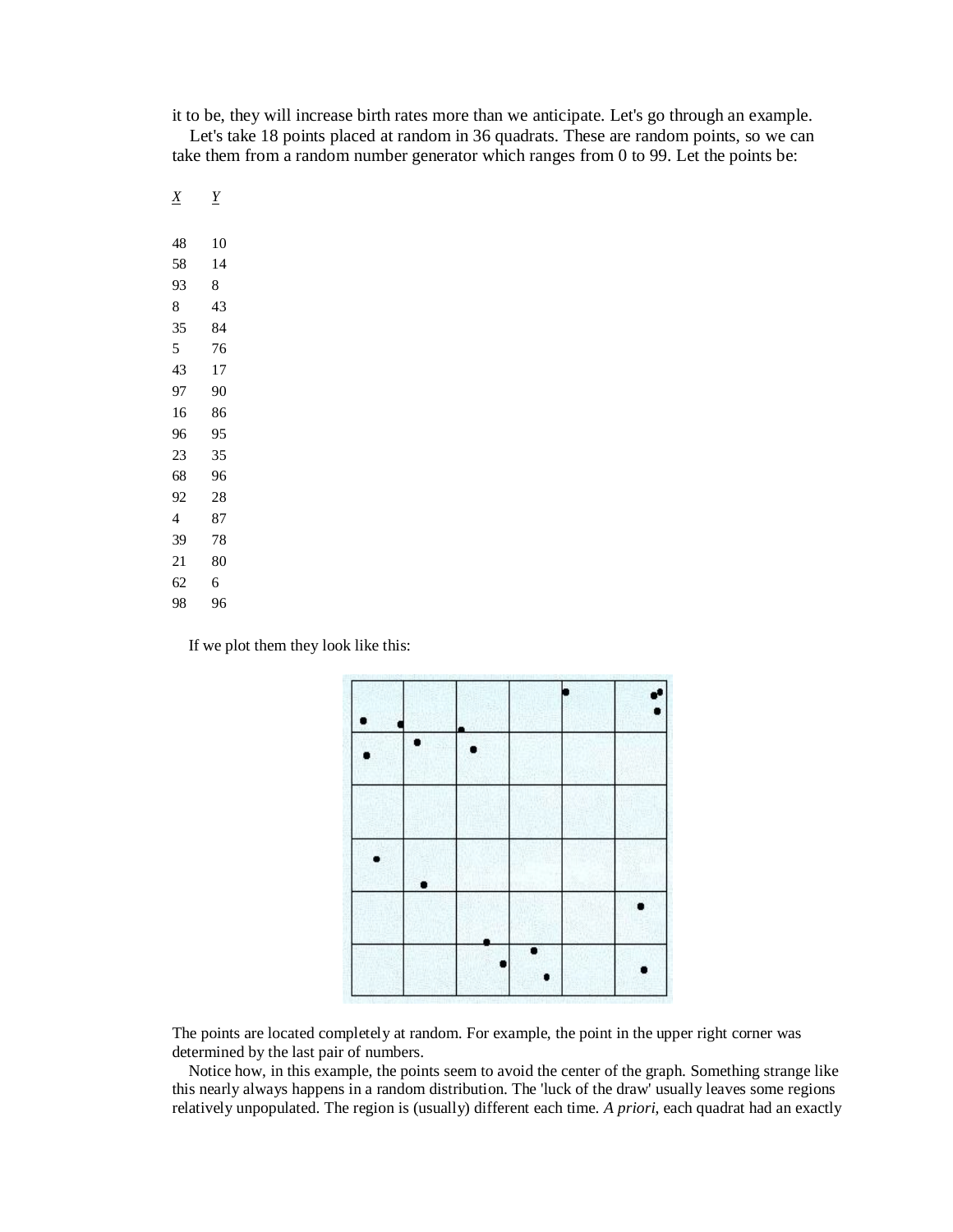equal chance of receiving each successive point.

Now, we know that the mean "density", or number of points per unit area of our big square, is 18 points per 36 quadrats or ½ point per quadrat. We can get this in two ways. We can take the total number of points (18) and total number of quadrats (36), divide and get 0.5. Or we can take each quadrat, note its number of points, and then take the average of these numbers. It will come out the same: 0.5



Suppose that these points represent the locations of animals and suppose that 8 or them decide to move closer to a neighbor (movement shown by arrows). We can show that the animals are no long arranged on the graph in a statistically random manner. The distribution has become *patchy*. Obviously, what a patchy distribution means from the point of view of the animals is that, on the average, an animal has more neighbors nearby than is would if the distribution were random. Lloyd (1967) developed a simple measure called "mean crowding", which is the average number of other individuals in the same quadrat averaged over all individuals. This is a measure of what each animal *perceives* as the density of animals

around it. Open space with no other animals does little good to the seeker of open space if that open space is far away and hard to find and if all the space close by is filled.

The animals in the random distribution had the following pattern: 1 quadrat had 3 animals, 2 quadrats each had 2 animals, 11 quadrats had isolated individuals, and 2 quadrats were empty. Thus, 3 animals each had 2 others with them in their quadrat; 4 animals each had 1 other with them; and 11 had no others in their quadrat. Mean crowding,  $\frac{|\mathbf{X}|}{|\mathbf{H}|}$ , is therefore:

| Number<br>of<br>animals<br>in<br>quadrat | Number<br>of<br>quadrats                  |                      |          |
|------------------------------------------|-------------------------------------------|----------------------|----------|
| $\overline{0}$                           | 22                                        |                      |          |
| 1                                        | 11                                        |                      |          |
| $\overline{c}$                           | $\overline{2}$                            |                      |          |
| 3                                        | 1                                         |                      |          |
| $\mathcal{M}_{\mathrm{c}}$<br>$m =$      | $(2+2+2+1+1+1+0+0+0+0+0+0+0+0+0+0)$<br>18 | $\frac{10}{1}$<br>18 | $= 0.55$ |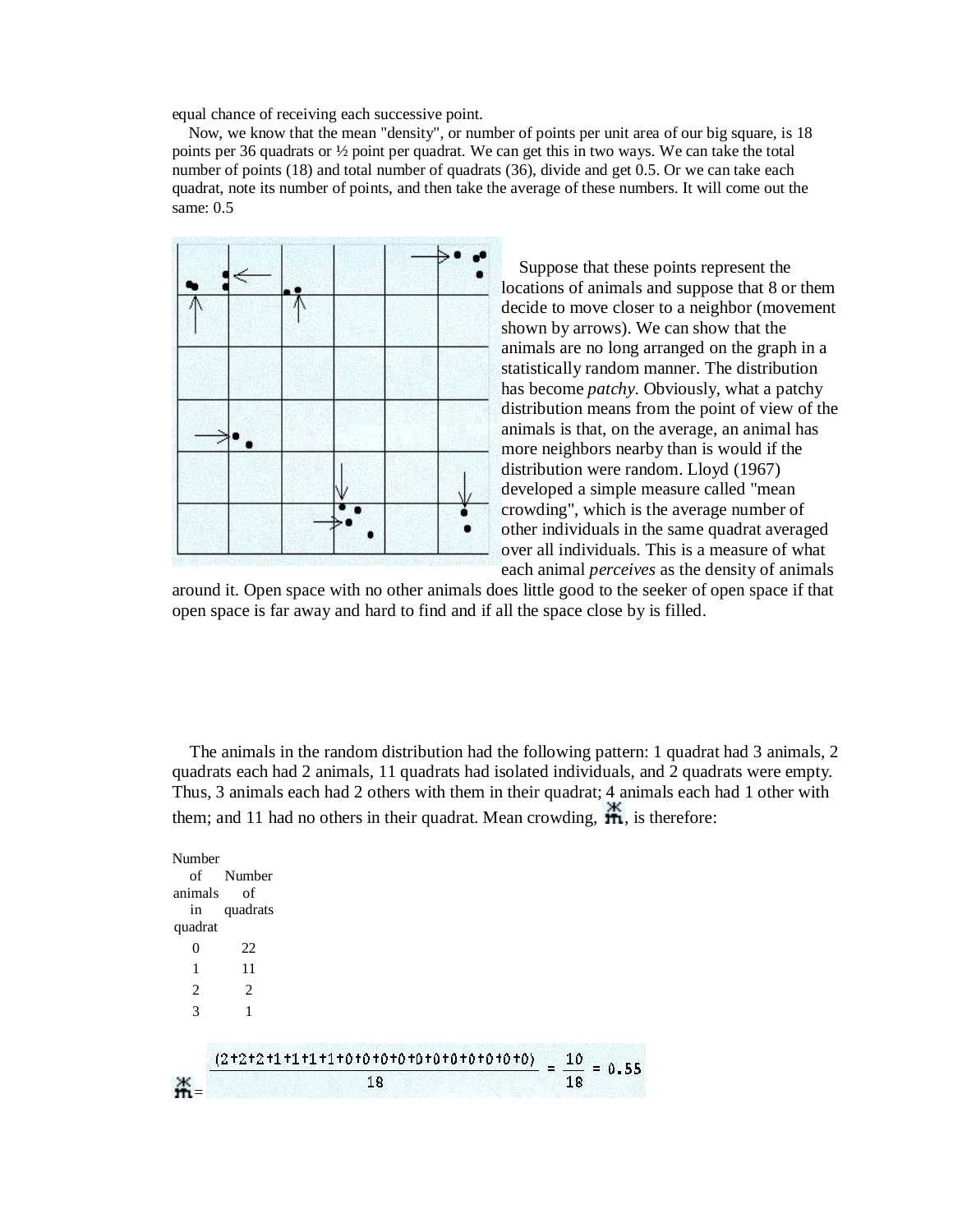Thus mean crowding for this random distribution of animals is 0.55, which is pretty close to 0.5, which is the mean density. In a random distribution, mean crowding is almost always very close to mean density.

In the patchy distribution, however, the 18 individuals were grouped differently: 12 animals each had 3 others in its quadrat and 6 animals each had 1 other. For this example, then, mean crowding is:

| of<br>animals<br>in<br>quadrat | Number Number<br>of<br>quadrats |                      |       |  |
|--------------------------------|---------------------------------|----------------------|-------|--|
| $\Omega$                       | 30                              |                      |       |  |
| 1                              | $\Omega$                        |                      |       |  |
| $\overline{2}$                 | 3                               |                      |       |  |
| 3                              | $\Omega$                        |                      |       |  |
| $\overline{4}$                 | 3                               |                      |       |  |
|                                |                                 | +3+3+3+3+1+1+1+1+1+1 | $-42$ |  |
| $\mathcal{H}$<br>m=            |                                 | 16                   | 18    |  |

which is considerably greater than mean density, which is still 0.5. In a much larger population distributed at random with a mean density of 2.33, the average animal would be no more crowded by others than is an animal in out patchy population whose mean density is only 0.5. The algebraic expression for mean crowding is



where  $\dot{x}$  is the number of individuals in quadrat  $\dot{i}$  and the summation is over all quadrats.

So, you can see that for species that react to crowding, measuring mean density (the number of animals per unit area) can give you a very different measure of crowding than the animals actually perceive.

Now there is a major problem with mean crowding. Since Lloyd published his paper on mean crowding years ago, few wildlife biologists have realized its implications. Therefore, little work has been done to develop methods of measuring mean crowding in wildlife populations. Here are some major questions that, at present, have not been answered satisfactorily.

How can wildlife populations be sampled to measure mean crowding?

What is that proper quadrat size?

How can we determine whether a wildlife species reacts to crowding?

# **NECROPSY – FOCUS ON MAMMALS Introduction and General Information**

*Post mortem* examination (i.e. necropsy) is an extremely valuable tool in disease investigation and management. It is important to approach each carcass with an open mind, not assuming that the cause of death is known, even if there are obvious external lesions or a known on-going disease problem.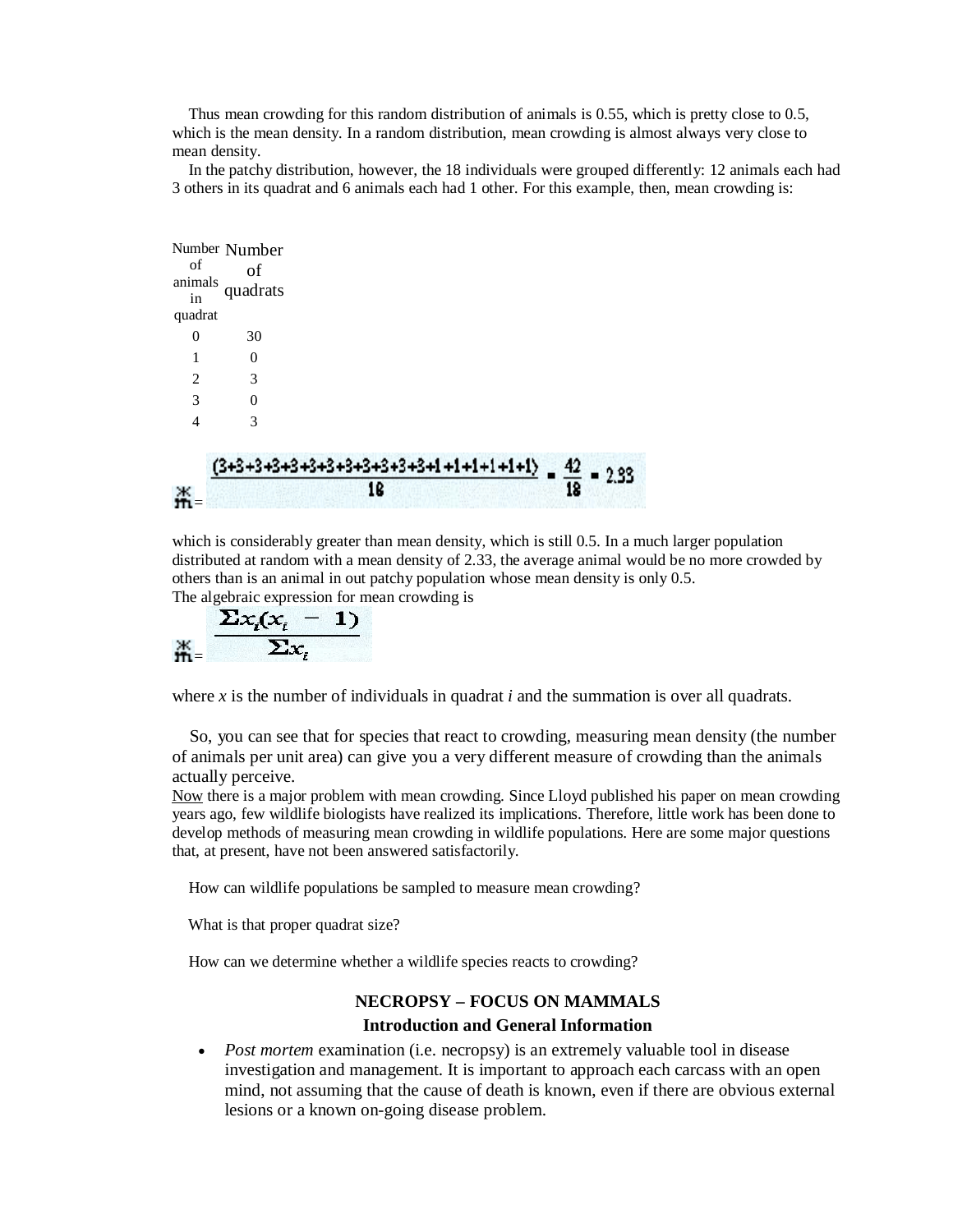- Before starting a necropsy, consider whether the skin or skeleton is important for museum-based studies. If it is, a cosmetic post mortem is required.
- **Reasons for performing a** *post mortem* **examination** include "*finding the cause of death, confirming a diagnosis, investigating unsuccessful therapy, increasing knowledge*" and for the detection of sub-clinical disease.
	- o *Post mortem* examination is particularly important for animals which die in quarantine in preparation for introduction to a collection, translocation or reintroduction program.
- *Post mortem* examinations may be performed in the field or laboratory; by the case clinician or by a specialist pathologist, dependent on circumstances.
	- o Where the gross *post mortem* is performed by an individual other than the pathologist who will perform the further examinations on samples provided, communication between the two parties is essential to ensure that optimal samples are taken (tissue type, volume/ weight, storage, transport, temperature etc.).
	- o Inadequate or incorrect sample taking may reduce the likelihood of reaching an accurate diagnosis.
	- o Forensic *post mortems* for legal investigation should be performed by an experienced wildlife pathologist, since the credentials of the pathologist will be assessed as part of the case.
- Similar protocols should be used for the *post-mortem* examination of domestic, freeranging or captive wild mammals.
- Post-mortem examination should be conducted in good daylight whenever possible.
- If possible, findings should be dictated during the examination, or, as an alternative, noted down at the time of the examination.
- **When performing a necropsy or** *post mortem* **examination**, **it is important to:**
	- o first consider the history of the animal (where available). Note the reported clinical signs, treatment, diagnostic tests, possible differential diagnoses, number of animals involved, etc. Communication between the pathologist and the case clinician, where available, is recommended.
	- o consider recent and historical disease problems in the collection (captive animal), region (free-ranging), in-contact domestic animal and human populations.
	- o examine the site where the carcass was found if possible (e.g. evidence of agonal movements, convulsions disturbing the local area; piles of faeces and urine around the hindquarters suggestive of prolonged.
	- o have a systematic approach, whether head-to-tail, system by system (digestive system, respiratory system etc.), or any other.
	- o recognize the normal anatomy, normal appearance of organs/tissues and anatomical variation between species.
	- o have knowledge of seasonal differences in the body condition and reproductive system which are normal for the species under examination.
	- o have knowledge of the expected variations between individuals of the same species dependent on whether they are captive or free-ranging. (e.g. obese body condition may be seen in captive animals but is unlikely in free-ranging individuals; ectoparasite and endoparasite burdens may be expected to be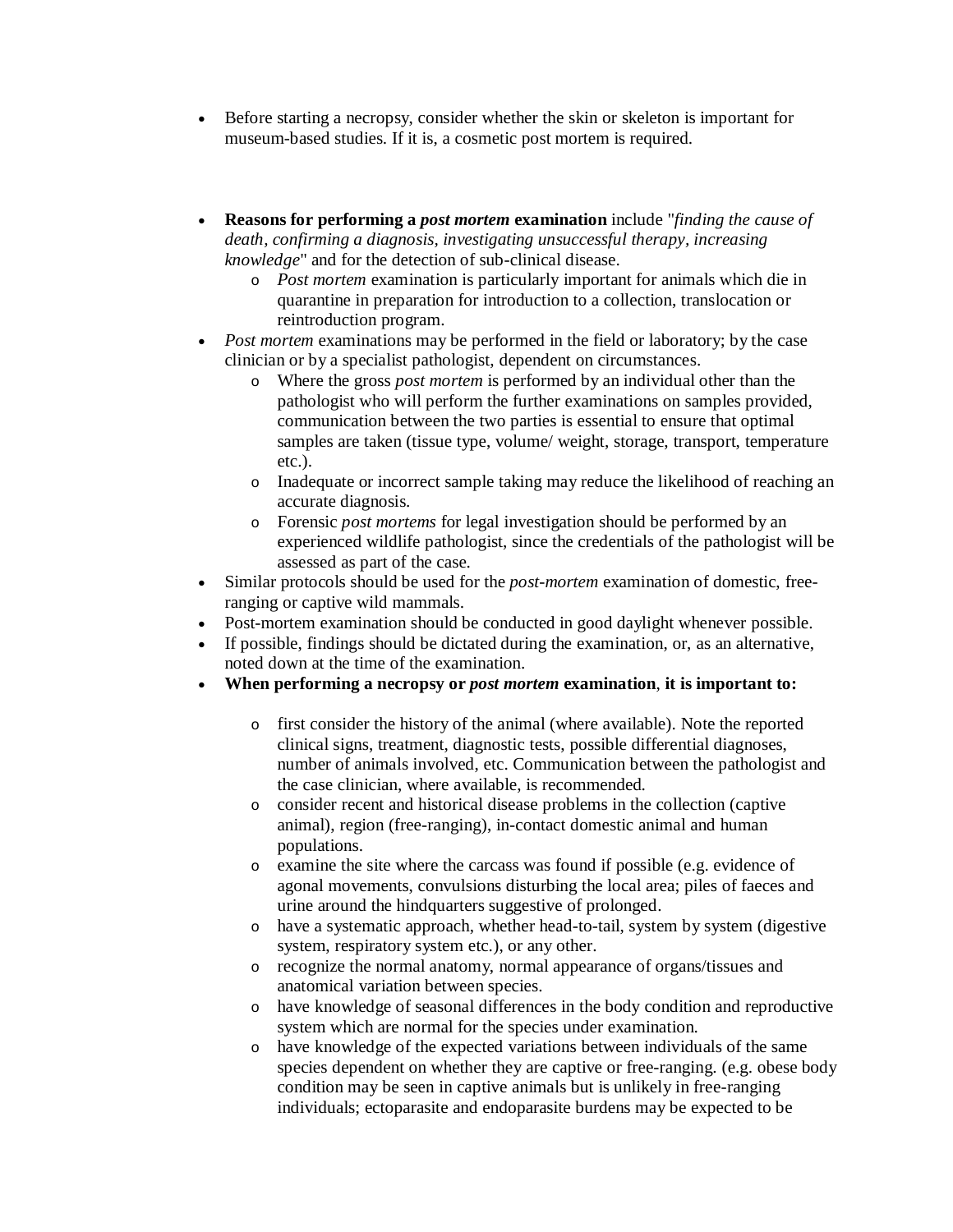greater in free-ranging wild animals than those under captive management.)

- o have knowledge of the method, route and time of euthanasia if performed.
- o have knowledge of potential artefactual findings e.g. hypostatic congestion (pooling of blood in organs under the effects of gravity which can be mistaken for pathological congestion), barbiturate crystals from euthanasia solution which can be mistaken for gout (See: **Gout in Waterfowl**), pseudo-prolapse of the anus or vagina as a result of increased pressure within the abdomen caused by gas production after death.)
- o accurately describe lesions/abnormalities.
- o record both positive and negative findings.
- o keep accurate records, including a unique identifying number for each carcass and for samples from that carcass.
- o keep detailed notes on all findings and procedures for forensic post mortems, written in non-technical language wherever possible, for use in court.
- o avoid the use of non-standard abbreviations in permanent records.
- o take photographs (include case identification details) for animal identification and illustration of gross pathology, particularly if the case may be involved in a prosecution enquiry.
- o preserve samples (tissues, parasites etc.) for further testing and future reference/research.
	- o A full spectrum of samples should be taken, where possible, at the initial examination if possible and stored appropriately.
	- o Further investigations, at first, may be directed at the samples thought most likely to be important in revealing the cause of death. However, if further samples are needed subsequently, the full spectrum are available in store.
	- o Where time or financial constraints limit sample taking, a short list of standard tissues should be sampled, in addition to those with apparent gross pathology.
	- o In some circumstances it may be advisable to keep the entire carcass for a period following the post-mortem examination, refrigerated in the short term and frozen in the long term, to provide samples in the future if required.
- o consult the appropriate regional authority if a notifiable disease (e.g. **Foot-and-Mouth Disease**) is suspected *before* progressing with the *post mortem* examination,
	- o Consult the List A and List B of notifiable diseases made available by the Office International des Epizooties - World Organisation for Animal Health
- Carcass location and body size may dictate whether transport to the laboratory facility for examination is possible, or whether the *post mortem* must be performed in the field.
- Where field *post mortem* examination is unavoidable, attention should be paid to the risk of spread of infection to wild or domestic animals through opening of the carcass and available methods for carcass disposal (e.g. pit, cremation).
- Autolysis of the organs occurs with variable speed; the adrenal medullae, gastrointestinal mucosa, pancreas, liver, kidney and central nervous system develop autolytic changes particularly quickly.
- *Post mortem* **examination should be performed as quickly as possible after death has occurred** and has been confirmed. However this may not always be possible, and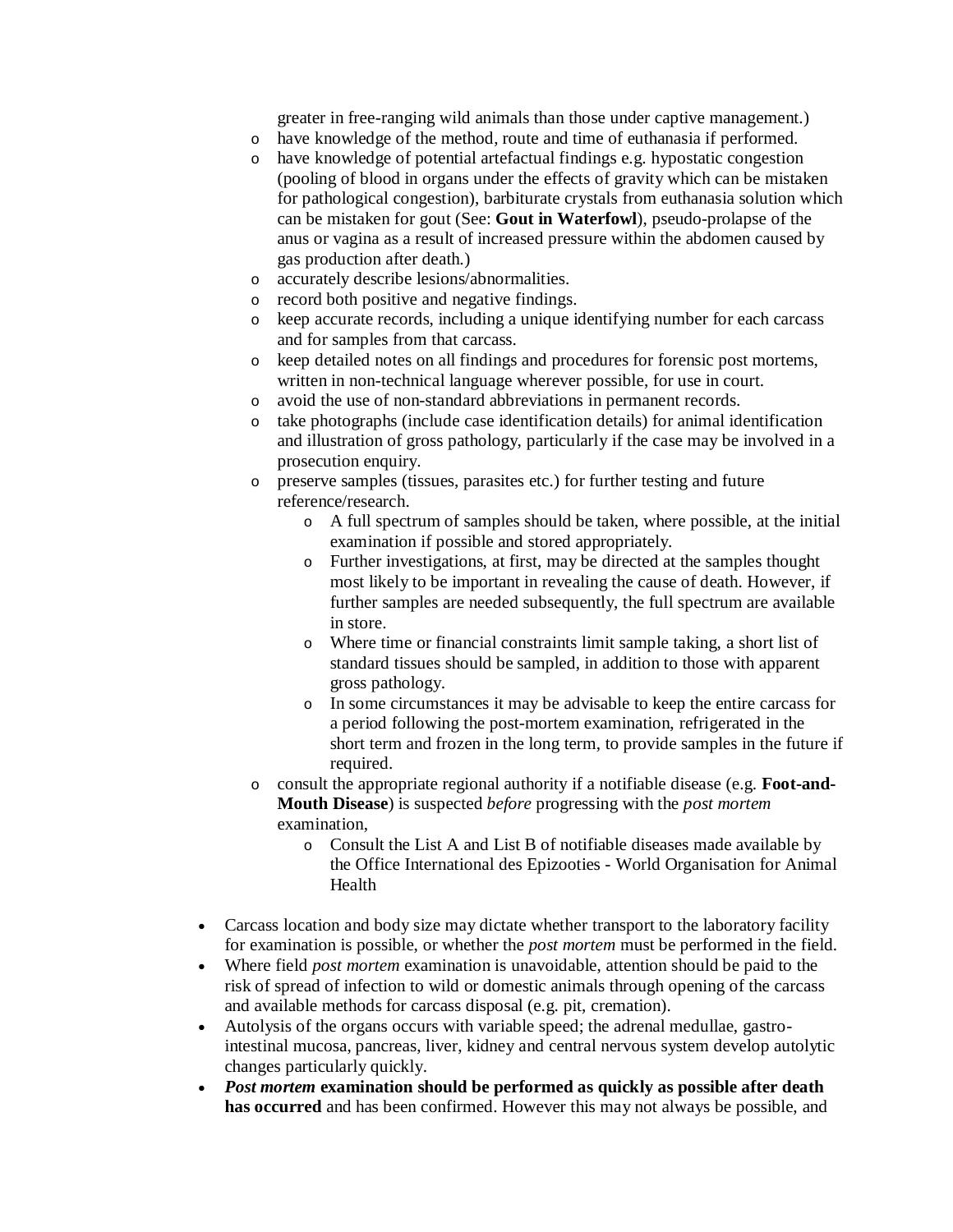carcass cooling to slow the rate of autolysis should be practised.

- o Some authors suggest soaking of the fur in cold water with a small amount of detergent to aid in wetting of the skin.
- o The carcass should be placed within a sealed plastic bag, clearly labelled, with excess air removed, and be refrigerated if its body size allows.
- o Carcasses preferably should be refrigerated while awaiting examination.
	- Where sufficiently large refrigeration facilities are unavailable, the carcass should be moved to as cool an area as is available.
- o With very large mammals, cooling of central organs will not occur sufficiently quickly to prevent autolysis; priority should be given to performing the *post mortem* as soon as possible; opening the abdomen may help lower the core temperature as quickly as possible.
- o Where *post mortem* examination must be delayed until 72-96 hours after death, the carcass should be refrigerated only. However if the examination must be delayed over 96 hours *post mortem,* it is recommended to freeze the carcass immediately.
- When transporting a carcass or pathological sample to a laboratory for analysis, attention should be paid to temperature control in transit. Insulated containers should be chosen, ice packing of frozen samples may be used and times when postal delays may be expected should be avoided (e.g. weekend, public holidays, strikes).
	- o Local regulations governing the postage of pathological samples should be consulted (labelling, courier, container type etc.)
- In the event of a die-off (mass mortality event) it is important to examine fresh carcasses of a number of individuals, representative of the range of species affected and the ages of individuals affected, and to remember that more than one disease process may be acting at any one time and that the major cause(s) of death may change during a prolonged die-off.
- The results of the *post mortem* examination should be used in conjunction with the history of the mammal or mammals and assessment of the environment to help determine their significance and recommended future action.
- In areas where rabies infection (See: **Rabies)** is enzootic, all mammals found dead, and particularly those with a clinical history of abnormal behaviour or neurological signs, should be carefully examined and considered as potentially infected until proven otherwise.
- **Suspect cases of sudden death should have peripheral blood smears taken to exclude anthrax infection as a differential before the carcass is opened.** Bloody discharges should direct the examiners' attention to the need to exclude anthrax infection before continuing with the examination. Dependent on region, specialist veterinary staff may be legally required to carry out the anthrax testing process.
	- o Samples should be taken by nicking the dependent ear or from the coronary band.
	- o In wild equids (**Equidae - Horses (Family)** horses and zebras), wild pigs (**Suidae - Pigs (Family)**) and carnivores (**Carnivora - Carnivores (Order)**), anthrax bacilli may not be present within the blood, therefore examination of a smear made from the cut surface of a lymph node (usually submandibular) is recommended in addition.
	- o Tissue and blood smears should first be air dried and then be fixed in methanol.
	- o Staining should be performed for two minutes with polychrome methylene blue, or Giemsa stain.
	- o Samples should be examined under oil immersion microscopy for evidence of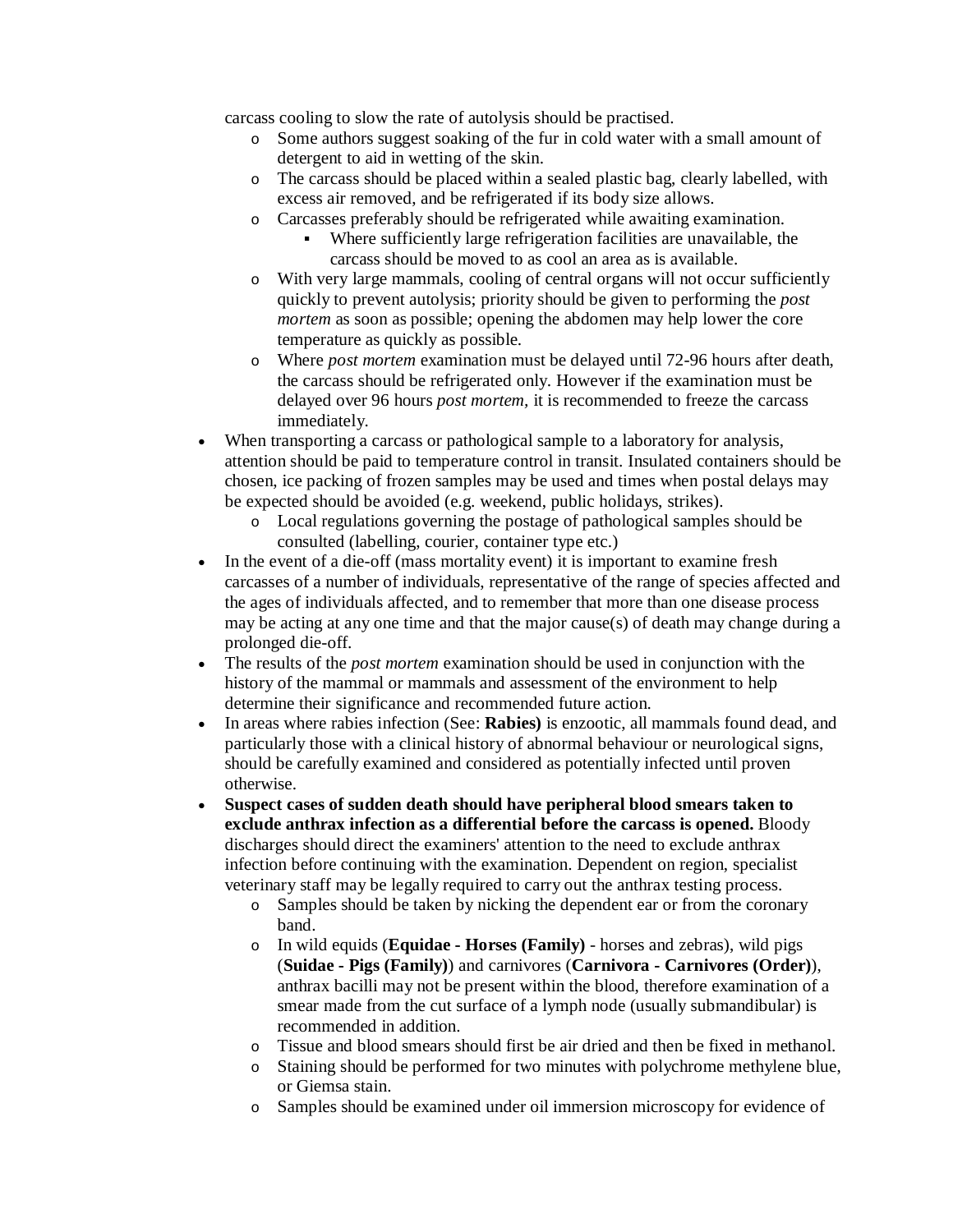anthrax bacilli.

- o **If anthrax infection is confirmed, careful attention must be paid to quick and effective carcass disposal. Regional authorities responsible for disease control should be notified and action taken as appropriate.**
- o If anthrax infection is excluded, the *post mortem* examination should proceed.
- Estimation of time of death is not as widely a developed skill in wildlife as with human pathology; forensic entomology has not been used extensively in wildlife cases to date.
- Detailed knowledge of ballistics (shot gun, air gun, arrow) and the typical wounds that they cause is useful, particularly for forensic *post mortem* examination.
- Knowledge of the species of common predators for the animal under *post mortem*  examination in that region is useful. An understanding of the distribution of the wounds that they typically inflict can be a useful aid for identification of cause of death or scavenging.
- **Note:** If poisoning (e.g. plant poisoning) is suspected, the pathologist should be informed of this suspicion **before** the necropsy is carried out.
- **For information on carrying out a Cosmetic Post Mortem, to enable the skin and skeleton to be used for museum-based studies**

# **WILDLIFE TELEMETRY**

# **Accuracy of Locations**

The accuracy of a radio-location varies with habitat type and may result in biased estimates of observed habitat use. A common source of error is signal bounce. Signal bounce occurs most frequently in mountainous terrain where a signal is deflected by a mountain, resulting in potential errors of many kilometres. The most effective way to overcome signal bounce during ground tracking is to take many bearings from several different places. When all signals appear to be coming from the same point then there is a good chance that the animal has been located correctly. However, if the signals are coming from a number of different points then signal bounce is likely still occurring (White and Garrott 1990).

Visual observations of radio-located animals provide the best confirmation of the accuracy of the relocation data. For large animals, a reasonable proportion of locations should be confirmed by direct visual observations (some biologists use  $>30\%$  as a general rule; however, this may not be practical in all cases). In new study areas or with species which cannot be observed on a regular basis, it is strongly recommended that triangulation be used with an assessment of aerial fixes made using collars placed in known locations. Such trials can test the consistency and accuracy of triangulation using various personnel and methods under various environmental conditions. Results of the trials can be used to identify problems (e.g., signal bounce) and ensure that methods are adjusted to reliably obtain accurate radio locations.

When relocating wildlife in the field, most users judge the angle over which the signal sounds loudest, determine a bearing by mentally bisecting that angle, and follow the bearing to move closer to the signal. The process is repeated until the animal can be seen or its location can be inferred. The latter may be accomplished by circling the signal to determine a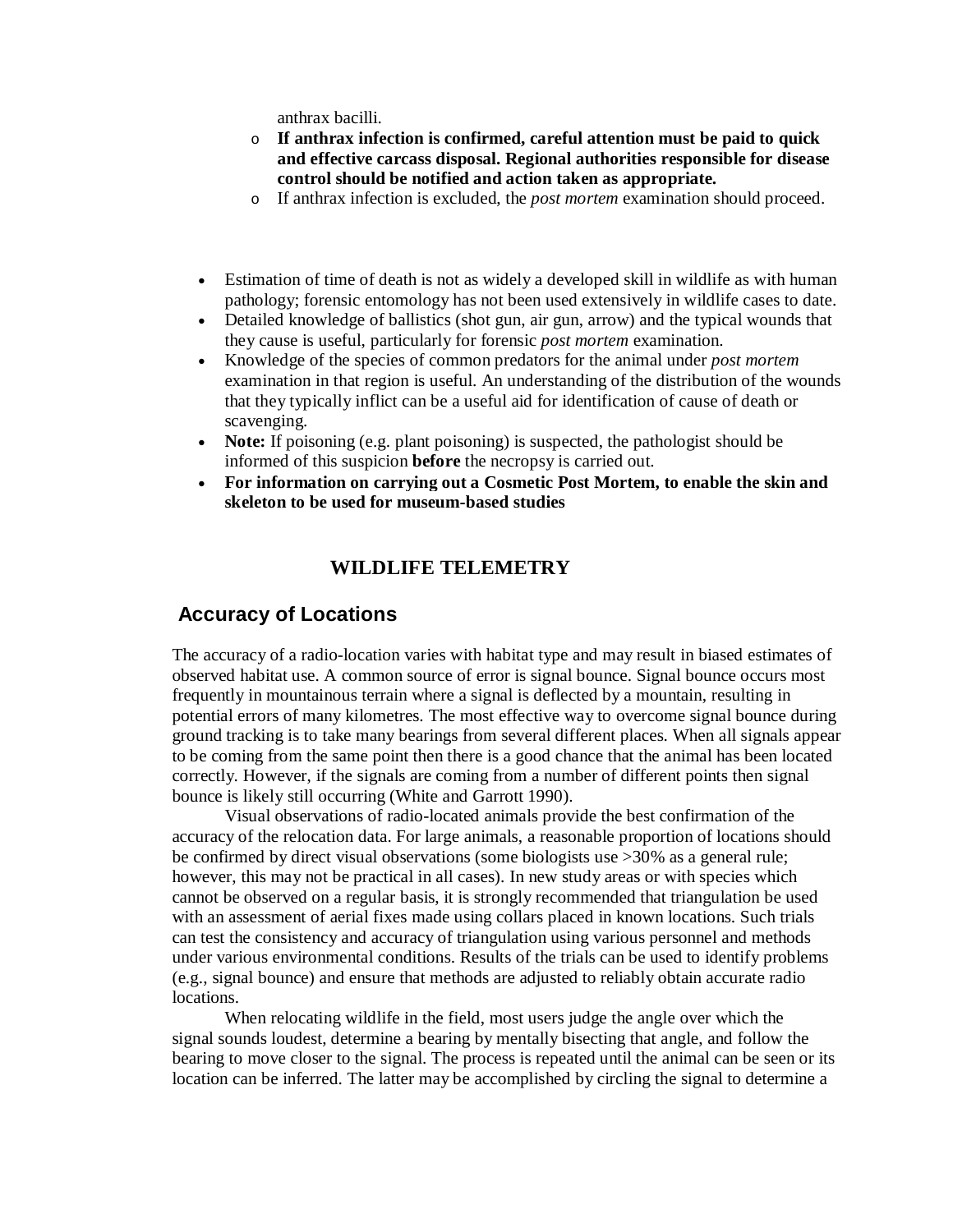bounded area in which the focal animal must occur, tracking the animal to an obvious habitat or landscape feature, or by sandwiching the animal between the receiver and an apparent obstacle.

Alternatively, if the researcher wishes to avoid disturbing the animal, or if locations must be determined at night, the process of triangulation may be used. This requires finding the intersection of two or more bearings to determine one location. An error polygon can be calculated around the point estimate, resulting in a measure of precision equivalent to the area of the polygon. The size and shape of the error polygon is determined by:

1. the accuracy of the directional antennae;

2. the distance between the two receiving points;

3. the distance of the transmitter from the receiving points;

and

4. the angle of the transmitter from the receiving points.

The most accurate estimate of an animal's location is obtained by receiving fixes that are closest to the animal and at 90o from each other. To reduce the size of the error polygon, three bearings can be taken and the animal's location estimated from the centre of the intersections. The error polygon formed by three radio bearing lines should be small enough to accurately place the animal in a single habitat polygon. If the location is near an edge, additional bearings should be obtained to accurately locate the animal on the map. Where possible, standard telemetry base points should be established, marked and numbered by personnel experienced in use of radio-telemetry equipment. New observers should be familiarized with the base points and standard triangulation procedures by an experienced person. Triangulation of animals which are moving will produce large polygons (less accurate locations). For this reason, it is difficult to accurately determine locations of fast-moving nocturnal wildlife such as owls. If triangulation is used to determine wildlife positions, error measures should be calculated and reported along with the study results (Springer 1979; Saltz and Alkon 1985; Schmutz and White 1990; Saltz 1994). White and Garrott (1990) provide a useful compilation of error calculations fortelemetry.

## **General Guidelines**

# **Protocols**

The following guidelines should be adhered to when relocating animals (adapted from Page 1982):

1. Ensure that you use an antenna which is matched to the frequency transmitted. 2. As a general rule, the antenna elements should be oriented in the samedirection as the transmitter antenna (i.e., when relocating a caribou wearing a radio-collar with a verticallyoriented whip antenna, the receiving elements should also be held vertically).

3. Hold antennas as high as possible or mount them on poles. Keep antennas at least 2 m away from all other objects, especially those which are large and metal objects, as these will cause detuning of the antenna.

4. Make use of null signals as well as peak signals to determine the direction to a transmitter. Using a 2-element antenna, the signal should be weakest when the tips of the elements point directly at the transmitter.

5. Make use of hills and other places of high elevation from which to receive signals. 6. Know your study area. Whenever possible take bearings through the flattest terrain with the least vegetation.

7. Take repeat bearings over a short time period, especially if the animal is active.

8. Get as close to the animal as possible. Attempt to confirm locations with direct observations.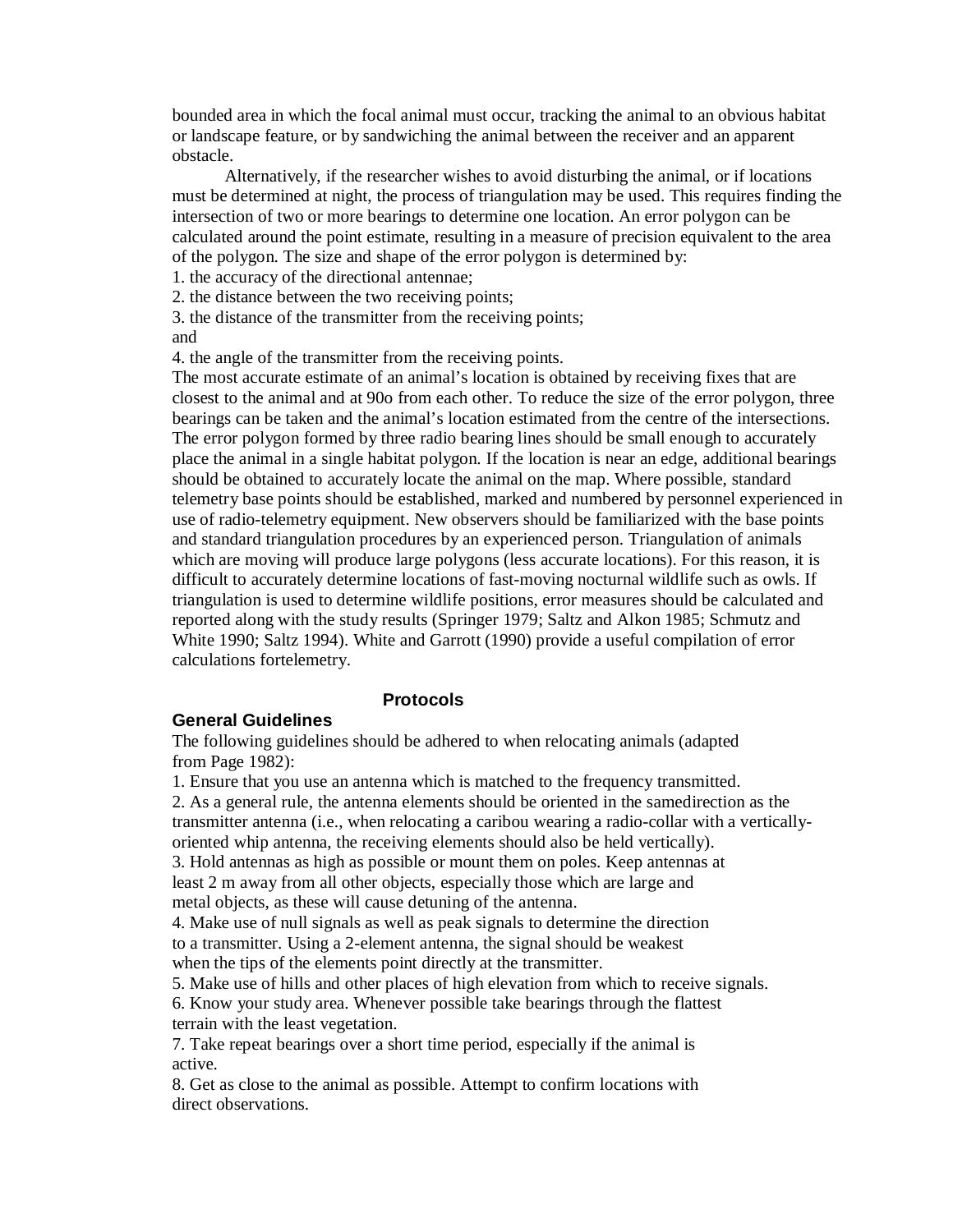9. Avoid sources of interference.

10. Take as many bearings as practical.

## **Aerial Surveys**

The following guidelines for aerial surveys are adapted from Gilmer *et al.* 1981.

## **Equipment**

 $\square$  Safety equipment (First aid kit, survival kit, etc.)

 $\Box$  List of animals and frequencies to be located during flight (include

notes on frequency drift)

 $\Box$  Clipboard, pencils, pens

 $\Box$  Maps and RIC data forms (or other with similar fields)

□ Camera and film

 $\Box$  Communication radio (air to ground)

 $\Box$  Test signal transmitter

□ Timepiece

□ Receiver

Scanner

 $\Box$  Auxiliary power supply

□ Headphones

□ Switchboxes

 $\Box$  Extra coaxial cable (proper length with connectors)

Antennas and mounts

□ Tool kit for mounting antennas (wrenches, screwdriver, pliers)

 $\Box$  Duct tape, electrical tape

Extra bolts, washers

Wildlife Radio-telemetry

August 6, 1998 29

# **Procedures - Pre-flight**

1. Obtain a good set of maps and air photos of the project area. It can be useful to have both large and small scales.

2. Define the area which is to be searched for animals before the flight. If the Project Area is large, it may be useful to break it down into smaller Study Areas which can be effectively searched within an allotted time.

3. Primary power sources for receivers should be fresh and fully charged at the start of the survey.

4. An up-to-date list of transmitter frequencies should be carried, including the location of each animal from the previous search (as this may be a useful starting point).

5. Set up receiving equipment (this should be done with the pilot who has the ultimate responsibility for its safety):

Attach mount with antennas to aircraft.

 $\Box$  Run coaxial cables into cabin.

 $\Box$  Hook up switch boxes and receiver.

 $\Box$  Use duct/electrical tape to secure connections and cables where appropriate.

 $\Box$  Test system, make sure switch box functions correctly.

 $\Box$  Check programmed frequencies and dwell time.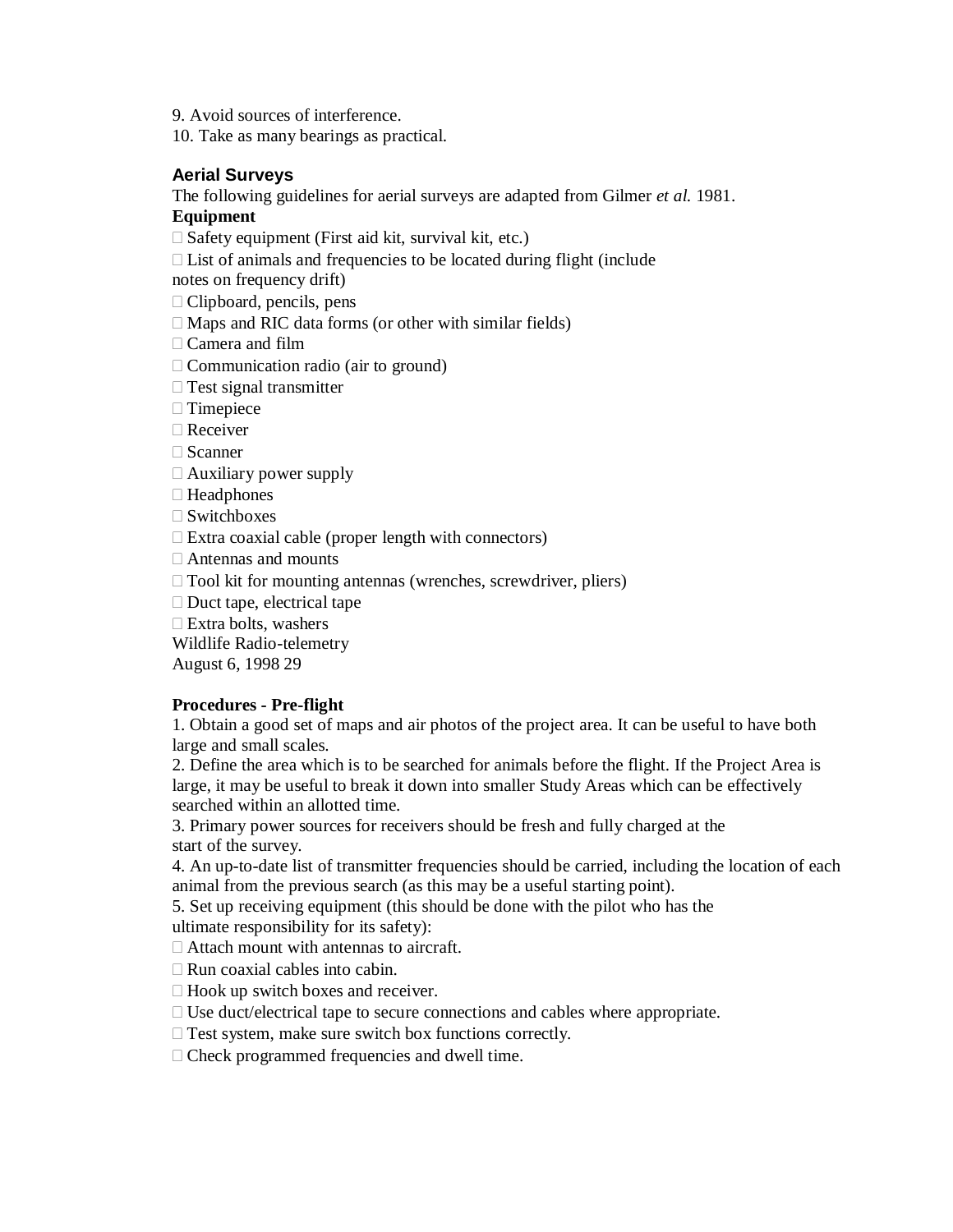## **Procedures - In Flight**

1. Begin the search with the switch box set to "both" allowing the crew to listen for animals on either side of the aircraft.

2. At the outset of the flight, it may be beneficial to test equipment by makinguse of a test transmitter which is left at a known location on the ground.

3. Depending on the nature of the focal species and the objectives of the study, it may be useful to begin searching at the last recorded location for each animal. If this is unsuccessful, a more systematic, transect-based search design should be utilized (see item 8).

4. When a signal is detected, the control switch should be moved to "left" and then to "right" to determine from which side of the aircraft the signal is coming.

5. Once the direction has been determined, the pilot should turn the aircraft in the direction of the transmission. This will result in a temporary "null" signal until the aircraft flies close enough to the transmitter that the signal becomes audible again.

6. At this point, it should be possible to "home-in" on the transmitter position. Again, the operator changes the switch box from "left" to "right" to determine which side of the aircraft the transmitter is on. The operator will then identify an area on the appropriate side over which the pilot shouldbegin a wide circle.

7. By moving the switch "right" and "left", the operator should be able to determine if the transmitter is within the area being circled. The circle maythen be tightened, and focused based on the strength of the signal and theknowledge of the species habitat preferences.

8. Whenever possible, flight crews should attempt to verify an animals presence through direct observation.

9. For searches of a large number of highly mobile animals over a large area, it may be more appropriate to use a systematic method, using a scanner and parallel transects. For such searches, biologists should be aware of the limitations of receiving equipment to effectively scan for animals in a fastmoving aircraft. To this end, the formula below will calculate the maximum number of animals that may be effectively scanned for on a survey flight (for more information, see Gilmer *et al.* 1981).

*NC MDxGSx SR*  $= 3600$ *where: NC=maximum number of animals which can be searched for MD=minimum detection distance parallel to the aircraft's direction of movement SR= receiver scan rate GS= maximum ground speed of aircraft*

# **STUDY DESIGN**

# **General Considerations**

Despite the wide range of possible research questions which a radio-telemetry study can address, the provincial wildlife inventory program requires that all telemetry work be focused on issues of species abundance and distribution.Within the context of the wildlife inventory program, radio-telemetry should be used as part of an inventory project to address at least one of the followingobjectives:

1. Provide information about the use and/or selection of landscape/habitat by a species (section 6.3).

2. Provide locations of key habitat elements (e.g., hibernacula, nests) which are required to facilitate conservation of a species (section 6.3).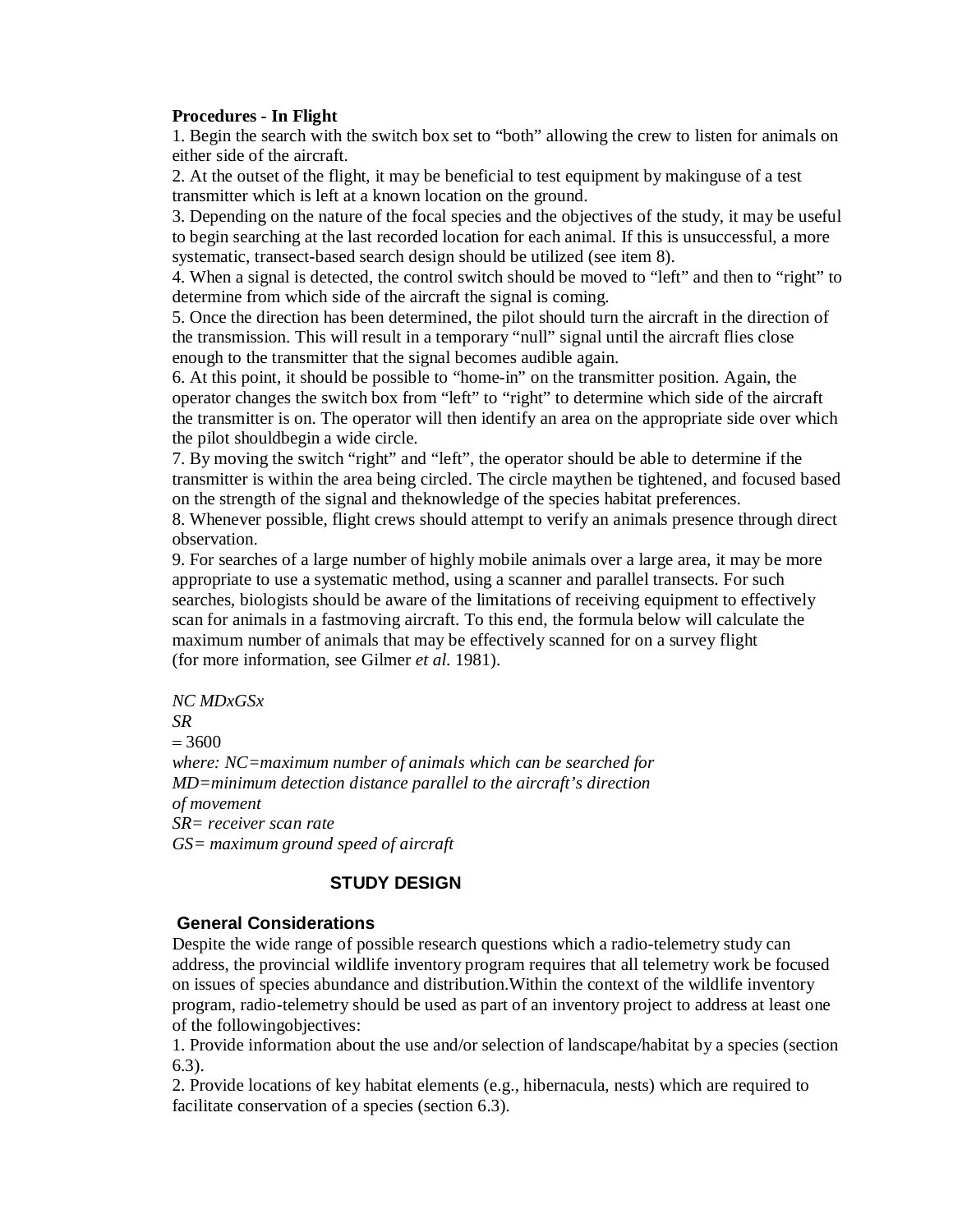3. Provide descriptions of home ranges, including their size, position, density, and/or composition in terms of habitat (section 6.4)

4. Provide an assessment of population size, such as through the use of biascorrecting indices for other RIC-approved surveys, or population dynamics, such as studies of mortality and survival (section 6.5). Assuming research objectives, including hypotheses, have been declared and deemed compatible with the objectives above, a researcher should also consider a number of additional questions before embarking on a study involving radiotelemetry.  $\Box$  Is radio-telemetry the best method to address the project objective or hypothesis? Are less expensive alternatives available? If so, do the differences in the type and quality of data collected using radio-telemetrywarrant the associated expense?

 $\Box$  How many animals will need to be radio-tagged to provide a meaningful conclusion to the project hypothesis? Can the study species be captured in sufficient numbers to provide an adequate sample size? In the event of low capture success, will the decline in statistical power render the resultsmeaningless?

 $\Box$  Can a radio tag provide a useful measure of the study variable(s) with levels of accuracy which are adequate for the project? Will the resulting data be in format conducive to analysis?  $\Box$  Can the study species carry a radio tag without undue detrimental effects? Can the study species carry a tag of sufficient size to possess adequate rangeand tag life?

 $\Box$  Is the project's budget sufficient to cover tags and monitoring equipment? Will staffing levels be adequate to ensure proper monitoring of study animals on an adequate monitoring schedule? If the answer is negative or unknown for any of the above, the use of radiotelemetry techniques should be reconsidered. Despite the attraction of radioWildlife Radio-telemetry 32 August 6, 1998 telemetry as an inventory technique, it is very expensive, labour intensive, and potentially stressful to animals. Its application should be limited to those situations where it is most warranted. If the use of telemetry techniques seems valid, the researcher should undertake a literature review of the subject area. S/he should be looking for previous examples of tag types and successful attachment techniques, for the taxonomic group concerned. The investigator should consult with several suppliers of telemetry equipment and researchers experienced in the area in order to determine tag type and attachment method. Much research in telemetry is experimental and many people have not published the results, thus contacting experienced researchers can be very productive.

#### **Sampling Considerations**

Radio-telemetry studies must take into account two measures of sample size 1) the number of individuals followed, and 2) the number and timing of relocations of each individual. Data points gathered for individuals are used in home range / habitat use analysis whereas the number of tagged individuals is usually used with more typical statistical testing. This distinction is very important: one cannot expect to answer many questions by obtaining large samples of relocation data for one animal. The number of animals tagged must be adequate for statistical tests since it is the animal and not the number of locations that is the true sample size. There is a compromise to be reached between numbers of animals tagged and numbers of relocations per animal. Biases to one or the other are usually not desired. However, Alldredge and Ratti (1992) stated that 'it is doubtful that random sampling can be achieved in practice in most studies with radio-tagged individuals'.

The number of animals of each age and sex which are sampled is determined by the objective or hypothesis being tested. For example, if only data on mature animals are desired, then the researcher does not have to sample younger animals. Studies of populations which are not easily divided into meaningful sex or age classes are more reliant on assumptions of homogeneous catchability. To illustrate, some wildlife species may be very difficult to sex and/or age underfield conditions. Under these circumstances, the researcher may be forced to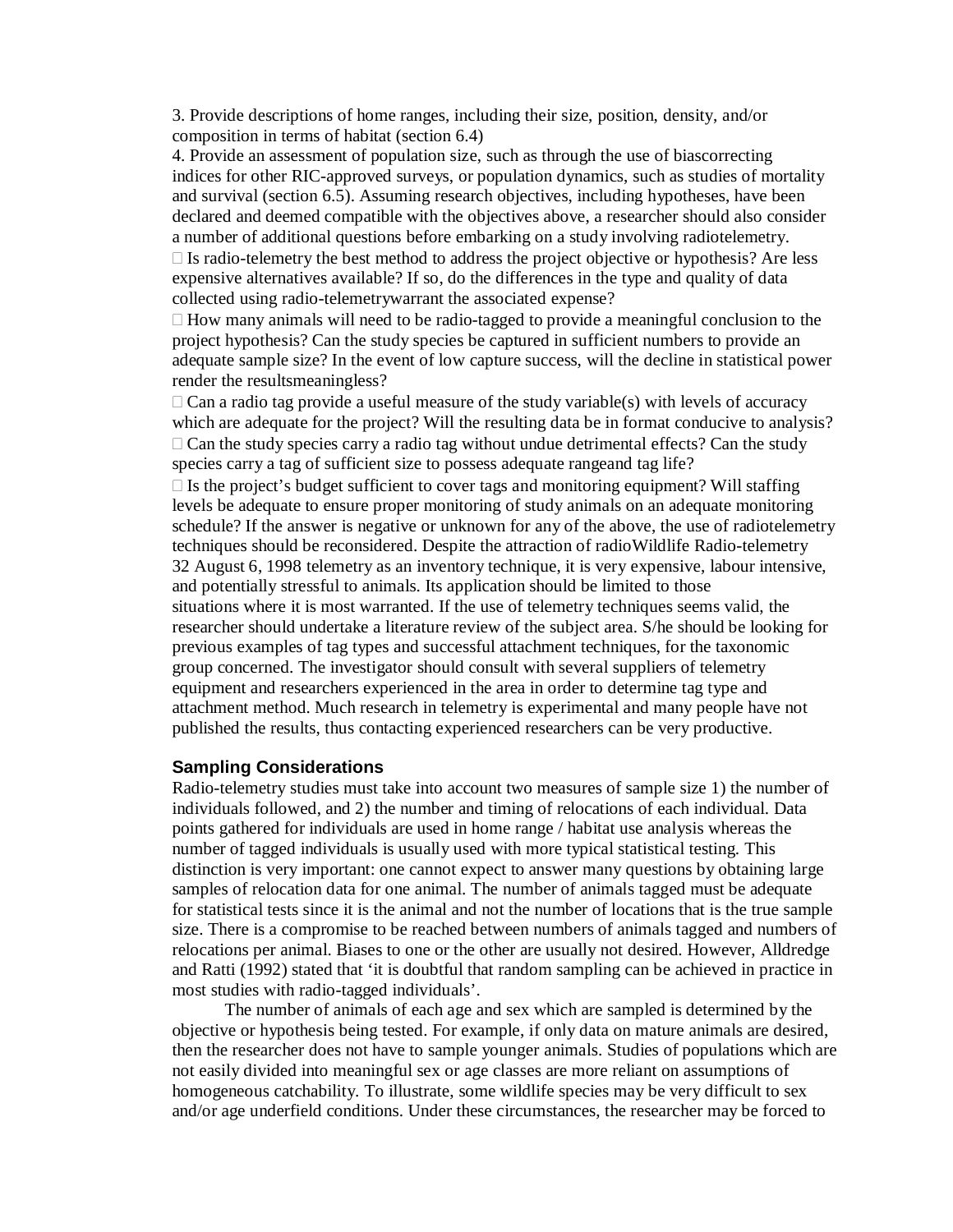assume that the sample of tagged individuals adequately represents the studypopulation. All such assumptions should be explicitly stated when the study results are reported.

Seasonal considerations are also a factor in many wildlife studies. If the study objectives are to examine winter range size of white-tailed deer, the researcher must monitor study animals throughout the winter. If the objectives are to document total home range size, study animals must be monitored throughout the year. Hibernating species will not require monitoring throughout most of the winter, unless study objectives include the collection of physiological data through biotelemetry. Other species may exhibit circadian patterns in behaviour and/or habitat use. Radio-locations must be a random sample of the animal's behaviour. This can be accomplished by sampling at random times or by sampling at regular intervals.

Researchers must ensure that they collect enough data to address project objectives, and do not rely on general inferences to interpolate between relocation data points when it is inappropriate (e.g., determining home range of a species when data were only collected for a portion of the year). Preliminary sampling (or pilot study) is an excellent way to determine the suitable sample size (relocation points) for a particular project. For example, in a home range study, a researcher can create asymptotic curves (home range size vs. number of data points) to evaluate whether additional relocations of an animal improve the description of its home range. Obviously, the number of relocations which are possible in a project will be dictated by more than good science; logistical considerations such as accessibility, size of study area, staff levels, behaviour of animals (e.g., migratory nature), and other factors will all play a role. Similarly, the number of animals which are tagged (i.e., the sample size needed for statistical testing) will influence the quality of conclusions drawn from a project. The number of individuals required to test a hypothesis should be determined *a priori* using power tests. The number of animals which can actually be tagged will be the product of factors such as the project budget, the number of separate transmitter frequencies possible in the project's assigned frequency range, and the natural history of the organism. As an example of the latter, if the objective is to determine the home range of an animal which lives in social groups such as herds or packs, it may be only necessary to tag one or two individuals in order to document the movements of an entire group. When contingent with objectives, researchers should ttempt to design telemetry projects in a manner that is logistically efficient. Thoughtful planning can help to minimize travel time and maximize relocations collected per trip while taking advantage of existing access within a study area (particularly when locations must be obtained at night). In some cases, this may be accomplished by tagging animals in the same general vicinity so that several radio locations can be obtained in a single outing. Obviously, the relocation efficiency must be properly balanced with study design and objectives. For example, the objective of quantifying turtle nest sites within British Columbia can not be realized by tagging only in the Peace River area. However, it is not always clear how best to distribute radio tags between multiple study areas. Although having numerous study areas will provide more complete coverage of a landscape, in certain situations, having many animals tagged within each study area can allow more information to be obtained for the same time and travel costs.

## **Data Forms and Data Collection**

Provincially-standard protocols for collecting and recording information should always be used. Certain detailed information recorded in the field may depend on the nature of the project, but, at a minimum, should include information specified in the accompanying data forms. This includes detailed physiological information, particularly for large animals which are captured. In addition to information on data forms, the position of each animal should generally beplotted on an air photo or topographic/habitat map. For habitat-use studies,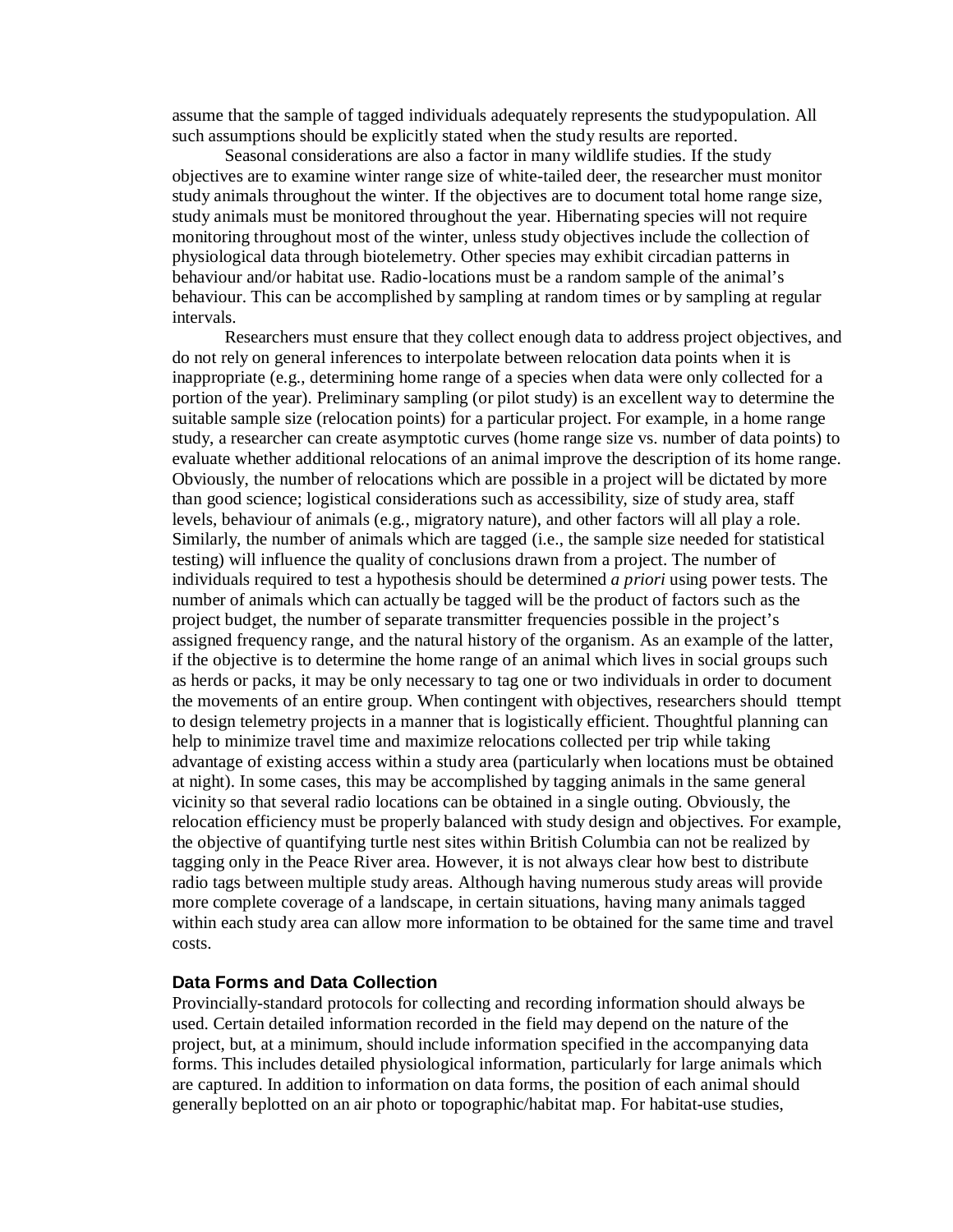specific information on the habitats used may also be collected (generally using an Ecosystem Field Form) and, at a minimum, observers should attempt toestimate the Broad Ecosystem Unit in which an animal occurs.

At the end of each field trip, the researcher should review all radio locations to ensure all data are adequately recorded. This may involve coding data into a computer (or the Species Inventory data system) for later analysis. For detailed descriptions of minimum data requirements, see the attached data forms.

In general, data can be subdivided into four groups.

**Physiological data** Includes vital signs and morphometric information collected from captured animals.

**Visit Characteristics** Includes date and environmental characteristics of relocation trips, such as temperature, cloud cover, wind speed, andprecipitation.

**Observation characteristics** Includes information about animals which are relocated. At a minimum, this should include time, animal's UTM grid location, sex/age classification, observation type (air, ground, remote), observation accuracy (sighted, accurate fix, weak signal, vague etc.), and possibly activity, group size, or other characteristics which are specific to anindividual animal (snow depth, snow sinking depth, site position, distance from cover, etc.);

**Habitat information** Includes as a minimum, Broad Ecosystem Unit, but may also include biogeoclimatic zone, biophysical habitat class, seral stage, dominant vegetation cover (crops, tree species), and/or reference to a standard ecosystem description form (e.g., Ecosystem Field Form or Ground Inspection Form ).

All data should be entered into computer data files on an ongoing basis to determine trends, erroneous data points, number of fixes needed, appropriate time intervals, etc. Periodically (at the end of each seasonal time period, if applicable) data collected should be tabulated and inspected using frequency distribution functions to identify incorrect codes and correct errors. Scatter plots of radio location points should also be examined to identify and verify outliers.

Original notes of personnel collecting the data should be available to assist in correcting ambiguous data. If applicable, radio location data should be compared for males and females, between age groups or between study areas and combined if no significant differences are found. Data should only be pooled where appropriate, which will depend on the specific objectives of the study. Possible pseudoreplication errors may result from:

 $\Box$  inadequate representation of individuals, sexes or ages;

 $\Box$  inadequate representations of different seasons;

 $\Box$  inadequate representation of circadian patterns;

 $\Box$  inadequate representation of different habitats;

 $\Box$  pooling individuals that differ in space use; and

 $\square$  using autocorrelated data.

## **Habitat Utilization Studies**

Radio-telemetry can provide detailed information about an animal's use of habitat. Expected proportions of use (radio locations) in each habitat are calculated based on the relative availability of each habitat in the study area.

Investigating habitat preference or critical habitat features are common themes among many studies. To make conclusions about how a population uses habitat, a researcher must carefully consider the objectives of the study and ensure adequate representation of all classes of individuals within the study population.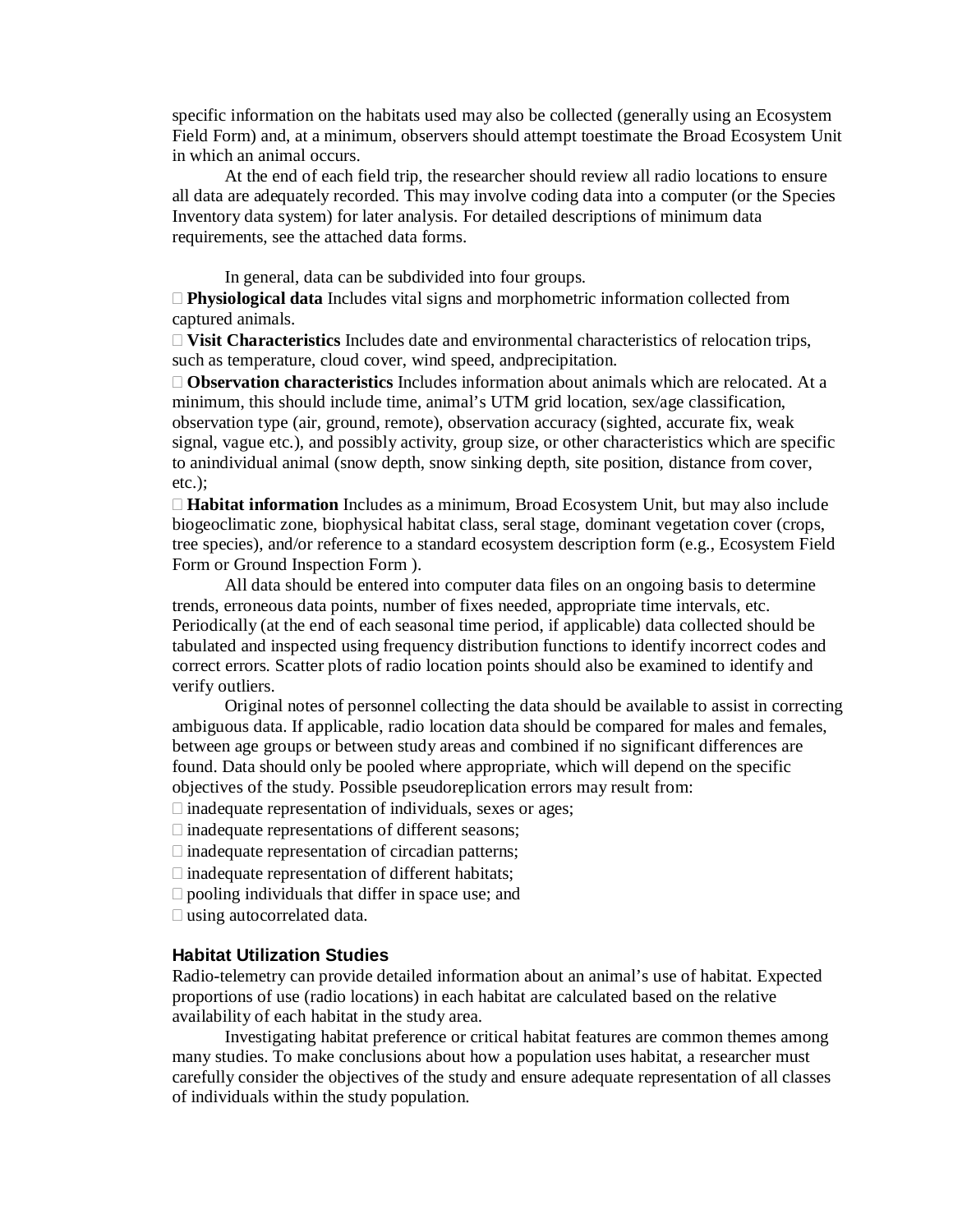In many studies both sexes must be represented among the tagged animals, as habitat use of males and females may be quite different. Researchers must also ensure that the location of capture is not biasing the selection of individuals forsampling. As an example, if a researcher wished to investigate the choice of roost sites by Barn Owls, a capture program based on mistnetting owls inside buildings would bias the sampling to birds which choose human-made over natural roosts. A better capture method might involve capturing foraging owls at night while they were away from their roost site. Traps set in a particular habitat or at a particular time might be more successful at capturing one sex or age over another. The researcher should carefully classify each animal captured before deciding whether to attach a radio tag. A common practice among many researchers is to randomly sample populations whenever possible.

Some species may exhibit circadian patterns of habitat use, occupying nocturnal or crepuscular habitats which differ substantially from daytime ones. To obtain an accurate picture of habitat use, radio locations may need to be split between day and night within in each season (Beyer and Haufler 1994). Sampling should also be done under all weather conditions and in all seasons as habitat use may vary. Habitat use may also vary between years (Schooley 1994). Ideally, a fixed schedule of sampling should be devised and adhered to. This schedule can still be random. For example, the researcher could randomly select dates within a given period of time to track animals, randomly select areas for capture, etc. The most important thing is that organisms are not being monitored simultaneously with a circadian rhythm of some description. For example, if moose always water at dawn then one would not always collect data at dawn. This would bias the results.

A fundamental feature of many of the parametric analysis programs is independence of radio locations. Several methods or definitions of this concept have been put forth. In one study it is assumed that radio location points are independent if sufficient time has elapsed to allow the animals to redistribute themselves (McNay *et al.* 1994). While another study uses the minimum time it takes for an animal to cross its home range as the basis for a test for the minimum interval between relocations which gives spatial independence (Swihart and Slade 1985). White and Garrott (1990) state that sufficient time must pass between relocations for an animal to move from one end of its home range to the other. More frequent locations or continuous tracking may be required to document intensity of use, dispersal, daily movement patterns, social interactions, weather effects, and for detailed studies on habitat selection where habitat patches are small. For example, more frequent locations may be required to document daily movements from cover to foraging areas and back in early morning.

Habitat classification associated with relocation data points can be measured in several ways. It can be recorded in the field (when the animal is relocated or at a later date when the observer travels to the study area) or one can physically plot the location on a habitat map and transcribe the habitat type from the map. Observers should be trained to identify habitat type in the field. If, for some reason, the this is not possible, then a protocol should be in place to either mark the location physically or have the observer plot the position accurately on a detailed map. This becomes an issue especially during night work. Generally, habitat types should be defined using Broad Ecosystem Units while for more detailed work the Ecosystem Field Form should be used. For more information on standards for habitat description, consult *Species Inventory Fundamentals, No. 1*.

Although all radio-tracking studies must contend with uncertainty in animal relocations, those which evaluate habitat use/selection must also recognize the potential for error in habitat discrimination and delineation. As the number of habitats increases, multiple comparison error rates also increase so the number of habitats considered should be limited in the study design (Bibby *et al.* 1992).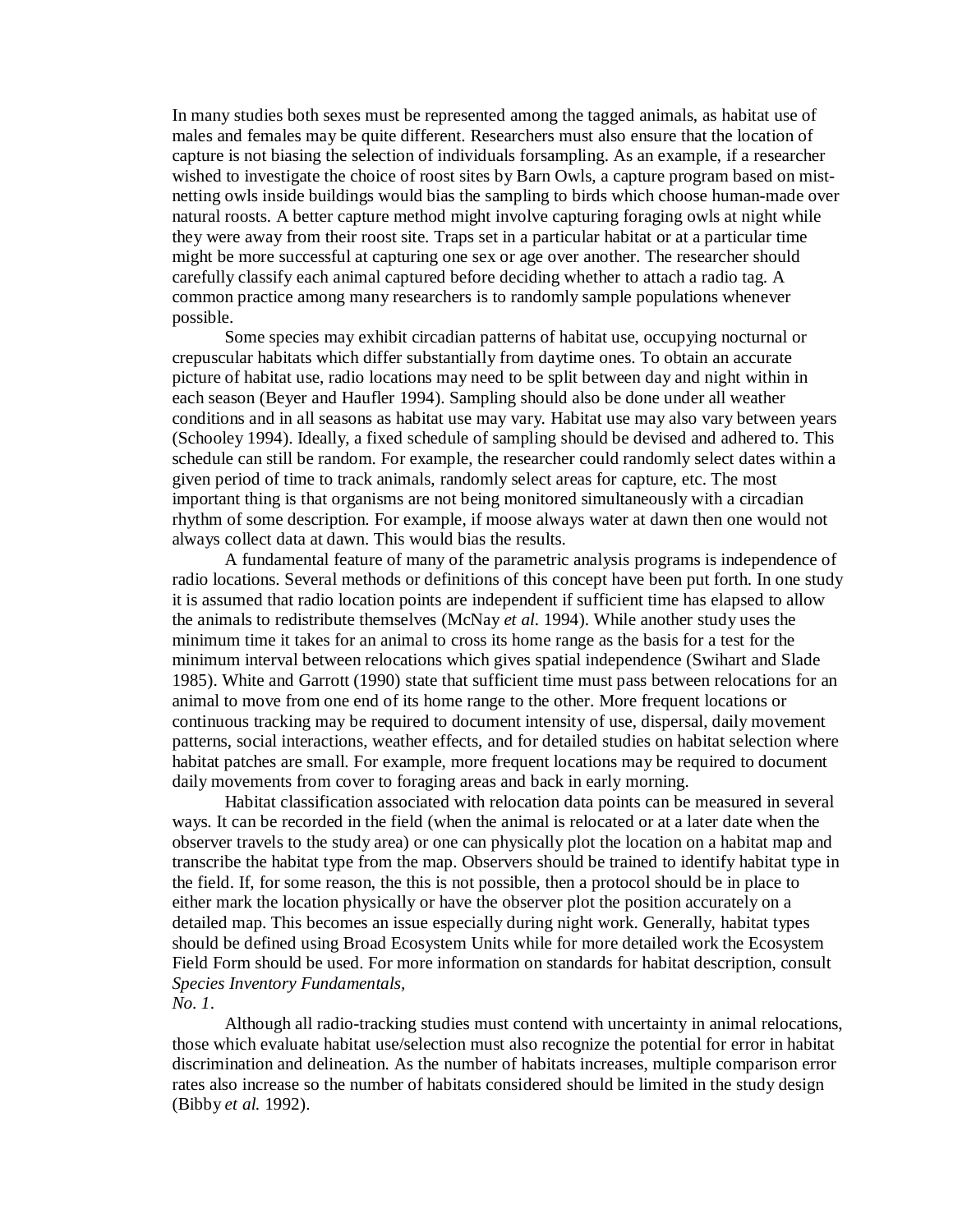## **Data Analysis**

Occurrence of animals by habitat type should be summed for each seasonal time period. Expected use should be based on an accurate tabulation of habitat quantities in each study area. Standard use/ availability analyses (Johnson 1980; Marcum-Loftsgaarden 1980; Neu *et al.*  1974) are often used to determine if observed use is significantly different from expected. It is important to be familiar with the assumptions implicit within these types of analysis, particularly as calculating the strength of habitat selection may be a product of the researcher's estimate of how much habitat is actually available. Although statistical techniques required to measure habitat use/availability remain controversial, compositional analysis (Aebischer *et al.*  1993) or standardized selection ratios (Manly *et al.* 1993) are recommended as analytical techniques because they address some of the more serious pitfalls associated with traditional use/availability analysis. For a complete discussion on the advantages and disadvantages of different statistical methods, see Alldredge andRatti (1986, 1992).

Proportions of habitat use are not independent (e.g., if an animal spends more time in habitat A then it must spend less time in habitat B). Therefore, tests that assume independence of habitat cannot be used (Freidmann 1937; Aebischer *etal.* 1993). Observations gathered during data collection can be most useful to determine the habitat

attributes most important to animals. It is easier to understand what animals are doing at the time of field observations than from inspecting a tableof numbers.

## **Locating Specific Habitat Features**

Radio transmitters may be utilized to locate specific habitat features such as nests, dens or roosts for other types of studies. For example, applying temporary tags to birds during the nesting season allows researchers to locate nests easily. The nest can be located in a day or two, and when the tag drops off it can be placed on another bird. This technique may be used to identify similar habitat features for other species, such as bat roosts, snake hibernation dens, or amphibian breeding sites. The use of radio-telemetry to find habitat features may become especially important in British Columbia with the implementation of the Forest Practices Code. Included in the Code are provisions for the protection of specific habitat features which are critical to the viability of certain species and subspecies through the designation of Wildlife Habitat Areas. Under the Code, conservation of these taxa, which include numerous species at risk, is closely tied to habitat, and is contingent on the ability of provincial biologists to locate critical habitat features, such as roosts, hibernacula, or breeding sites. Radiotelemetry may be the most efficient way (and in some cases, the only way) to locate these features. Biologists using telemetry to locate specific habitat features will need to take extra care when attaching transmitters to breeding or reproductive organisms (where this is deemed feasible). Such an exercise should not be taken lightly, as organisms of interest for such study are frequently redor blue-listed, and poorly planned capture or handling can easily be disruptive to survival and successful reproduction. Additionally, researchers following tagged animals should exercise similar care when making observations in and around critical habitat features. Use of these features frequently occurs at those points in a species life cycle when it is particularly vulnerable to disturbance. It is of little use to locate the new nest of a red-listed bird only to have it abandoned shortly thereafter.

## **Home Range Determination**

Studies of home range size usually seek to obtain a mathematical determination of home range size for representative animals in a population. Sample sizes are dependent on the study objectives, analysis methods and several biological parameters such as social structure. As previously mentioned, which particular subset of the population is sampled is dependent on the research objectives(e.g., whether or not to include different age/sex classes.)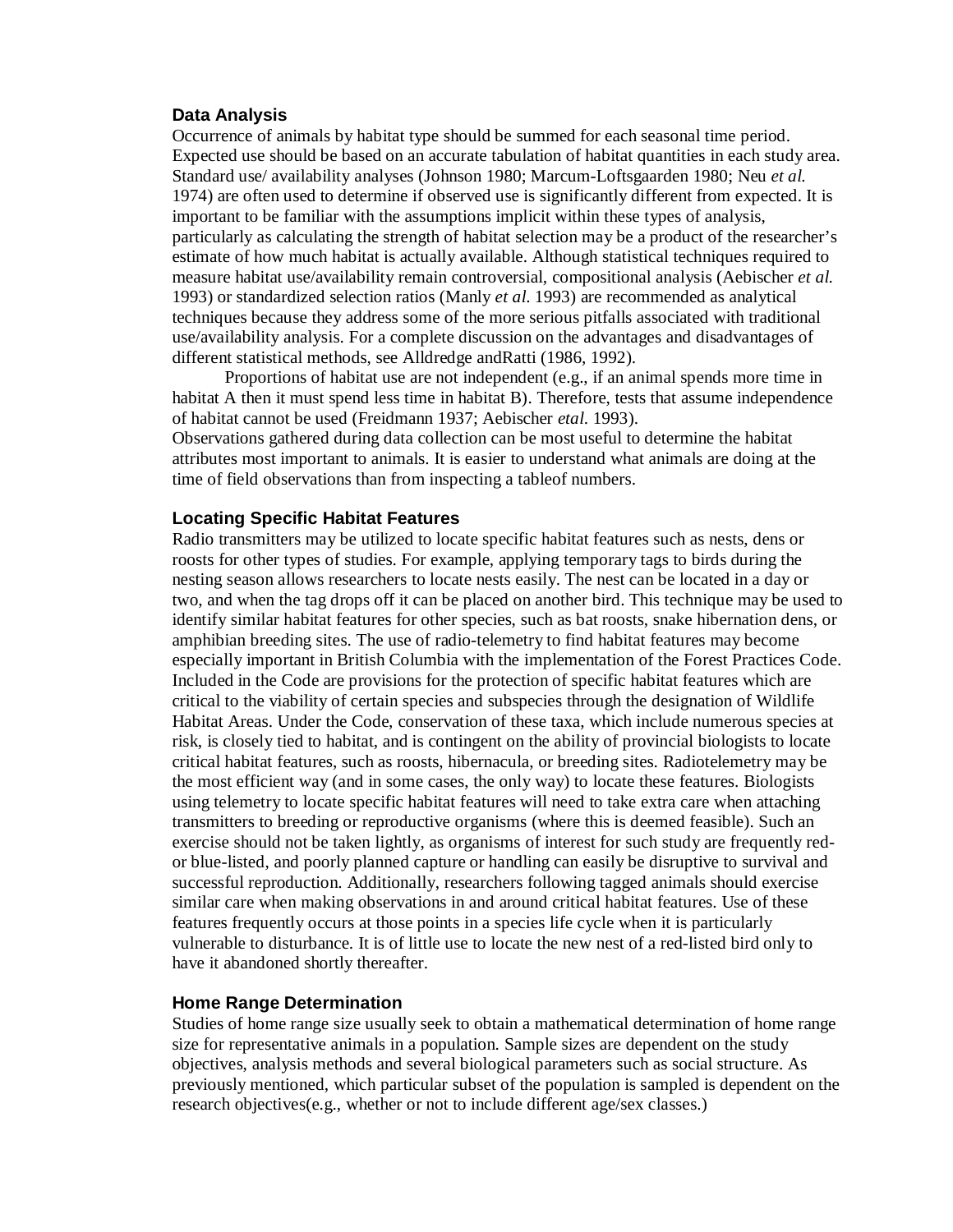Sample size as it pertains to number of relocations can be determined through pilot studies and asymptotic plots. Locations of each animal are used to calculate a home range size (see Data Analysis) which is recalculated each time the animal is relocated. Graphs for different ages/sexes/individuals may be compared to see how much variation exists between different groups, and what number of relocations is necessary to differentiate between groups. If there is little variation between animals of different sexes or ages, it may not be necessary to allocate sampling effort between different classes (i.e., increase number of tagged individuals). However, if, for instance, males are found to have a significantly larger home range size than females, a study concerned with determining average home range size for the species should allocate sampling efforts between the sexes according to the naturally-occurring sex ratio in the population (this would occur if individuals are randomly sampled). A safeguard against sex/age class differences is to randomly sample the population (this only works if the objective is a general home range over all sex/age classes combined). However, if the objective is to document differences between age/sex classes then equal representation should be met in order to meet requirements of the necessary statistical tests. Preliminary sampling at random or systematic points in time also aids in determining circadian patterns of the study species. Preliminary sampling should be based on the natural history of the organism (i.e., try to sample throughout the time when the animal is active). For example, it may be important to identify the roosts of certain birds; however, prolonged radio tracking of sedentary, roosting birds throughout the night may yield little usefulinformation.

Possible differences due to habitat quality should also be identified during preliminary sampling. A Barn Owl in lush old-field habitat may require a significantly smaller home range than an owl in poorer-quality habitat. Bytesting for differences between characteristics of individuals and characteristics of the habitat, the researcher can often control for many variables other than theone under study.

Some authorities have concluded that approximately 30 relocations per individual will provide an adequate sample size for home range determination for many applications (Kenward 1987). This number is highly variable however so each researcher should test this during their pilot study (the asymptotic plotmethod provides a straightforward approach).

#### **Data Independence**

One problem with multiple relocations of the same individual is that the relocations may not be statistically independent, which may lead to underestimations of home range size (McNay *et al.* 1994). Lack of independence may be due to migratory movements or to infrequent movements due to unique places in the home range (e.g., periodic visits to a salt lick), or to sampling protocol (see above). Knowledge of the behaviour of the study species is necessary in order to interpret unusual movements and decide whether or not to include outlying fixes in home range calculations.

## **Data Analysis**

An animal's home range size, shape, and position is often represented by joining the outermost fixes for that animal to form a minimum convex polygon (Mohr 1947). Outlying fixes (representing rare excursions) may unduly influence thepolygon's shape and size to produce a misrepresentation of the space actually used by the animal (McNay *et al.* 1994). Analysis models which allow for data clumping (Don and Reynolls 1983), harmonic mean methods (Neft 1966; Dixonand Chapman 1980; Kenward 1987), ellipses (Jennrich and Turner 1969), cluster analysis, core convex polygons (Kenward 1987) or kernel estimation methods (Naefdaenzer 1993) may provide better representation of the data. The test of any method of depicting home range is the significance of its results in terms of the animal's use of space.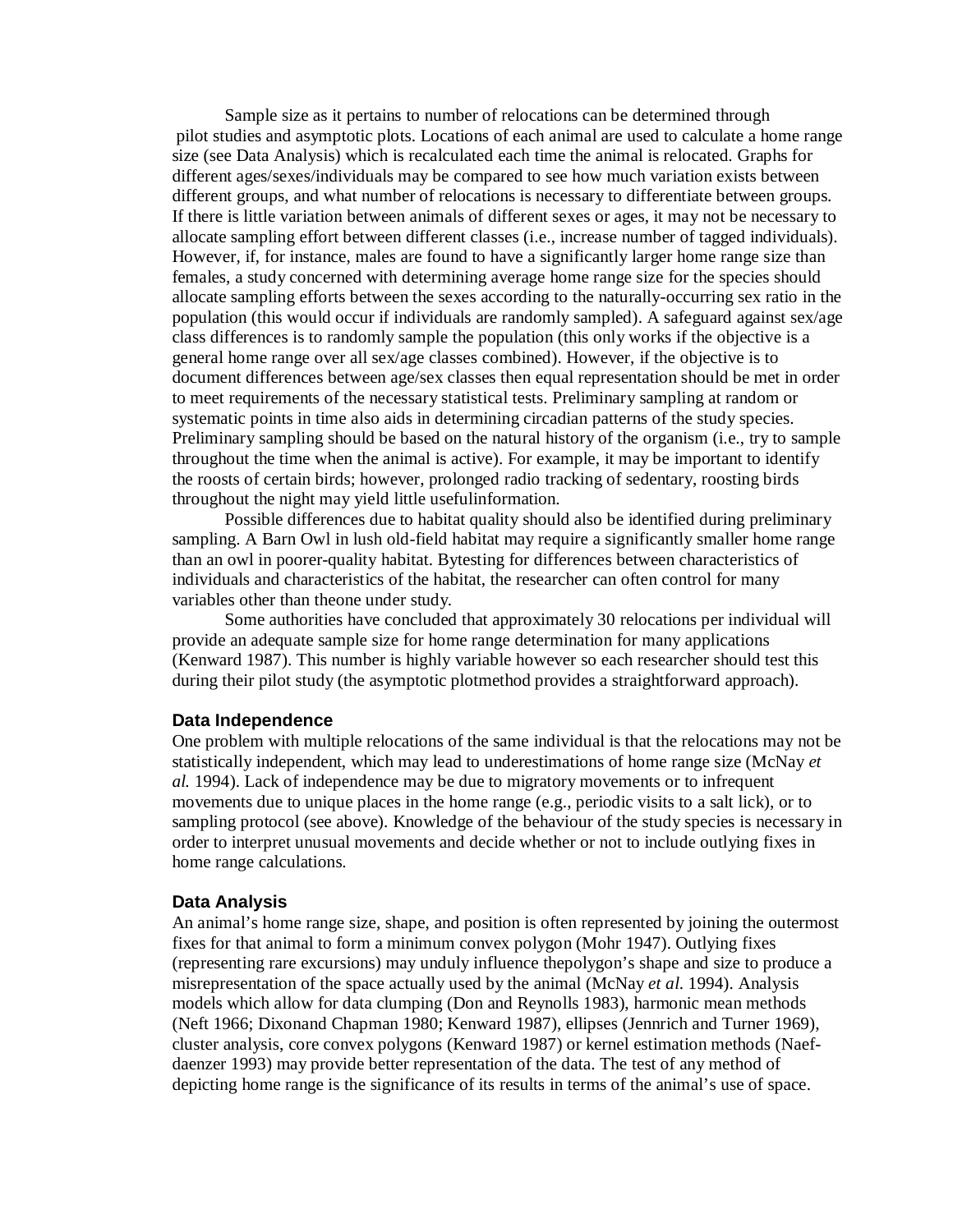On a related topic, distances between consecutive radio locations of an individual are often used as an index of the total daily movement for that individual (Laundré *et al.* 1987). Rates of movement are often compared between demographic groups or time periods. However, perceived movement distances determined by daily locations may not necessarily be correlated with actual distances moved (Laundré *et al.* 1987). It is recommended that researchers planning to use telemetry data in this way, do preliminary sampling to compare data from once/daily locations with that obtained from round-the clock hourly monitoring. If there is little correlation, the results obtained from daily locations will not be valid.

## **Demographic Studies**

Radio-telemetry may be used to improve the quality of other wildlife surveys which attempt to estimate population size and composition. This is because during a survey, observers will be able to assess the number of unseen radiotagged animals which were known to be in the study area. This knowledge can be used to correct survey results for visibility bias (the failure to observe all animals during an aerial survey). The degree of visibility bias depends on a variety of factors including, the amount of vegetative cover, animal behaviour, animal size and coloration, observers, weather, and equipment. Radio equipped animals allow estimation of this bias since instrumented animals known to be in an area can be recorded as seen or not seen.

Radio-telemetry is often used to improve accuracy of classification counts of species which may be classified by means of survey flights (most big game species). Radio tags are placed on individuals of known sex and age. Classification counts done from aircraft can then be combined with relocation of tagged individuals. Whether or not the tagged animals are visible from the air provides a means of calculating sightability indices to be used as correction factors for the classification counts (Simpson *et al.* 1993). The use of radio collars enhances survey accuracy because:

 $\Box$  radio collared animals can be monitored after the survey to determine whether any left or entered different survey areas;

 $\Box$  the movements and behaviour of collared animals can be monitored to assess their detectability relative to unmarked animals;

 $\Box$  the loss of marked animals can be detected; and

 $\Box$  relocating marked animals immediately after a survey area is completed allows determination of the reasons that animals were missed.

More sophisticated sightability correction models have been developed for surveying large mammals using radio collared animals to correlate sightability with other parameters recorded during surveys such as group size, activity, snow cover and vegetation cover for animals observed (Unsworth and Garton 1991).

## **Mortality & Survival**

In theory, radio-telemetry techniques should enable the importance of causespecific mortality factors to be determined because tagged animals can be located soon after death and the agent of mortality ascertained (Heisey and Fuller 1985). In practice, it is often difficult determine the cause of mortality due to difficulties accessing the carcass soon enough after death and to distinguish mortalities from other tag losses such as tag failure and animal dispersal. It is extremely important that the capture and attachment of a radio tag to the study animal does not affect its probability of death. Researchers engaging in this type of study should employ proper capture methodology and ensure tag attachment does not influence survivability by either evaluating the effects of tag attachment on mortality or using only tag types and attachment methods which have been previously proven to be unbiased. It is also